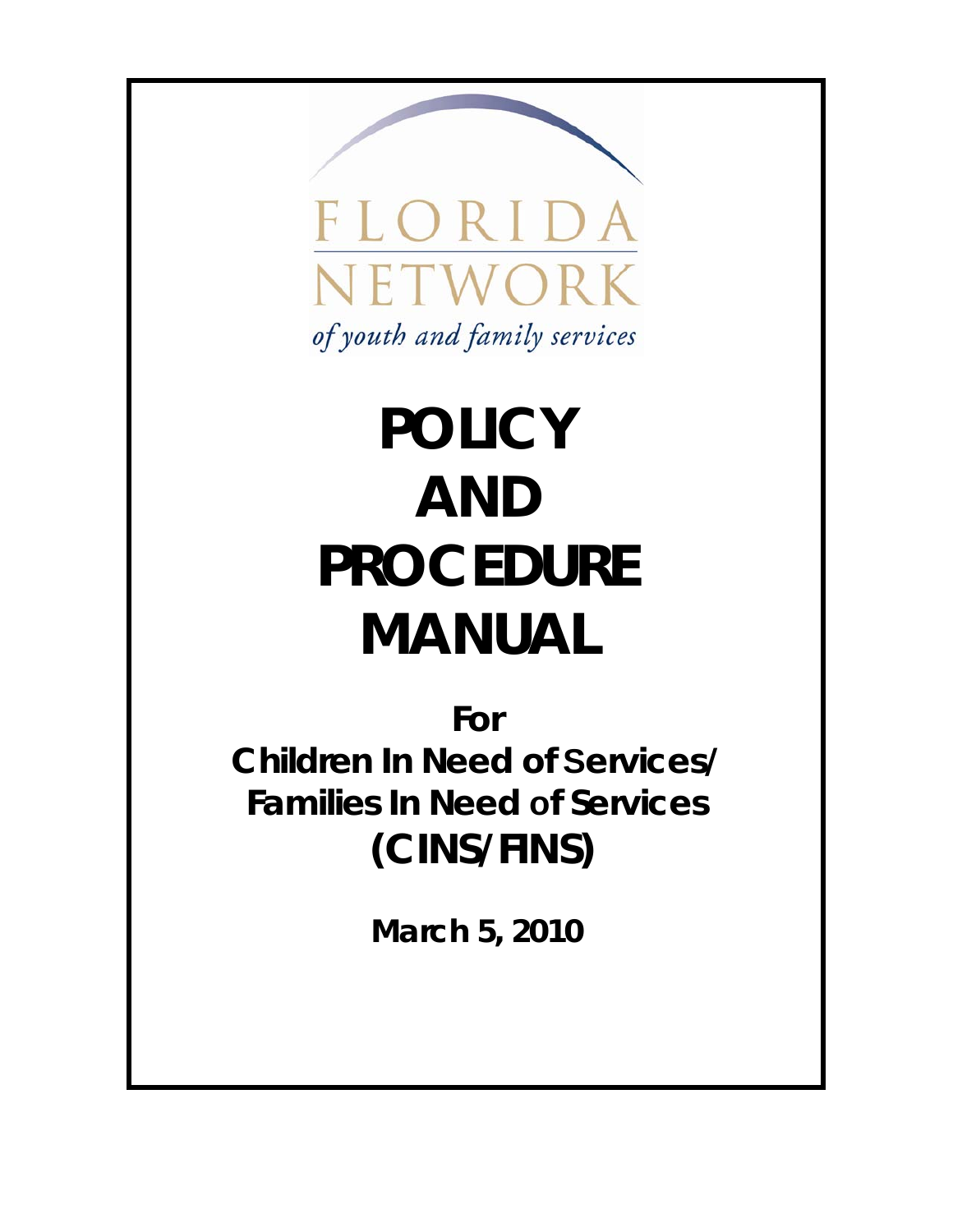# **TABLE OF CONTENTS**

|                  | Section 1…………………………………………………………………………………7                |
|------------------|----------------------------------------------------------|
| 1.00             | <b>CINS FINS Objectives for Services</b>                 |
| 1.01             | <b>Outreach Services</b>                                 |
| <b>Section 2</b> |                                                          |
| 2.00             | Centralized Intake & Screening                           |
| 2.01             | <b>Screening for Eligibility</b>                         |
|                  | Section 3…………………………………………………………………………………………13            |
| 3.00             | <b>Admission Process</b>                                 |
| 3.01             | <b>Suicide Prevention</b>                                |
| 3.02             | <b>Identification of Suicide Risk</b>                    |
| 3.03             | <b>Psychosocial Assessment</b>                           |
| <b>Section 4</b> | .25                                                      |
| 4.00             | <b>Manner of Services</b>                                |
| 4.01             | <b>Shelter Program Services</b>                          |
| 4.02             | <b>Shelter Services Staffing</b>                         |
| 4.03             | <b>Non-Residential Counseling Services</b>               |
| 4.04             | Case/Service Plan                                        |
| 4.05             | <b>Case Management Services</b>                          |
| 4.06             | <b>Adjudication Services</b>                             |
| 4.07             | <b>CINS Petition Process</b>                             |
| 4.08             | <b>Staff Secure Services</b>                             |
| 4.09             | <b>Physically Secure Services</b>                        |
| 4.10             | <b>Case Termination</b>                                  |
| Section 5        | 47                                                       |
| 5.00             | <b>Risk Management</b>                                   |
| 5.01             | Incident reporting                                       |
| 5.02             | <b>Abuse Reporting</b>                                   |
| 5.03             | <b>Background Screening</b>                              |
| 5.04             | Annual Affidavit of Compliance with Good Moral Character |
|                  | <b>Standards</b>                                         |
| 5.05             | <b>Disaster Planning</b>                                 |
| Section 6        |                                                          |
| 6.00             | Data Collection                                          |
| 6.01             | <b>Quality Assurance</b>                                 |
| 6.02             | Title IV-E                                               |
| 6.03             | <b>Contract Management and Monitoring</b>                |
| 6.04             | Training                                                 |
| 6.05             | <b>Linkages to Local Community Services</b>              |
|                  |                                                          |
|                  |                                                          |

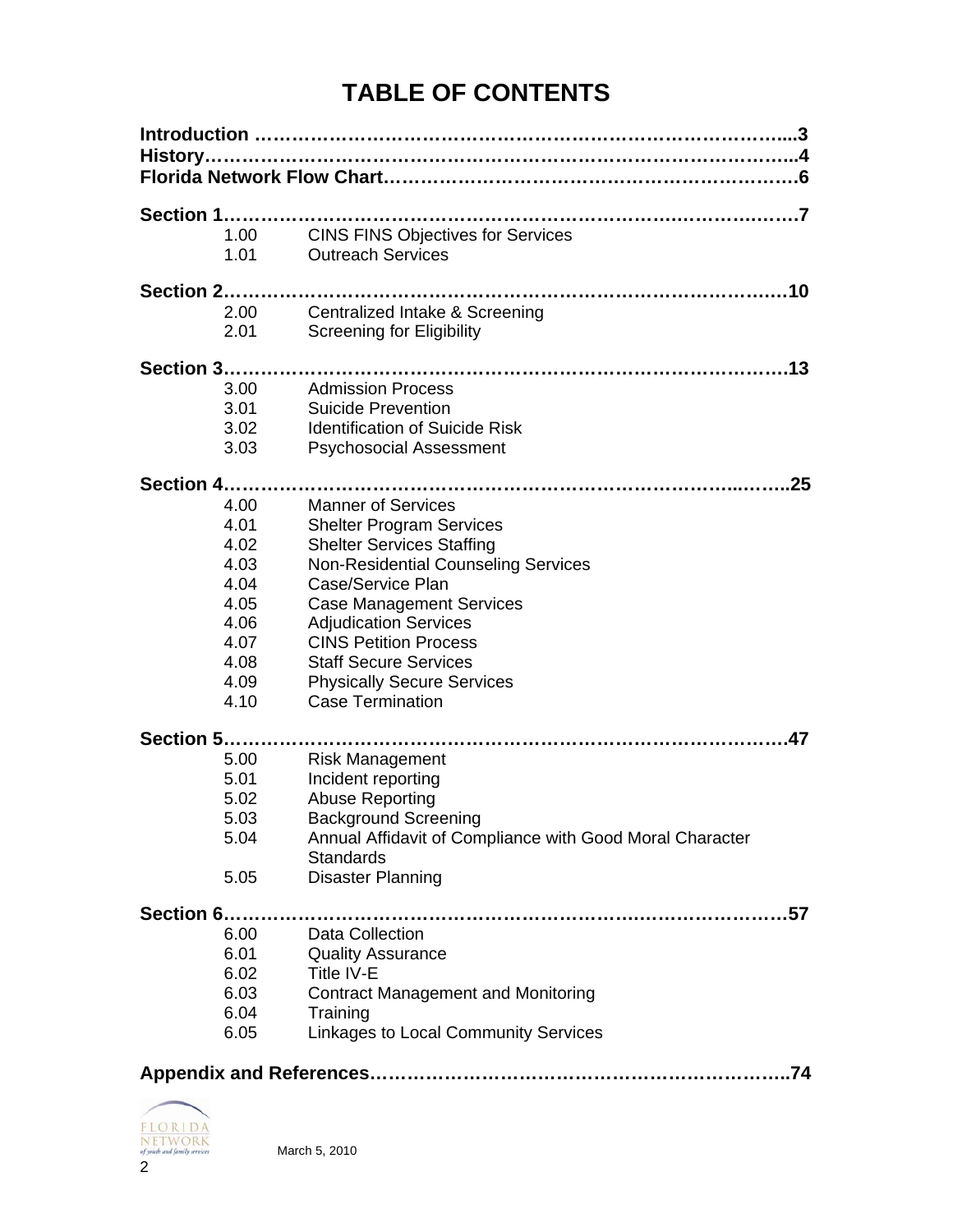# **INTRODUCTION**

*PURPOSE*: This CINS/FINS Policy and Procedure Manual is provided to CINS/FINS local providers as a minimum guideline for establishing and maintaining services to children and families in need. The intent of this manual is to provide a basic framework for various CINS/FINS services.

*USE OF MANUAL:* This CINS/FINS Policy and Procedure Manual is to be used as a supplement to each individual local provider's existing policy and procedure manual and take precedent to all CINS/FINS service provisions. This CINS/FINS Policy and Procedure Manual will provide each local provider with the minimum guidelines for CINS/FINS services, as established by Florida Statute and the Department of Juvenile Justice.

**SOURCE OF MANUAL:** This CINS/FINS Policy and Procedure Manual is the result of a collaborative effort between the Florida Network of Youth and Family Services, its member local providers and the Department of Juvenile Justice. Numerous sources were used, including: Florida Statutes, the Department of Juvenile Justice's Intervention Services Manual, the Department of Juvenile Justice's Quality Assurance Standards Manual, the Department of Juvenile Justice's Health Services Manual, the Department of Juvenile Justice's Mental Health and Substance Abuse Services Manual and the CINS Process: Judicial Intervention Handbook*.* 

The philosophical intent of the CINS/FINS continuum of services is to divert children from the juvenile justice and child welfare systems and to maximize the strengths of youth and family systems. This intent is accomplished through the following goals:

- A) Reducing juvenile crime through the targeting of resources to distressed neighborhoods and communities;
- B) Family preservation services directed toward maintaining the child in his or her own home by strengthening the family;
- C) Family reunification services to return the child to his or her own home after out-of-home placement by strengthening the family to prevent or reduce additional out-of-home placements.
- D) Youth development services to provide opportunities and support for young people to be healthy and successful in their communities.

The services that stand as cornerstones for family preservation and reunification are a standardized screening; youth/family assessment; crisis intervention; individual, group and family counseling; service linkage; and case management. These services are provided through shelters and non-residential services.

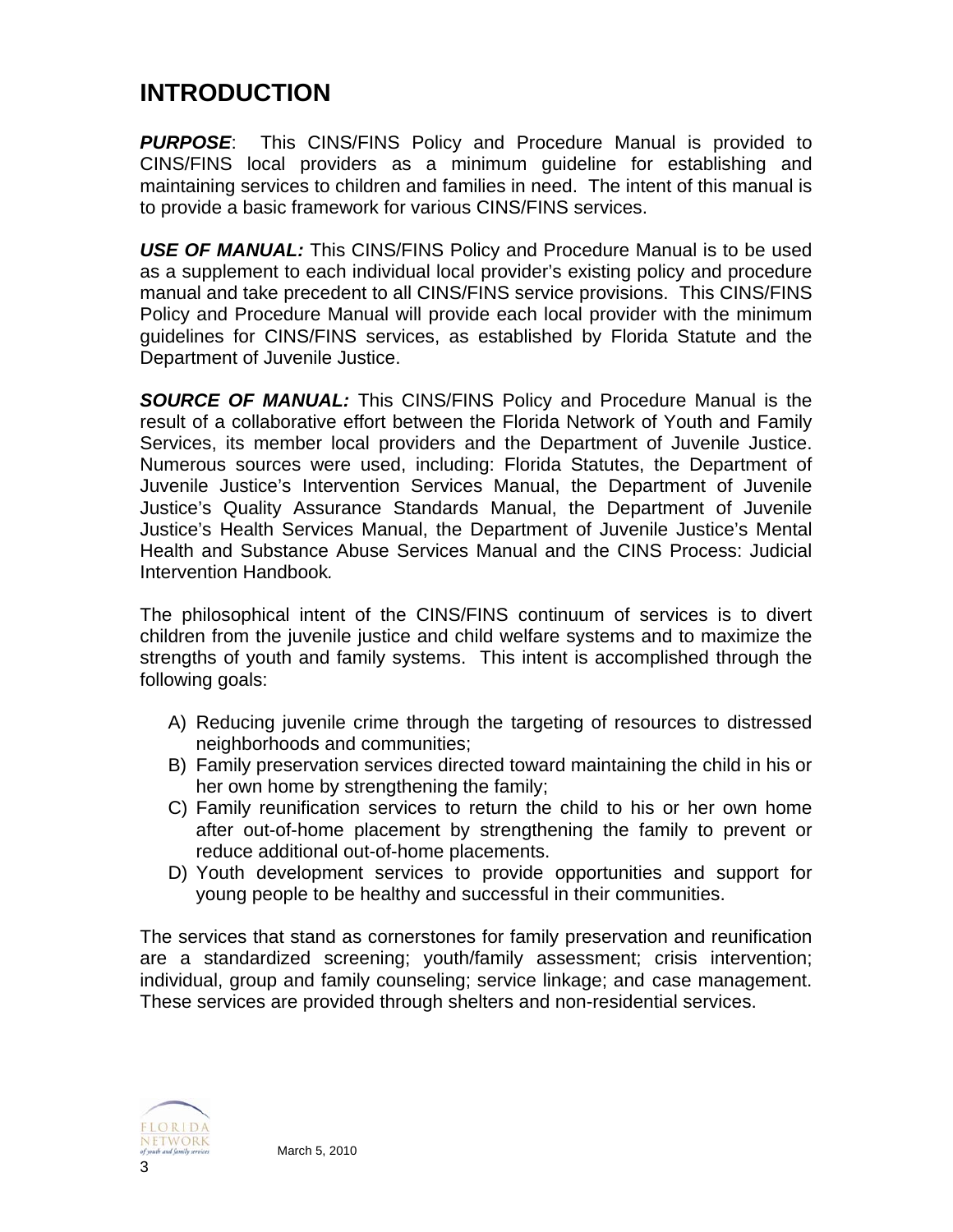# **HISTORY**

In 1983, the Florida Legislature passed S.B. 626, the Runaway Youth and Family Act, now F.S. 409.441. The Act provides for a statewide plan for handling runaway youth, licensing criteria and rules for runaway centers, statewide and district planning task forces and appropriations. The purpose of the Act is to assist runaway youth and strengthen their families through a continuum of services offering prevention, early intervention, outreach, counseling, short-term residential care, and aftercare services and programs. The task force report, or the plan for the runaway program services designated in the Act, provides for the specific program design for the continuum of services. A statewide task force was also created by the Act. Local task forces were to research the needs of troubled teens and families in communities statewide and report findings to the statewide task force.

The subsequent *1984 Statewide Runaway Youth Task Force Report* called for 23 full service centers, which would serve every area of the state, both geographically and demographically. The centers could provide a full range of services, from prevention to aftercare, to troubled teens and families. The plan also provided for a statewide Network office with a professional staff. The Florida Network of Youth and Family Services, Inc. (Florida Network) was established as a not-for-profit statewide association representing local providers which serve homeless, runaway and troubled youth ages ten and older and their families. Services included: advocacy for youth, public policy development, public education, data collection and research, and training and technical assistance. The Florida Network state office is committed to promoting policies and practices that hold member local providers accountable for preventing delinquency and child abuse through the strengthening of youth and families the plan was to be funded 75% through state general revenue and 25% through private contributions and other sources. The statewide plan was adopted by the 1984 Legislature, and by 1985, the Florida Network office had opened in Tallahassee with a few professional staff.

Following the passage of the Act, the Florida Legislature appropriated over \$15 million to fund the phase-in of the service continuum for runaway and other troubled youth and their families. By the end of the 1980's, Florida had a network of 20 runaway shelters and programs offering most of the continuum services components. Runaways, truants, and ungovernable youth were removed from the definition of dependency and given new definitions as children from families in need of services (FINS) and children in need of services (CINS). Statutory revisions and additional funding in 1990 added the key, but unrealized component: centralized intake for runaways and other troubled youth and their families. As envisioned in the task force report, centralized intake would be staffed with professionals responsible for receiving referrals, screening referrals, conducting family assessments, making referrals to community services, and case management. Centralized intake and case management provide a

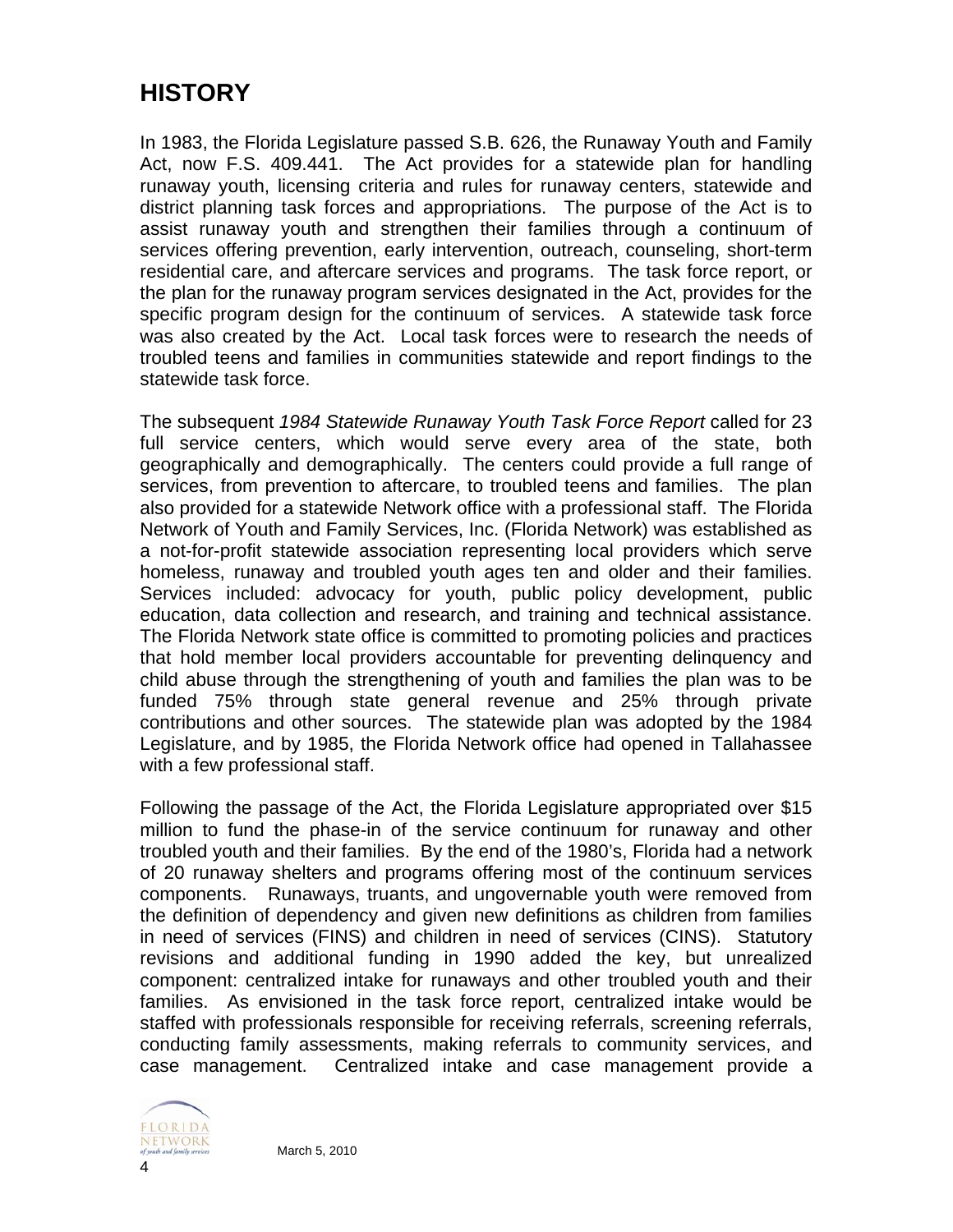comprehensive approach to assessing the youth's and family's problems and needs and determining the most appropriate services.

In 1994 the new Department of Juvenile Justice was created by the Florida Legislature and the Florida Network and its clients, Children and Families in Need of Services (CINS/FINS), were moved from the Department of Health and Rehabilitative Services umbrella to the Department of Juvenile Justice. The Florida Network local agencies provide the "front end", prevention services for the whole arena of delinquency prevention. More than 85% of the children and families that are helped by Florida Network programs are kept out of the delinquency system.

In 1997, the Legislature added further components to the continuum known as staff secure shelters and a pilot secure shelter program. These components are designed to impact the chronic runaway who continues to exhibit runaway and/or ungovernable behavior and the youth locked out of their homes due to a history of conflict and/or ungovernable behavior despite interventions through the centralized intake system.

In 2001, the Department of Juvenile Justice entered into a single contract with the Florida Network for the provision of CINS/FINS services statewide. Led by Governor Jeb Bush, the Florida Network local providers went from 43 individual contracts to one single statewide contract. This changed the Florida Network state office from a role of advocacy and support to its member local providers to a role of advocacy, support and contract management.

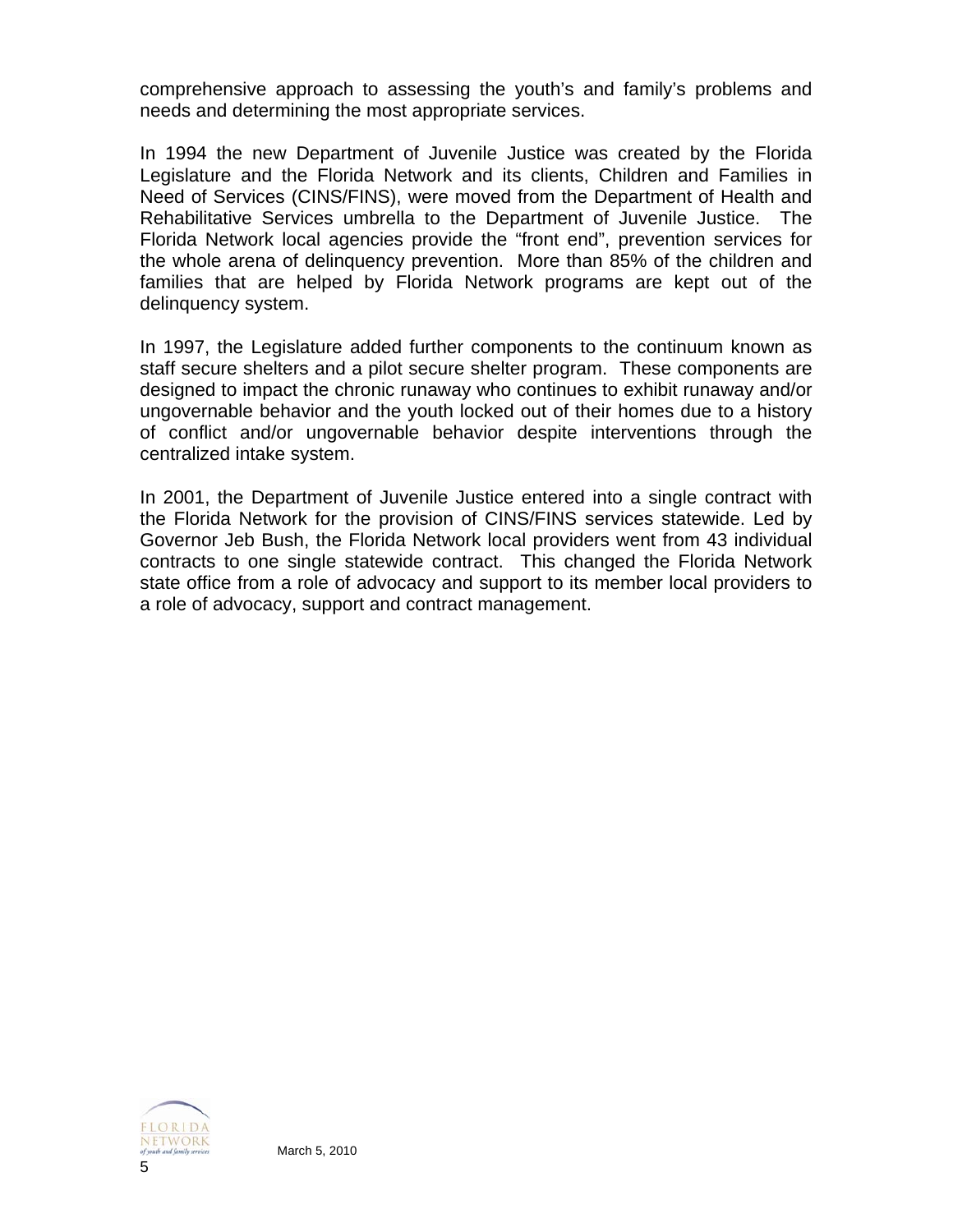**Florida Network of Youth and Family Services Flow Chart** 



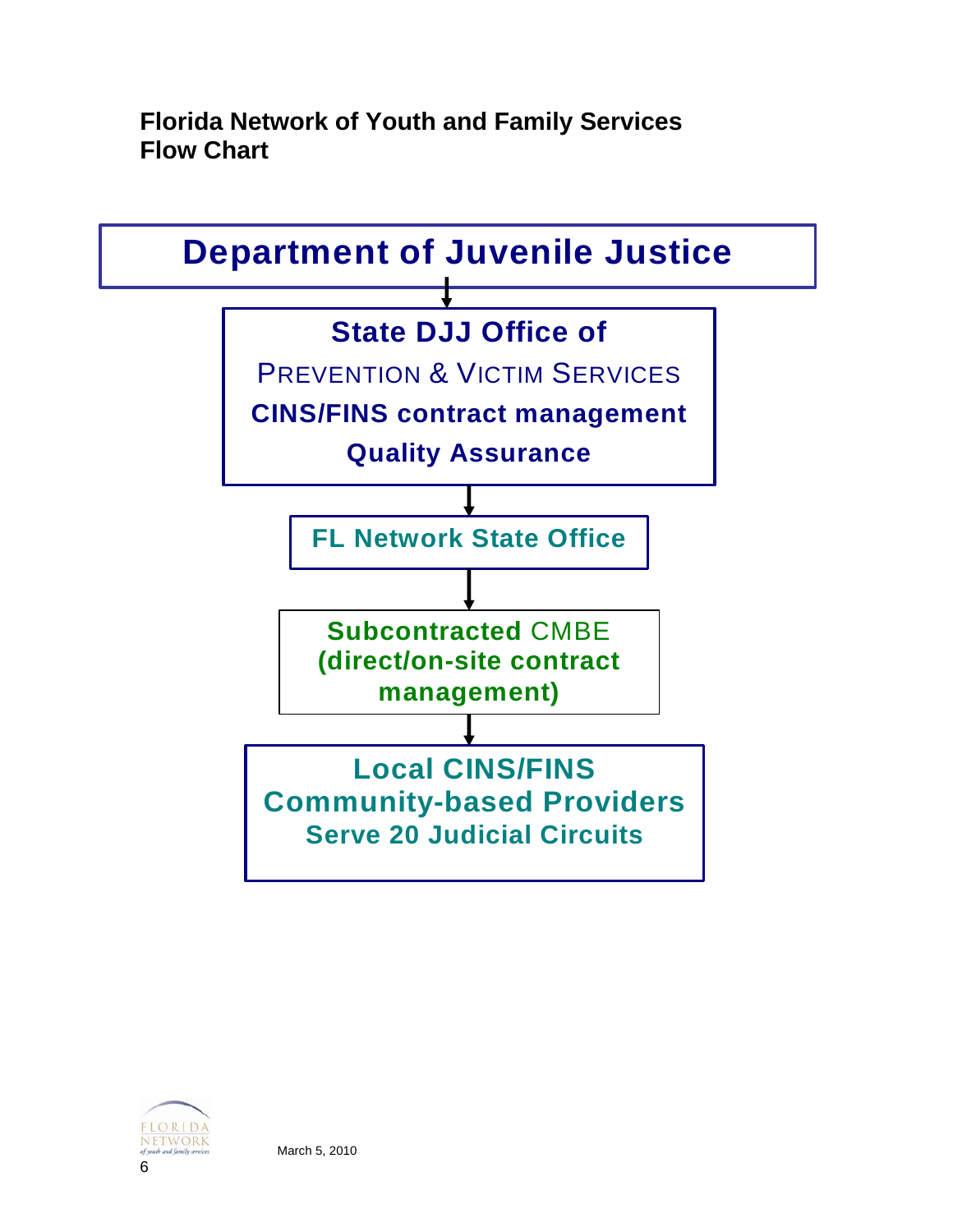# Policy Title: **CINS FINS OBJECTIVES FOR SERVICES** Policy #1.00  **Revision Date: 03/05/10 Supersedes 1-10-2006 Operations Manual**

# **POLICY:**

- 1. Statewide local providers providing CINS/FINS services will have the following objectives for services:
- $\triangleright$  CINS/FINS programs will address the problems of children and families by providing them with an array of services designed to preserve the unity and integrity of the family and to prevent delinquent behavior and dependency system involvement.
- $\triangleright$  Provide a continuum of core services, as outlined in local provider contracts with the Florida Network, which has increasing levels of intensity and participation by youth and families. These core services include prevention and outreach, centralized intake, screening and assessment, counseling services, shelter services, and CINS adjudication services.
- $\triangleright$  Form and enhance local partnerships to develop a community-wide service delivery system.
- $\triangleright$  Enhance family support networks and other interpersonal assets of youth.
- ¾ Service to Department of Juvenile Justice targeted neighborhoods and youth with identified critical risk factors.

# **PROCEDURES:**

All local providers will meet the following contractual outcomes:

- $\triangleright$  Provide screening, assessment, non-residential and residential services, as outlined in the local provider contract with the Florida Network, to at least 90% of contracted number of youth and families;
- $\geq$  85% of youth served shall complete the program;
- $\geq 90\%$  of the youth served shall remain crime free while receiving services;
- $\geq$  87% of youth served shall have no adjudications six months after discharge from services:
- ¾ Local providers will receive a DJJ QA rating of " Acceptable" or above;
- $\geq$  60% of the youth served through non-residential services shall reside within targeted neighborhoods of identified zip codes.
- ¾ At least 70% of non-court ordered youth served in residential and non residential programs shall meet the criterion of risk factors present in three or four of the following four domains: Significant Family Troubles, Significant School Troubles, Drug/Alcohol Use, and Behavioral problems (runaway, gang involvement, etc.)

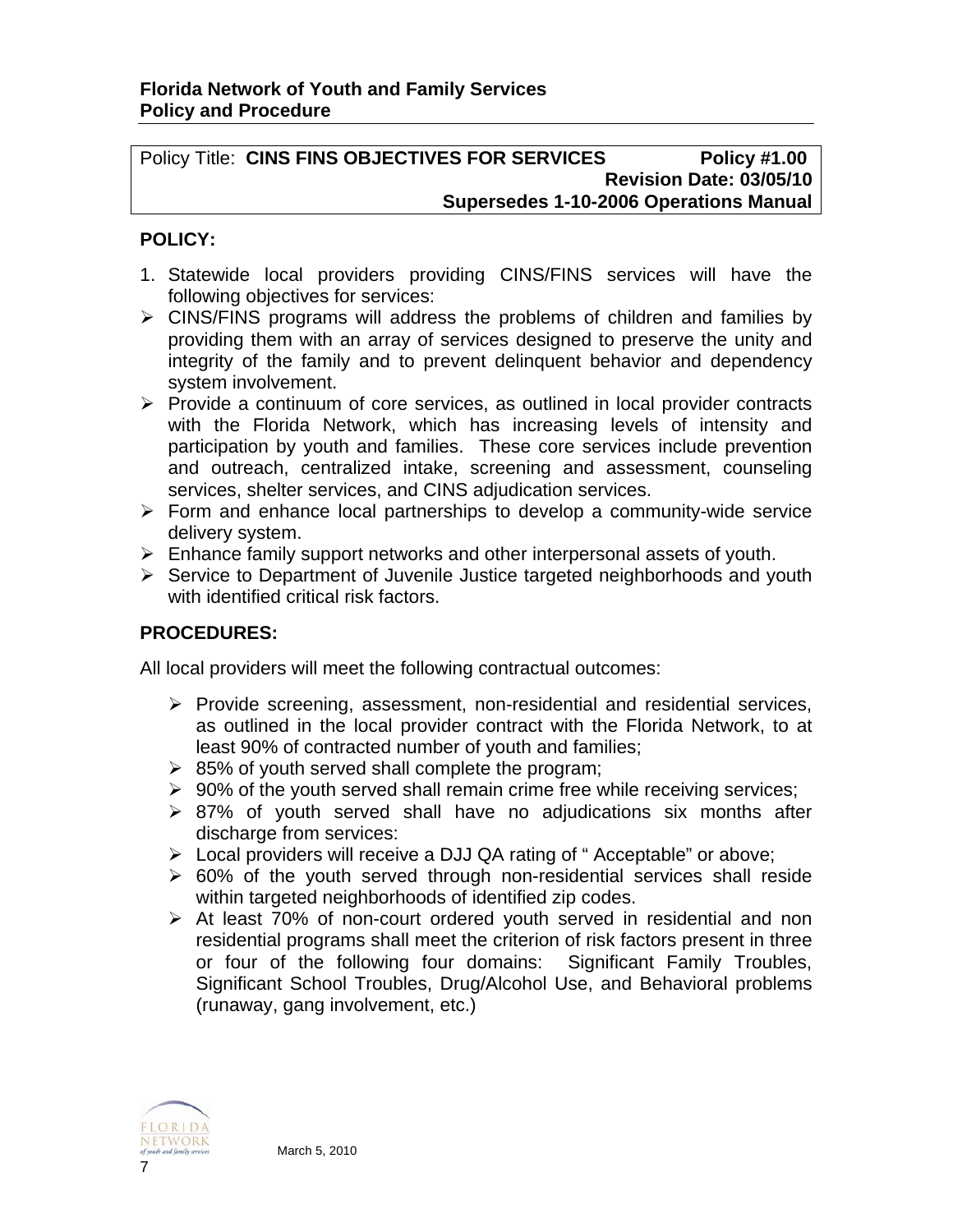# Policy Title: **OUTREACH SERVICES** Policy #1.01 **Revision Date: 03/05/10 Supersedes 1-10-2006 Operations Manual**

**POLICY:** The Florida Network will work with each local provider to encourage and offer prevention and outreach services to the members of the communities they serve. Outreach and prevention services include increasing community awareness and offering informational and educational CINS/FINS services to youth and families which may be related to:

- Alcohol and Other Drug Use/Abuse
- Adolescence/Adolescent Behavior
- Parenting classes/Family Functioning
- Youth Educational Issues
- Information About CINS/FINS and other Service Programs

**PURPOSE:** To increase public awareness of the needs of troubled youth at risk of running away, being habitually truant or being beyond the control of their parent/guardian.

**PROCEDURES:** Each local provider funded to provide outreach services will designate lead staff to coordinate and provide these services to community audiences, individuals, and groups with a particular customer focus, e.g., schools. Information and education activities will be conducted through group presentations, individual meetings, group discussions, short-term intervention groups, set up/display and distribution of materials at community events, conducting tours of facilities, and media events or interviews. Specific audiences will include, but will be limited to: youth and parents, extended family members, school personnel, law enforcement personnel, local DJJ or other government offices, judges and court personnel, churches, Human Service and Civic organizations, elected officials and the general public. The Florida Network has developed a Targeted Outreach curriculum, which is used to train local providers in working with schools, community collaboration, juvenile justice boards and councils, Project Safe Place, law enforcement and, developing an local provider action plan.

Other outreach activities may include: establishing/training Safe Place businesses that help children on the street and in crisis, brochures for parents, the Florida Network web site which has links for youth and family topics of interest and ways to get help, community fundraisers, and developing working relationships and interlocal provider agreements with local referral and service entities.

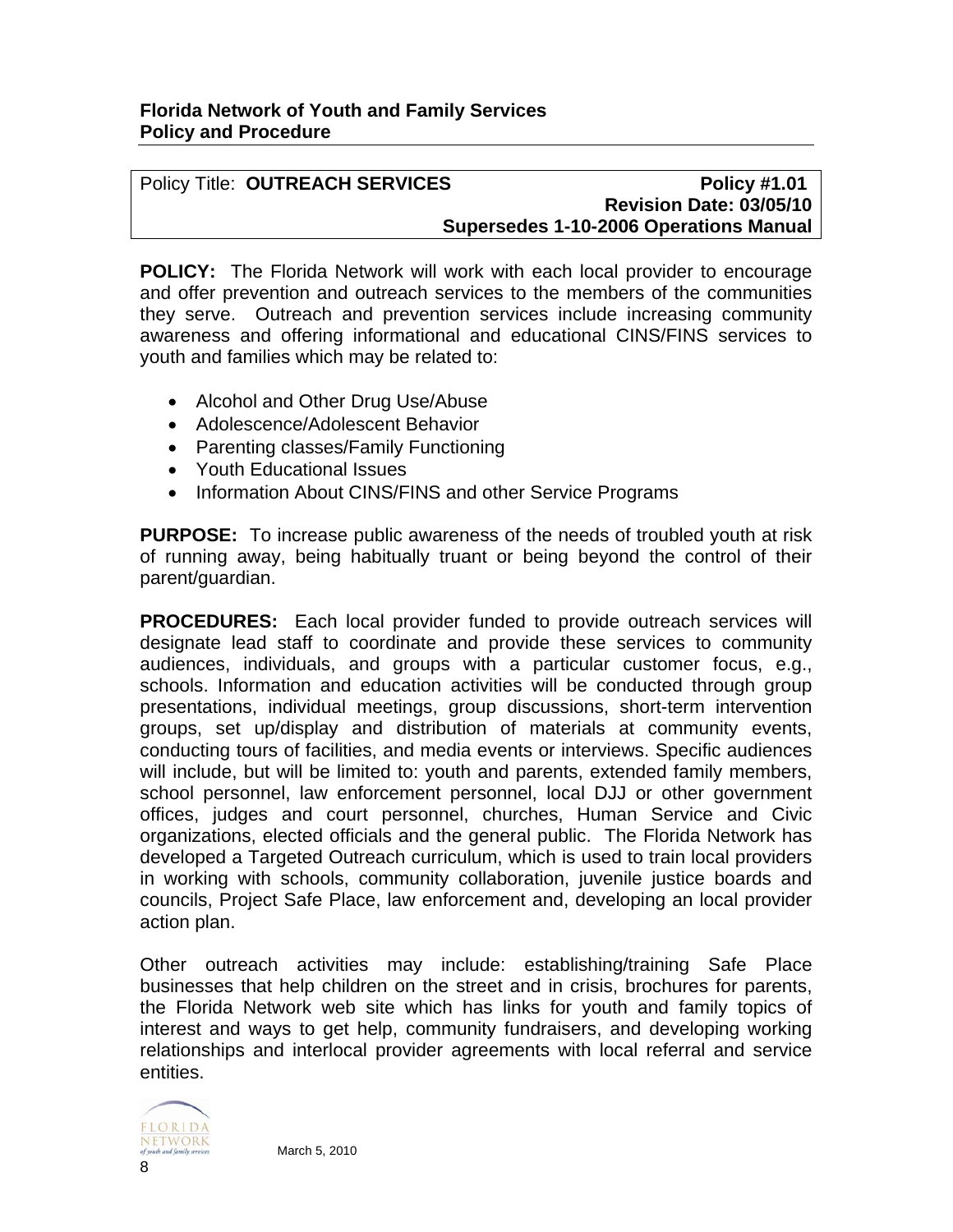| <b>Sample Local Outreach Meeting AGENDA</b>      |                                                                |  |  |
|--------------------------------------------------|----------------------------------------------------------------|--|--|
| Overview of the DJJ Outreach issues and concerns |                                                                |  |  |
| ш                                                | Provide Community Education on Prevention Issues               |  |  |
| п                                                | Increase Community Awareness of Services Available             |  |  |
| п                                                | Reduce Minority Over-representation                            |  |  |
| п                                                | Address High Crime Neighborhood Initiative                     |  |  |
| п                                                | Support DJJ Girls Initiative                                   |  |  |
| п                                                | Participate in Local Juvenile Justice Council                  |  |  |
| $\blacksquare$                                   | Establish an Agency Community Advisory                         |  |  |
| <b>Identify Outreach issues and strategies</b>   |                                                                |  |  |
| п                                                | Why do outreach?                                               |  |  |
| п                                                | Who does outreach?                                             |  |  |
| п                                                | When and where should we do outreach?                          |  |  |
| п                                                | What are our targeted audiences?                               |  |  |
| п                                                | Current Outreach Services: Evaluating Strengths and Weaknesses |  |  |
| п                                                | Developing a Strategic Plan for future Outreach Services       |  |  |
| п                                                | Community Development / Resource Development                   |  |  |
| <b>Innovative Community Outreach Initiatives</b> |                                                                |  |  |
| п                                                | <b>Street Outreach</b>                                         |  |  |
| п                                                | <b>Youth Participation</b>                                     |  |  |
| п                                                | Mass Media                                                     |  |  |
| п                                                | Internet presence                                              |  |  |
| п                                                | <b>Hosting Community Forums</b>                                |  |  |
|                                                  |                                                                |  |  |
|                                                  |                                                                |  |  |
|                                                  |                                                                |  |  |

Outreach activities are currently entered into the NetMIS database, with description of content, group attending and number in attendance. The current local providers have established activities and materials that continue to be productive, in that the number of requests for help have average over 30,000 per year.

It is important that CINS/FINS local providers develop and maintain informational materials on the available services and written interlocal provider agreements defining local relationships and protocol toward service linkage of CINS/FINS cases. CINS/FINS local providers will distribute information to the public as required in Section 984.071, Florida Statutes, regarding the needs of and available services for runaway, habitually truant, and ungovernable youth and their families through production and distribution of a parent brochure/handbook provided by the Florida Network state office.

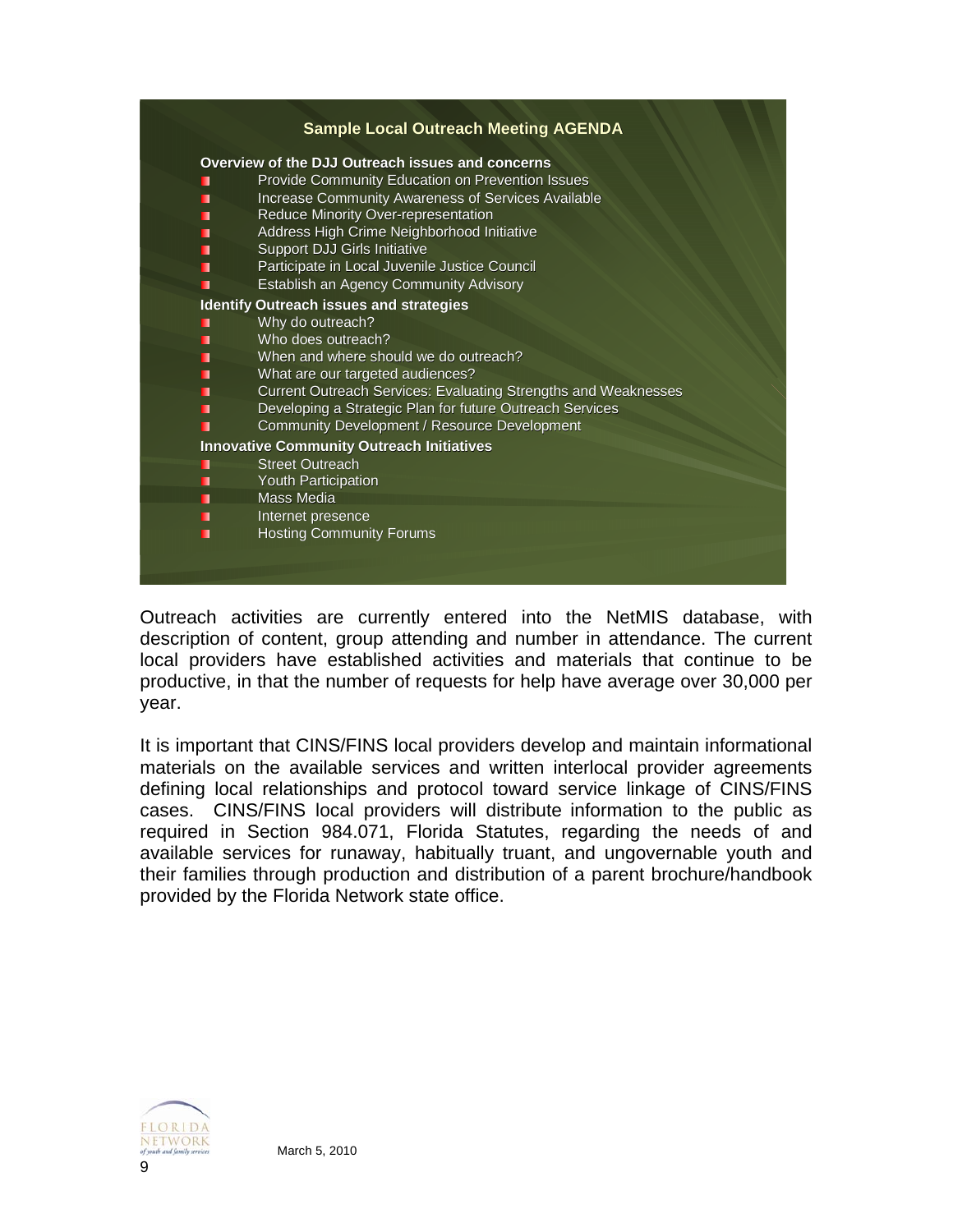#### Policy Title: **CENTRALIZED INTAKE AND SCREENING** Policy #2.00 **Revision Date: 03/05/10 Supersedes 1-10-2006 Operations Manual**

**POLICY:** Centralized intake will be available in each judicial circuit through local agencies providing shelter services and conducted in order to provide children and their families with the least restrictive services that are responsive and individualized to best meet family needs. Centralized intake services shall be accessible twenty-four hours, seven days a week to eligible youth and their families.

# **PURPOSE:**

- $\triangleright$  To assess the child and family's eligibility for services and service needs.
- $\triangleright$  To provide crisis counseling as needed.
- $\triangleright$  To link and provide support to the child and family for on-going services.

**PROCEDURES:** A trained local provider staff member shall screen each child and family, by completing the Florida Network approved NETMIS screening form, to determine eligibility, presenting problems and referrals to other programs or services. A service shall be provided upon referral from a parent, guardian, legal custodian, school official, law enforcement officer, or other referral sources provided that:

- Referrals alleging habitual truancy from a school shall be governed by current Florida Statute 1003.26 in which schools must document that required steps have been taken prior to a referral for habitual truancy.
- Referrals alleging ungovernable and/or runaway behaviors are voluntarily accepted by the family, or individual members of the family who are seeking services.

The components of Centralized Intake are:

**Screening for Eligibility**: Twenty-four hour, seven day a week access to staff who will determine eligibility for CINS/FINS services, provide intervention for crisis situations and initiate the assessment process.

*Crisis Counseling:* Short-term intervention to alleviate the current crisis.

*Information and referral:* To provide access twenty-four hours, seven days a week to staff who provide referral to the appropriate service requested by the family.

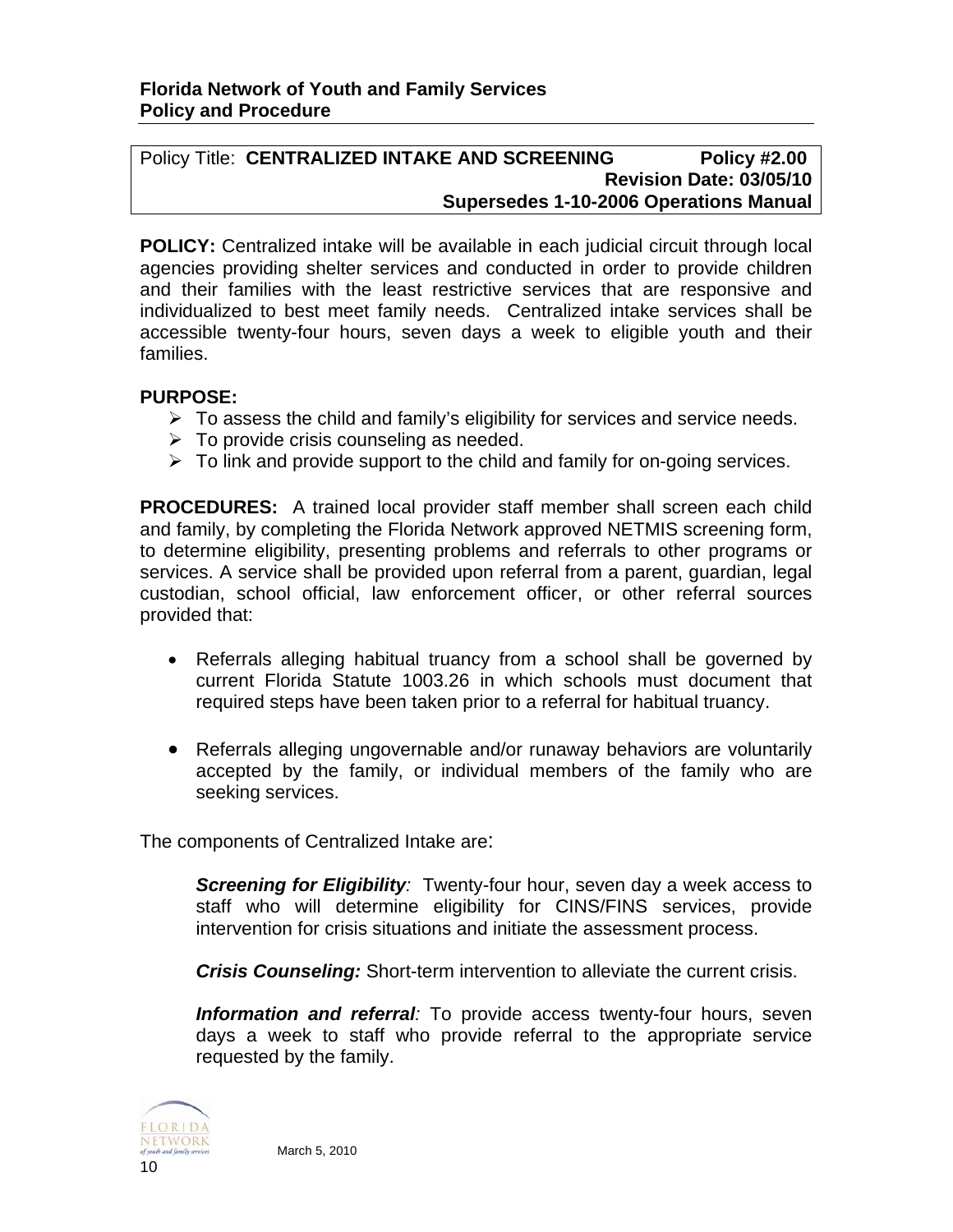# Policy Title: **SCREENING FOR ELIGIBILITY** Policy #2.01 **Revision Date: 01/30/2009 Supersedes 1-10-2006 Operations Manual**

**POLICY:** All referrals shall be determined to be eligible for services by the criteria provided in this section. Those meeting the criteria, as a Family in Need of Services (FINS) will have access to a continuum of services described within this manual. Youth, under the age of 18, who meet the Child in Need of Services (CINS) criteria are eligible for judicial intervention following an attempt to engage and serve the youth and their family within the FINS continuum.

Some youth may be inappropriate for certain CINS/FINS services due to behaviors that may create a danger to themselves or others. These youth will be provided with screening and appropriate referrals.

Definitions:

- *Families In Need of Services (FINS***):** A family that has a child for whom there is no pending investigation of abuse, neglect, or abandonment or no court ordered supervision by the Department of Juvenile Justice or the Department of Children and Family Services for an adjudication of dependency or delinquency. The child must also have been referred to a contracted local provider of the Department of Juvenile Justice for:
	- 1) Running away or threatening to run away from parents or legal guardian or custodian; and/or
	- 2) Disobeying the reasonable and lawful demands of parents or legal guardian or custodian and being beyond their control; and/or
	- 3) Truancy from school or other school related problems*.*
	- 4) Lockouts/Homeless youth

A family in need of services is defined in Florida Statute Chapter 984.03 (27) and is not an adjudicated status.

 *Child In Need of Services (CINS):* This is an adjudication status for a child for whom there is no pending investigation into an allegation or suspicion of abuse, neglect, or abandonment; no pending referral alleging the child is delinquent; or no current supervision by the Department of Juvenile Justice or the Department of Children and Family Services for an

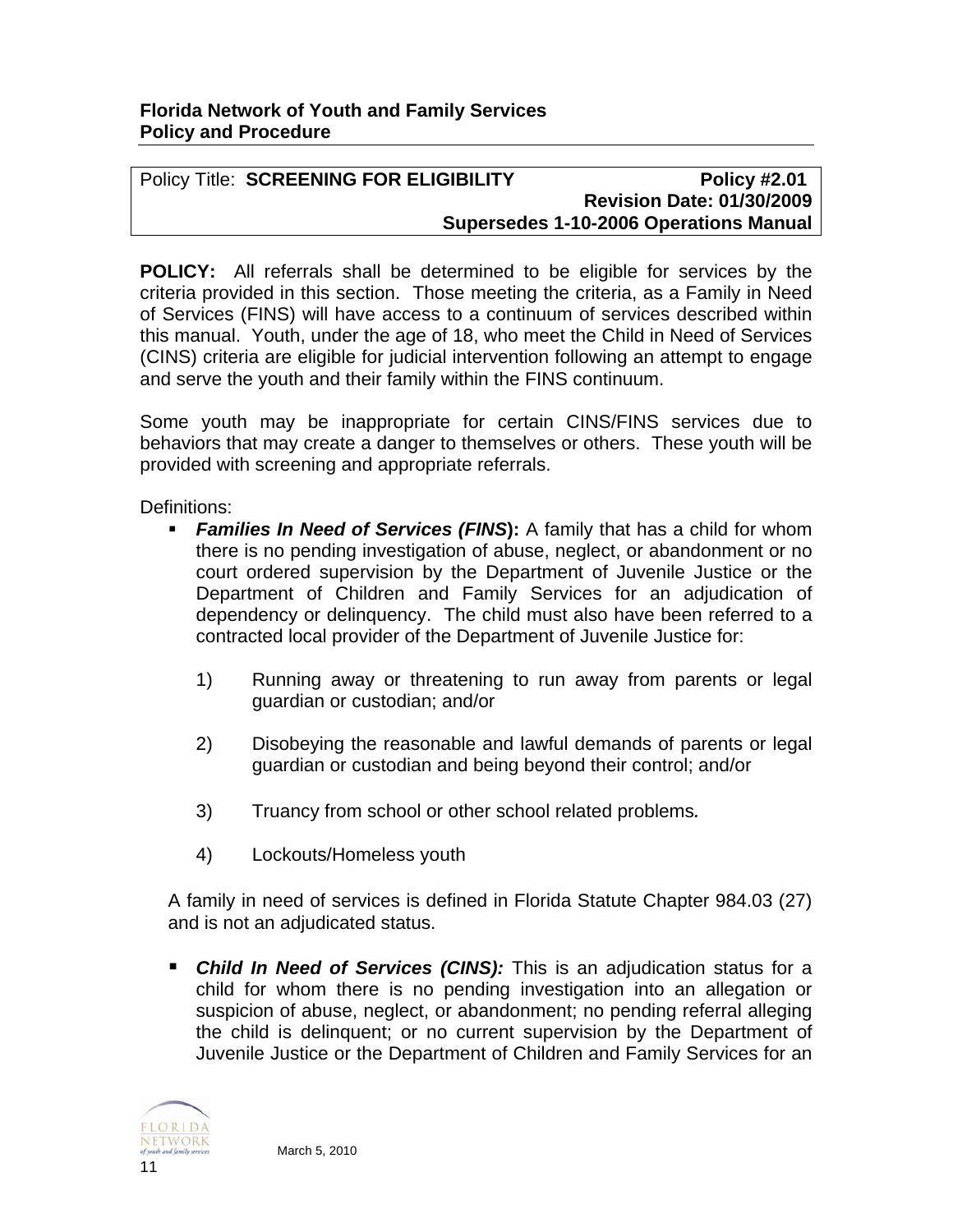adjudication of dependency or delinquency. The court must also find the child:

- 1) To have persistently run away from the child's parents or legal custodians despite reasonable efforts of the child, the parents or legal custodians, and appropriate local providers to remedy the conditions contributing to the behavior; and/or,
- 2) To be habitually truant from school, while subject to compulsory school attendance, despite reasonable efforts to remedy the situation pursuant to and through voluntary participation by the child's parents or legal custodians and by the child in family counseling services, and treatment offered; and/or,
- 3) To have persistently disobeyed the reasonable and lawful demands of the child's parents or legal custodian, and to be beyond their control despite efforts by the child's parents or legal custodians, and appropriate local providers to remedy the conditions contributing to the behavior.
- 4) Lockouts/Homeless youth

**PURPOSE:**Screening is conducted to: (1) determine if the family or child meets the criteria specified for eligibility; (2) ascertain the child's legal status; (3) obtain basic demographic and background information on the child and family; (4) provide appropriate referrals based on immediate needs of client/family.

**PROCEDURES:** Designated staff will complete the standardized NETMIS screening form on each referral and ensure that the information is submitted to the Florida Network. The initial screening is begun within (7) working days of the referral (*see DJJ CINS/FINS QA standards*). Designated staff should gather all relevant information to determine immediate issues and eligibility. Appropriate referrals to internal or external resources should be made based on the immediate needs identified by the screening. Written documentation shall substantiate findings and action taken.

The child's legal status should be determined by attempting to consult with the local Department of Juvenile Justice and/or Department of Children and Family Services. It is important to examine the child's status within the child welfare and juvenile justice systems to:

- Determine eligibility for services
- Conduct a preliminary assessment of the child
- Determine the need for further screening
- Provide appropriate referral and/or services

Designated local provider personnel shall review all screenings for completeness and appropriate interventions. The NetMIS Screening Form shall be used to document this service (see NetMIS document).

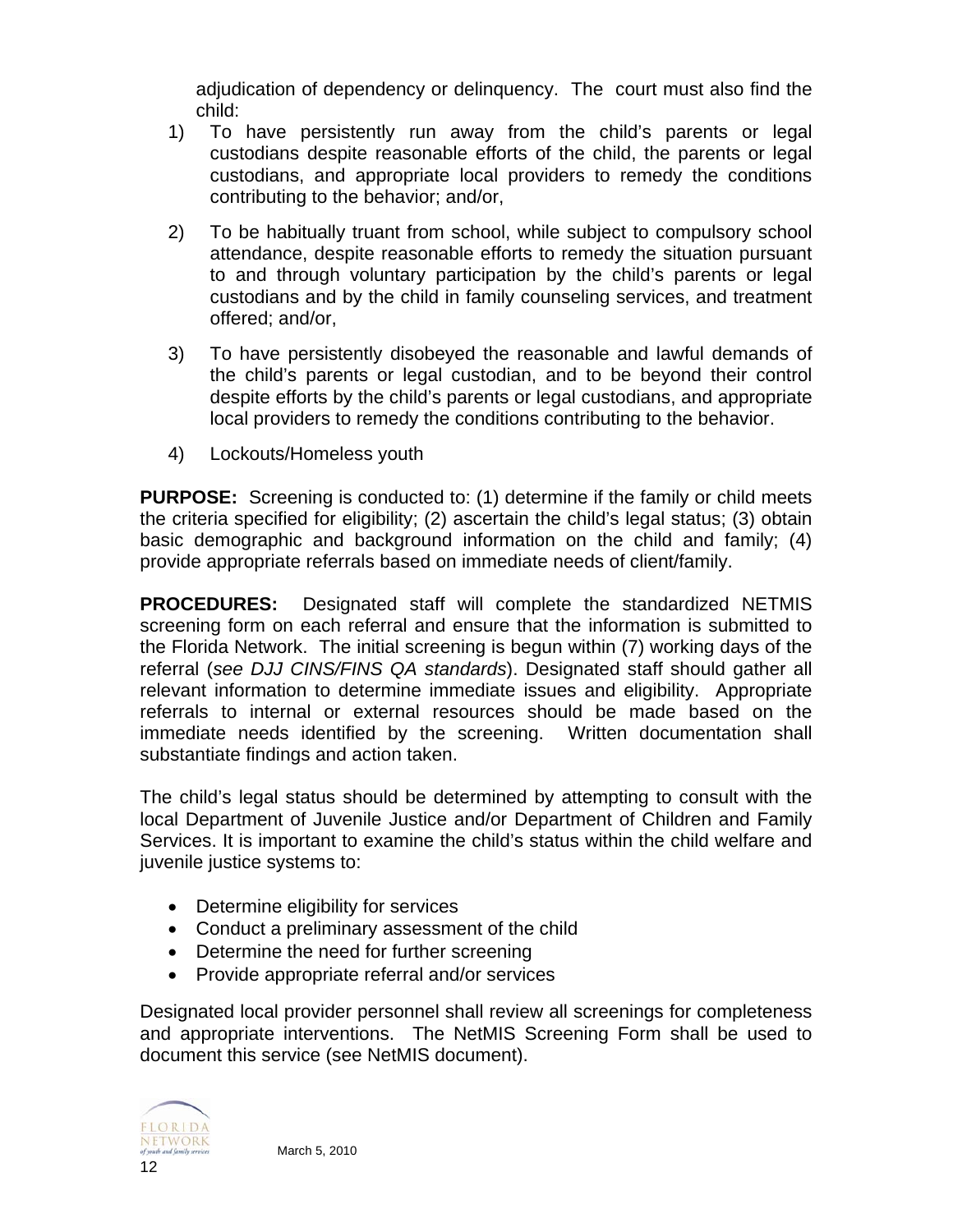# Policy Title: **ADMISSION PROCESS** Policy #3.00 **Revision Date: 03/05/10 Supersedes 1-10-2006 Operations Manual**

**POLICY:** Information relevant to demographics of the child and family, household members, employment and school history, as well as other information, which may contribute to the screening process, and development of the service plan will be collected utilizing the CINS/FINS Intake Form.

**PURPOSE:**To provide local provider staff information relevant to presenting issues and problems and potential services to be provided. Intake information is critical for individual case development as well as compiling overall local provider client data and program outcomes.

**PROCEDURES:** A screening must have been done within seven (7) days of a youth being referred to the CINS/FINS provider for services *(See DJJ CINS/FINS QA standards)*. A face-to-face appointment shall be set for the initiation of the intake process. Local provider staff shall be diligent in completing all required information in order to complete the intake process. Complete intake information shall be entered into the NETMIS system. It is required that CINS/FINS local providers provide to eligible families the following information in writing:

- **Available service options**
- Rights and responsibilities of parents/quardians
- Parent brochure

Additionally, CINS/FINS local providers shall make available to eligible youth and families the following information:

- Rights and responsibilities of youth
- **Possible actions occurring through involvement with CINS/FINS services.** (i.e. case staffing committee, CINS petition, CINS adjudication)
- **Grievance procedures**

Each CINS/FINS local provider is required to maintain a case record for each youth enrolled into services *(See DJJ CINS/FINS QA standards)*. Each client case record shall include chronological sheet and youth demographic data, program information, correspondence, service plan(s), psychosocial information, case management information and other materials relevant to the case.

*Through the intake, the following forms shall be completed:* 

- NETMIS Screening Form\*
- Consent for Services
- CINS/FINS Intake Form\*
- Risk Factor Form\*

Suicide risk screening must be included.

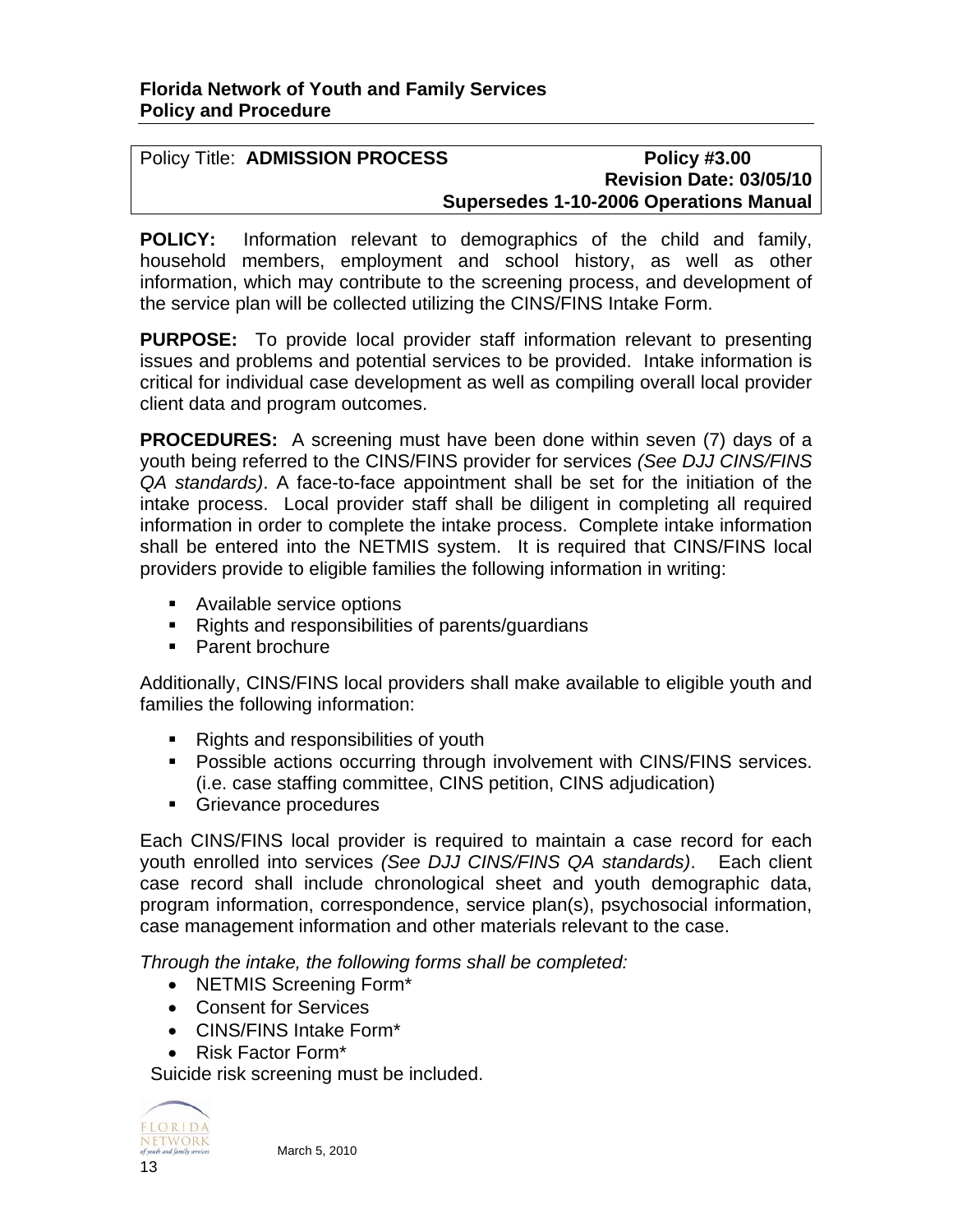# *\*Required for a case to be considered a "completed assessment" and entered into NETMIS.*

At intake for residential services of CINS/FINS staff should collect Title IV-E required documentation and information as outlined in Policy #6.02 from the youth/parent.

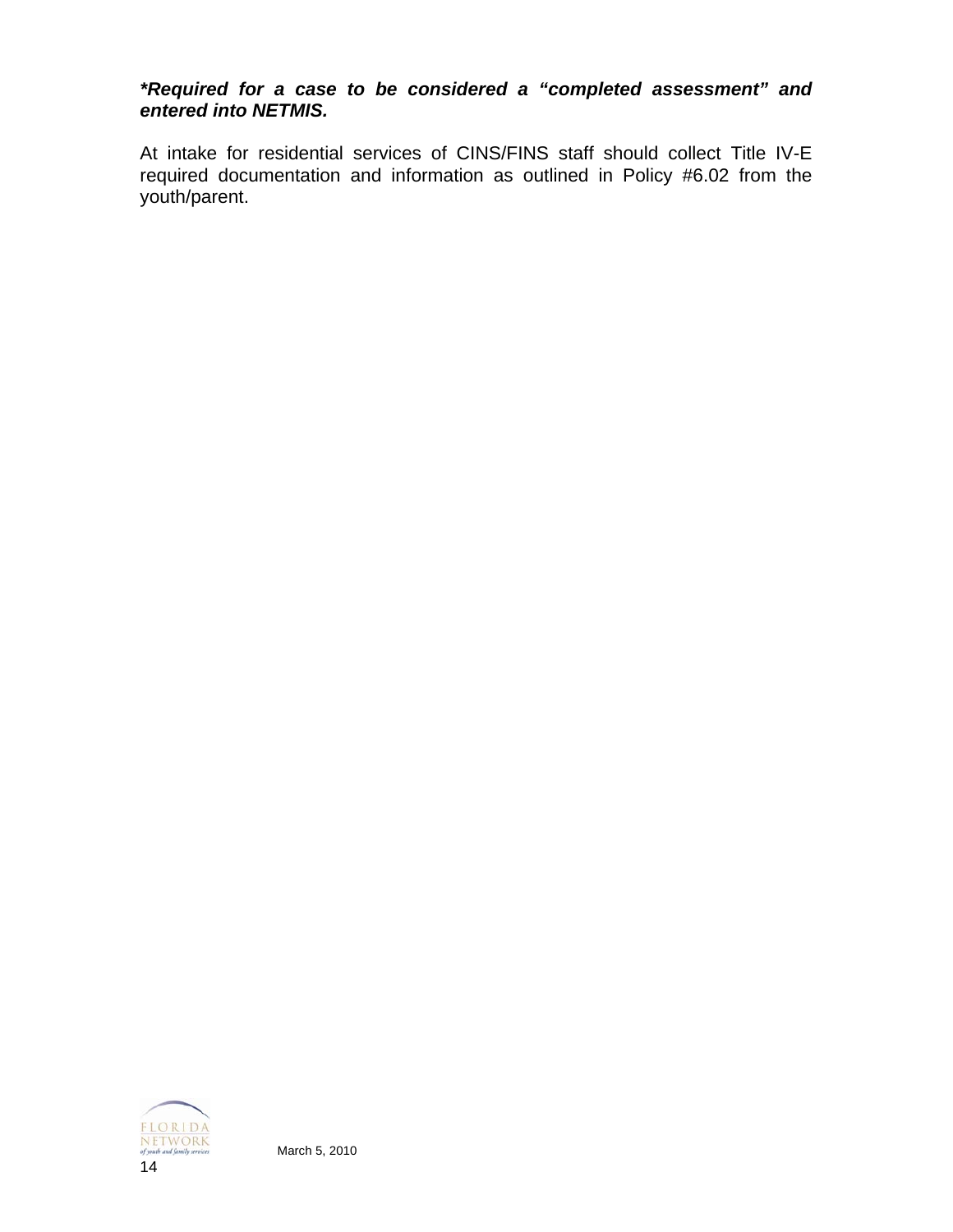| <b>Policy Title: SUICIDE PREVENTION</b> | <b>Policy #3.01</b>                           |
|-----------------------------------------|-----------------------------------------------|
|                                         | Revision Date: 03/05/10                       |
|                                         | <b>Supersedes 1-10-2006 Operations Manual</b> |

**POLICY:** Local provider agencies will create a safe environment for youth through appropriate maintenance and supervision of physical plant, training of staff and encouragement of parental and family involvement.

**PURPOSE:** To ensure that all youth are safe upon admission and throughout the service delivery process.

# **PROCEDURES:**

### **1. UNDERSTANDING CINS/FINS YOUTH AND FAMILIES**

Youth and families seeking services through CINS/FINS local agencies are often in crisis due to the caretaker's inability to manage the youth's behavior. The stress of the constant conflict will often bring the family to a "breaking point" where they are then motivated to voluntarily seek services. Shelter services are designed to provide a "safe haven" for youth and respite for the family while they resolve the problems that motivated them to seek services. Although seeking help and finding a place to keep the youth safe is a positive step, the youth may continue to feel angry, frustrated and experience a sense of rejection. It is important that staff is aware that these are normal feelings under the circumstances but by the same token can be precursors to impulsive and dangerous behavior on the part of the youth. Because placement in the shelter is voluntary and the youth may leave at any time, shelter services should be as non-threatening and homelike as possible to encourage the youth to remain until services can be completed for the safe return of the youth to his or her home.

### **2. TRAINING OF STAFF**

All staff who works with youth must be trained to recognize verbal and behavioral cues that indicate suicide risk. Each local provider must provide a minimum of four hours of training annually on the prevention of suicide. This training should address suicide risk factors including those that are most relevant for CINS/FINS youth; verbal and behavioral suicide warning signs so that staff can maintain a heightened awareness at all times when interacting with youth, the communication protocols (e.g. shift meetings, log book entries) required when staff suspect a youth is at risk and the importance of the administration of the Youth Safety Agreement. Staff should be able to identify specific prevention strategies and understand the impact of the youth's feelings of self worth, belonging and membership. Youth should be encouraged to report to staff any suspicion or observation of harmful behavior regarding any other youth in the shelter.

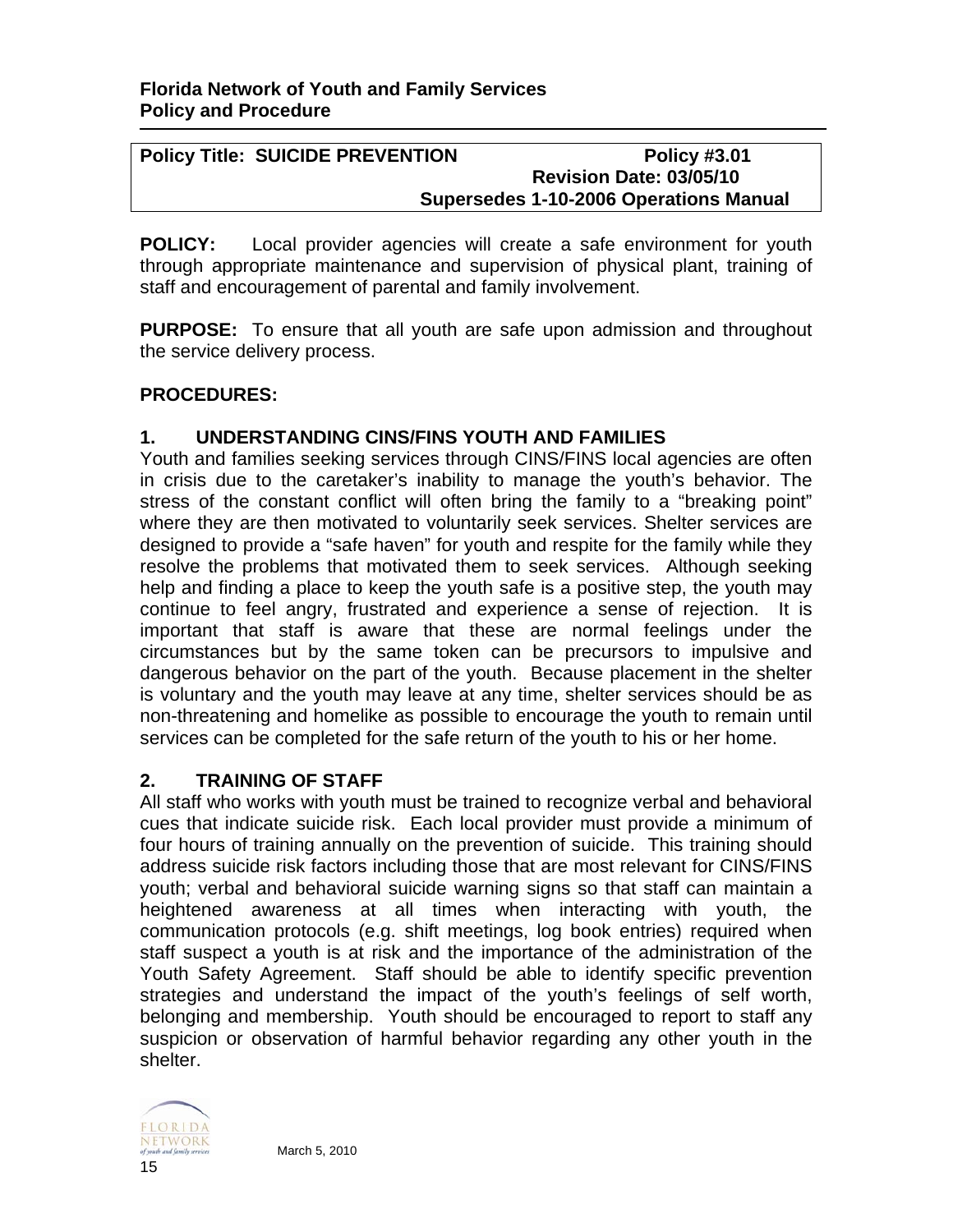# **3. ENVIRONMENTAL SAFETY**

Although it is important to maintain a homelike environment in each shelter facility, the safety of youth is the primary issue of importance for each local shelter provider. Satisfactory safety inspections through local health and fire departments must occur to ensure the physical safety of the shelter environment. Shelters should be equipped with video monitoring of the facility to ensure monitoring of all appropriate areas. Rooms/closets containing hazardous materials should be locked at all times and keys should be assigned to specific staff for accounting purposes. Objects containing sharp edges should be strictly controlled by staff and accounted for at all times. Prescription medications shall be contained in double locked environments and inventoried daily. Over the counter medications shall be contained in double locked environments and inventoried weekly. Local agency shelter providers should establish an agency Safety Committee whose responsibilities shall include regular inspection of facility safety issues, accountability and testing of procedures and protocols and review of safety related incident reports and trends.

# **4. LOCAL AGENCY SUICIDE PREVENTION AND RESPONSE PLAN**

Each local agency will have a written plan that details the suicide prevention and response procedures used by the local provider. The plan must at a minimum comply with the procedures outlined in this manual. In developing this plan the local provider must clearly delineate staff positions, duties, supervisory roles, involvement of licensed professionals, documentation protocols, notification procedures and referral systems in connection with suicide prevention and response.

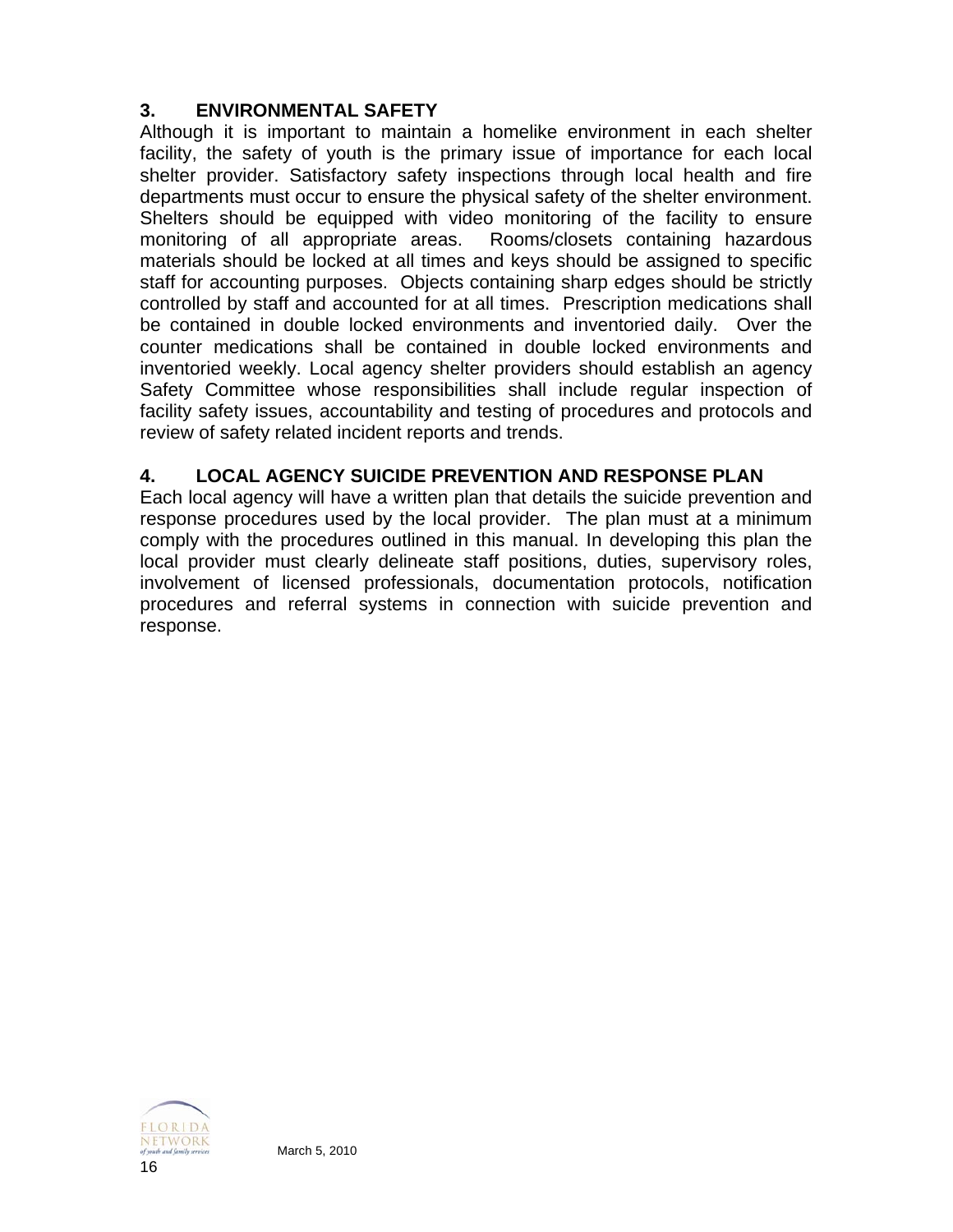# Policy Title: IDENTIFICATION OF SUICIDE RISK Policy #3.02  **Revision Date: 01/30/09 Supersedes 1-10-2006 Operations Manual**

**POLICY:** For youth considered appropriate for shelter admission, the local provider will determine at intake and throughout the service delivery process whether or not the youth is at risk for suicide and the level of risk.

**PURPOSE:** To prevent youth suicides in the shelter setting and provide an appropriate staff response for youth at risk of suicide, while preserving and respecting the rationales, expectations and needs of the youth and his/her family in seeking temporary shelter.

*NOTE: Regardless of the procedures outlined below, if at any time from the point when a youth arrives at a shelter and any staff observes or believes a youth presents as an immediate threat to themselves or others, the youth will be placed on one-to-one supervision as described in this policy under Section IV and staff will immediately call 911 and/or follow Baker Act procedures. If law enforcement brought the youth to the shelter, staff should request that they stay to transport the youth.* 

# **PROCEDURES:**

The procedures outlined below provide the minimum guidelines for CINS/FINS shelters which are to be addressed in the local agencies' written plan that details their suicide prevention and response procedures. The "CINS/FINS Suicide Risk Response Protocol", which is included in the Appendix, provides additional details and staff response actions to be used in CINS/FINS shelters.

# **I. SUICIDE RISK SCREENING AND REFERRAL FOR ASSESSMENT**

Screening of each youth's risk will be conducted in one of two ways:

- A. Six suicide risk questions on the CINS/FINS Intake Form and the use of the Suicide Probability Scale (SPS) or the Evaluation of Imminent Danger of Suicide (EIDS), as indicated below OR
- B. TeenScreen

Each local shelter provider is responsible for ensuring that the suicide screening is included as a part of the initial intake and screening process. Regardless of the tool(s) used, the results of the screening must be reviewed and signed by the supervisor and documented in the youth's case file.

When the screening identifies a youth for being at risk of suicide, staff will ensure that a suicide risk assessment is completed for that youth, within the timeframes

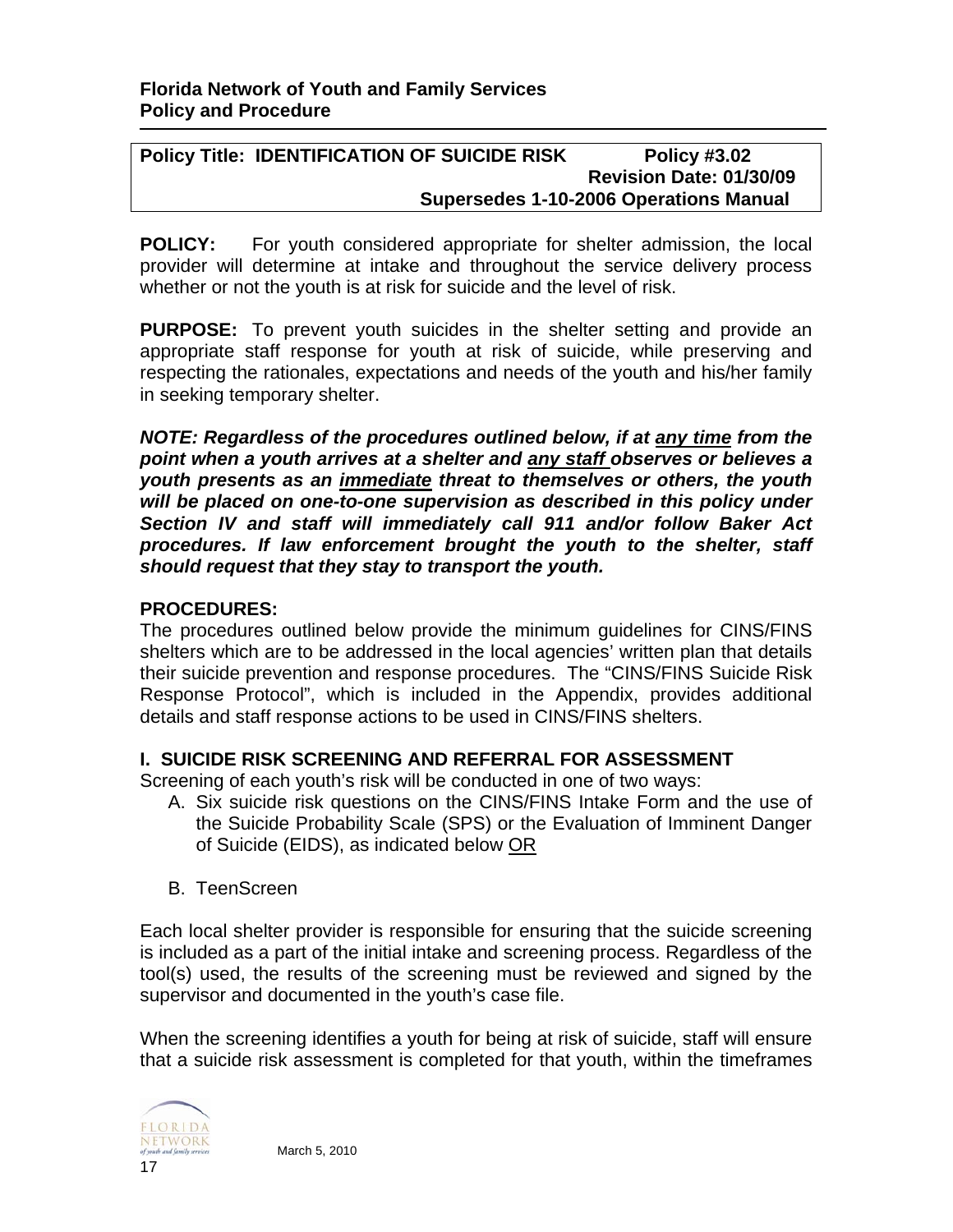outlined in this policy by (1) a licensed professional or (2) a non-licensed mental health professional under the supervision of a licensed professional.

# **A. Screening Using the six suicide questions on the CINS/FINS Intake Form and the use of the SPS or the EIDS, as indicated below:**

The CINS/FINS Intake Form--Risk Screening section contains the following six questions and will be asked of each youth:

- 1. Have you wished you were dead?
- 2. Have you felt like life was not worth living?
- 3. Have you felt like hurting yourself?
- 4. Have you felt like killing yourself?
- 5. Have you given up hope for your life?
- 6. Have you *ever attempted* to harm or kill yourself?

**If the youth answers "no" to all 6 questions**, the youth is determined to be a Minimal/No Risk for suicide and;

- 7. It is NOT necessary to continue with the screening.
- 8. The youth is to be handled as a part of the general shelter population.

### **If the youth answers "yes" to any of the 6 questions**,

- The youth care worker must **immediately continue** with the screening using either the Suicide Probability Scale (SPS) or the Evaluation of Imminent Danger of Suicide (EIDS) to determine the specific level of suicide risk. (Note: The shelter staff who has asked the 6 questions may immediately refer the youth directly for an assessment based on a "yes" to one of the 6 questions – without completing the SPS or EIDS if the licensed/professional staff is available to conduct the assessment.
- If either the SPS or EIDS results reveal that the youth is Minimal/No Risk the youth is to be handled as a part of the general shelter population.

**If either the SPS or EIDS tool results score any level of risk, an assessment must be completed by (1) a licensed professional or (2) a non-licensed mental health professional under the supervision of a licensed professional. The assessment will occur** 

- **No later than 24 hours after the screening, unless the following exception exists:**
- **EXCEPTION: If the screening occurs between 5 PM on Friday and 9AM on Monday and there is no access to staff to conduct an assessment within 24 hours, the assessment must be done within 72 hours.**

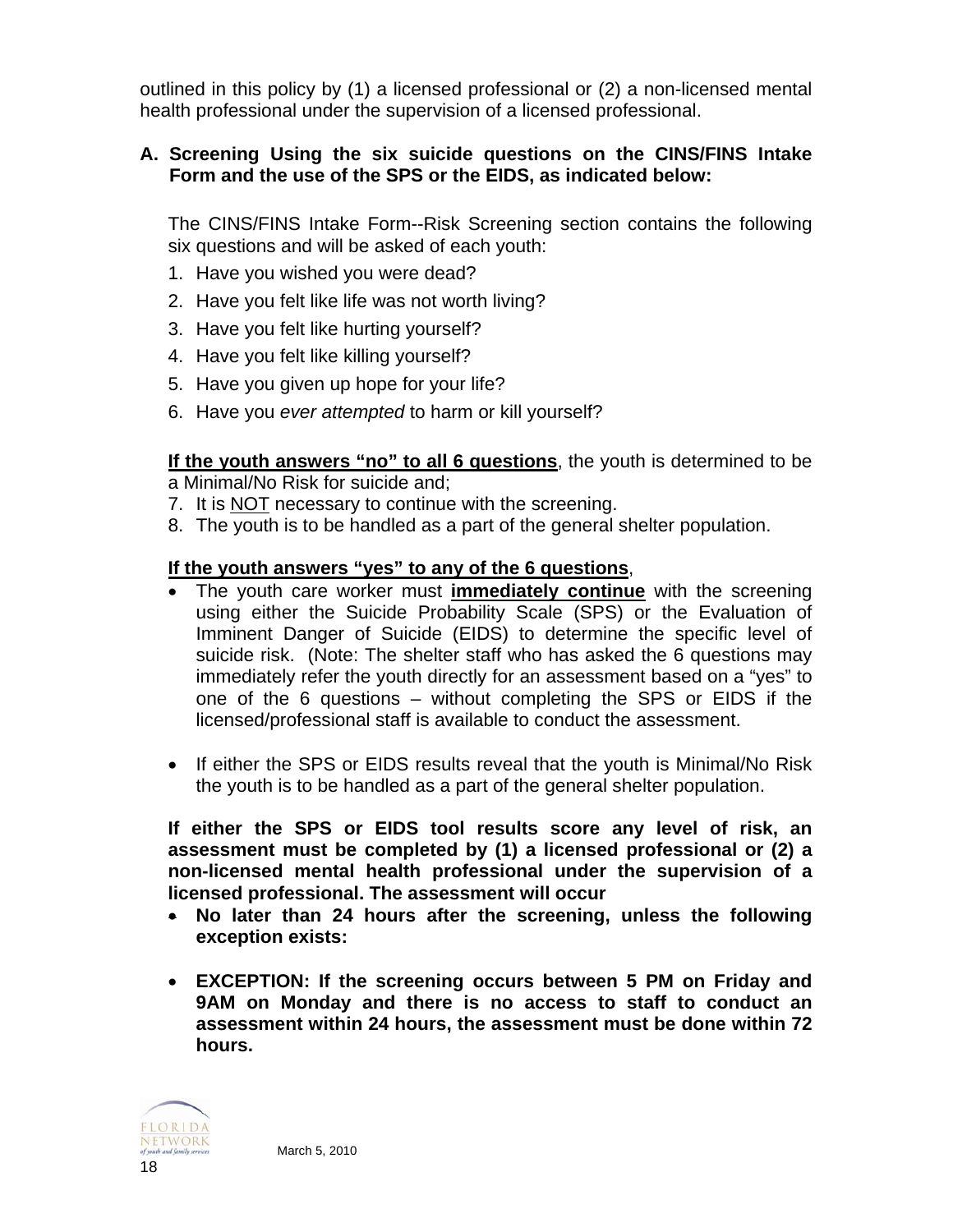**B. Screening Using TeenScreen:** The TeenScreen tool includes two specific questions relating to suicide risk:

- 1. In the last three months….Has there been a time when you thought seriously about killing yourself? (Q23)
- 2. Have you tried to kill yourself in the last year? (Q24)

If the youth answers "yes" to either one of these questions, the youth care worker must **IMMEDIATELY** contact the master's level staff under the supervision of the licensed staff, or the licensed professional for a further assessment to determine the risk level for the youth. **The assessment must be completed no later than 24 hours after the screening.**

# **II. YOUTH SAFETY AGREEMENT**

The Youth Safety Agreement shall be completed with each youth at intake or when any risk has been identified in the screening process or whenever a safety risk (suicide, homicide, or assault) is stated, observed, or indicated through gestures or verbal statements at any time while the youth is in the program. This agreement contains information about the youth's rights and responsibilities related to their personal safety and the safety of others. The youth and staff both sign and date the agreement, which is then placed in the youth's permanent case file.

**In the event a youth fails or refuses to complete the Youth Safety Agreement, the suicide risk level should be placed at "high" and the youth must be placed on One-to-One Supervision and referred under the Baker Act.** 

### **III. SUPERVISION OF YOUTH AFTER COMPLETION OF THE SUICIDE SCREENING BUT BEFORE THE ASSESSMENT IS COMPLETED**

- If, prior to the completion of the assessment by the licensed professional, the youth
	- o engages in suicidal/homicidal gestures,
	- o repeatedly states he/she wishes to harm themselves or others, and/or
	- o states a specific plan for suicide,

the youth will be placed on One-to-One Supervision and referred immediately to law enforcement for a Baker Act.

• Youth awaiting an assessment by a licensed professional will be placed on **Constant Sight and Sound Supervision**

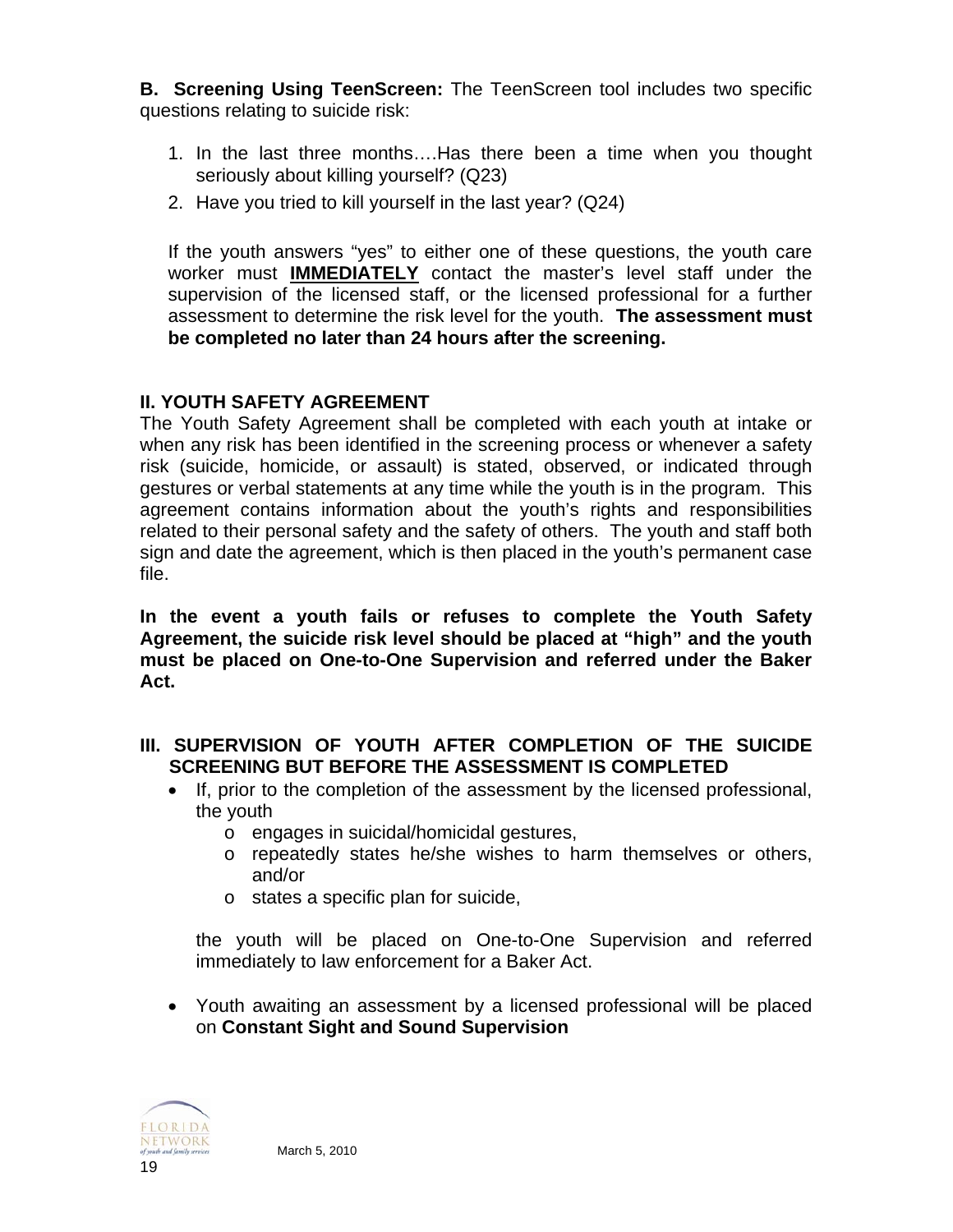• For youth identified as minimal/no risk of suicide, no further assessment, referral or services are required. The youth may be placed in the general population for purposes of supervision and service delivery.

# **IV. SUPERVISION OF YOUTH AFTER COMPLETION OF THE SUICIDE ASSESSMENT**

The level of supervision a youth receives must reflect his/her level of risk for suicide as determined by the suicide assessment completed by or under the supervision of the licensed professional. Risk level for suicide and the level of supervision may change during the course of the youth's stay in the shelter. However, the level of supervision cannot be changed or reduced until a licensed professional, or a mental health professional receiving supervision by a licensed professional, has completed a further assessment.

Three levels of supervision will be used for youth at risk for suicide.:

- **1. One-to-One Supervision**
- **2. Constant Sight and Sound Supervision**
- **3. Elevated Supervision**

**One-to-One Supervision –** This is the most intense level of supervision and will be used while waiting for the removal of the youth from the program by law enforcement or parent/legal guardian for the purpose of Baker Act assessment. This level of supervision will be used;

- For those youth whose behavior has escalated to making suicidal statements or gestures, and/or stating a specific plan to carry out a suicide
- At the direction of the licensed mental health professional completing or approving the assessment

One staff member, who must be of the same gender as the youth, will remain within arm's length of the youth at all times. The staff must continually observe the youth's demeanor, actions, conversations and behavior. If this closeness to youth creates or heightens the youth's statements of self-harm or harm to others, staff may give more space, not to exceed 5 feet.

During all activities, including sleeping, bathing, using restroom, eating, dressing, etc. the youth will be monitored in a way that preserves youth privacy as much as possible without jeopardizing the youth's safety. Continuous sound supervision must be maintained at all times.

**Constant Sight and Sound Supervision –** This level of supervision is for youth who are identified as being at high risk of suicide but are not expressing current suicidal thoughts or threats.

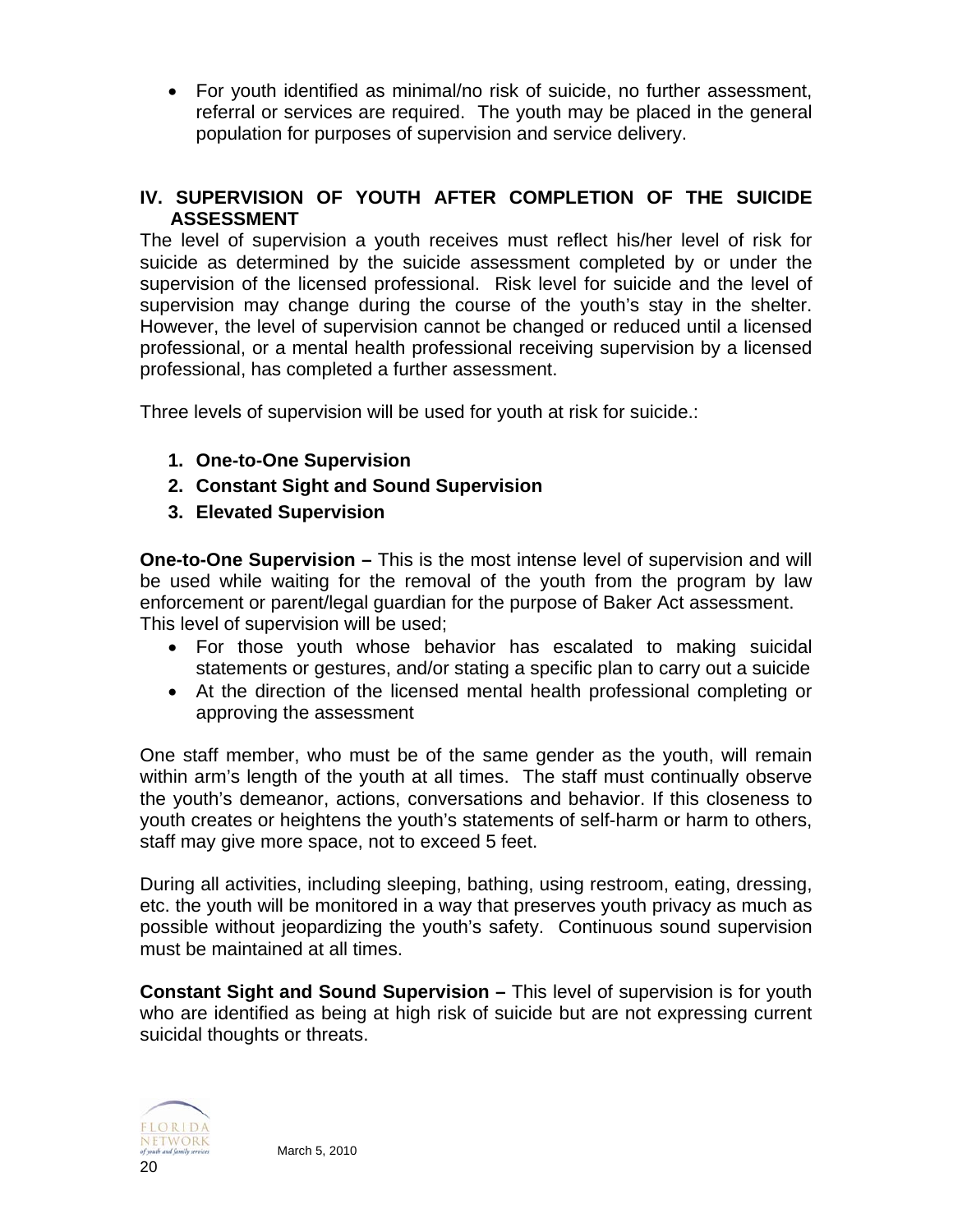A staff member must have continuous, unobstructed and uninterrupted sight of the youth and be able to hear the youth at all times. This includes during all activities, including sleeping, bathing, using restroom, eating, dressing, etc. the youth will be monitored in a way that preserves youth privacy as much as possible without jeopardizing the youth's safety. Continuous sound supervision must be maintained.

Constant supervision cannot be accomplished through video/audio surveillance. If video/audio surveillance is utilized in a program, it can be used only to supplement physical observation by staff.

**Elevated Supervision** –This level of supervision is for youth who are identified as being at a low risk of suicide

While a youth in this category may be a part of the general program population, the staff must provide for a more intense level of supervision. A staff member shall conduct **visual checks** of the youth's condition (i.e. outward appearance, behavior, position in the room) **every 10 minutes during the day and at night**. Visual checks must be documented at night.

# **V. ON-GOING STAFF EVALUATION OF SUICIDE RISK BEHAVIORS**

Local provider agency personnel will monitor all youth throughout the period the youth are receiving services.

In addition to the utilization of screening tools to determine a youth's suicide risk, each local agency shall have procedures for immediate documentation, reporting and referral of youths for assessment of suicide risk when staff observe any indicators (behaviors, actions, youth demeanor, conversations, etc.) subsequent to the youth's admission into the facility or program that may reflect an increased risk of suicide. Some of these indicators may include, but are not limited to, the following:

- Statements suggesting lack of hope or preoccupation with death or dying.
- Extreme withdrawal or lack of interest in surroundings.
- Significant loss of appetite or unexplained loss of weight.
- Major change in mood or demeanor, or extreme withdrawal.
- Giving away possessions.
- Failure or refusal to complete a Youth Safety Agreement

A suicide risk screening may be performed at any time by local agency personnel in accordance with this policy. When indicated, an assessment of suicide risk must be completed by a licensed mental health professional or a non-licensed mental health professional within the time frames established by this policy.

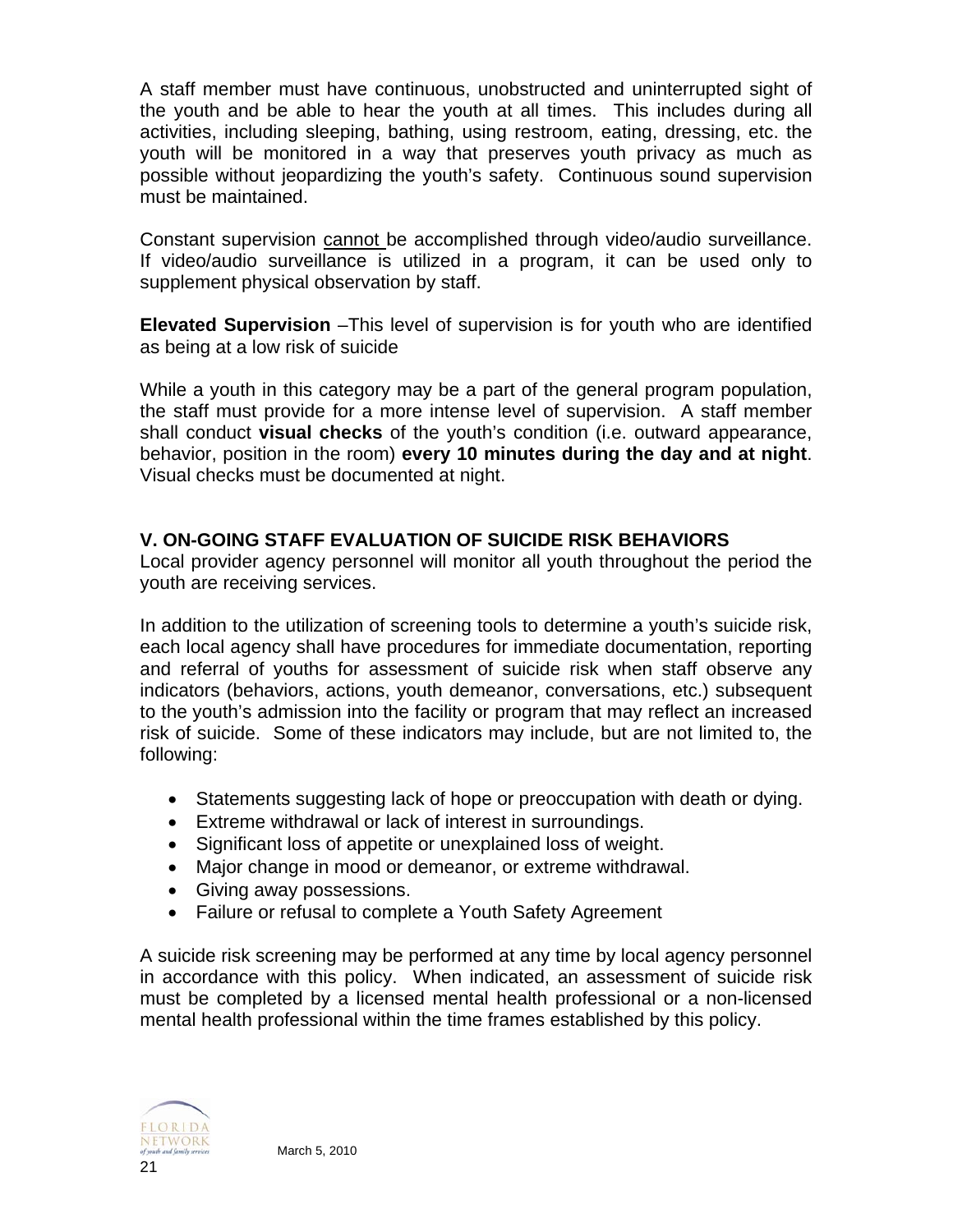# **VI. NOTIFICATION OF AGENCY OFFICIAL(S), OUTSIDE AUTHORITIES AND PARENT/GUARDIANS**

At any time a youth has made suicide gestures or attempted suicide, the Program Supervisor shall be notified. Parents or guardians of the youth shall be notified and informed what procedures have been put into place to ensure the youth's protection. Law enforcement shall be notified and requested to respond to the facility to conduct a Baker Act evaluation. In the event that the law enforcement officer does not feel that a Baker Act is justified, the parents or guardians shall be requested to transport the youth to the nearest Baker Act receiving facility. Any time there is an incident, the Executive Director, the Florida Network and DJJ shall be notified in accordance with DJJ Incident Reporting Policy.

# **VII. LOCAL PROVIDER RESPONSIBILITY FOR STAFF TRAINING**

Local provider agencies will ensure that staff are trained in the use of this policy, the tools it encompasses and the procedures contained herein. The Florida Network will assist with training and technical assistance and monitor staff training regarding this policy as part of its contract management role.

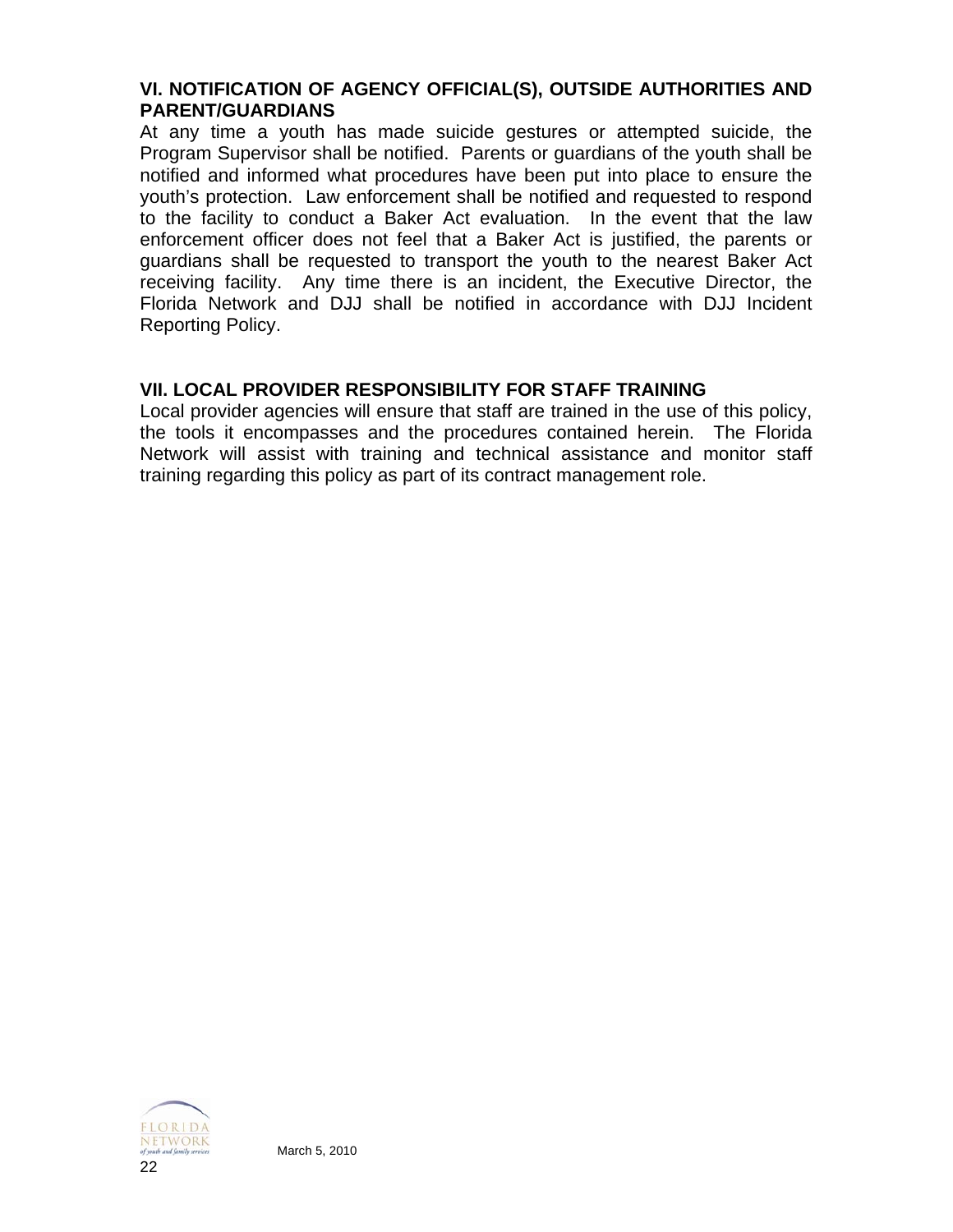# Policy Title: PSYCHOSOCIAL ASSESSMENT Policy #3.03 **Revision Date: 03/05/10 Supersedes 1-10-2006 Operations Manual**

**POLICY**:The psychosocial assessment is a multi-method, multi-dimensional process in which professional expertise and skills are exercised to gather and analyze information. In certain cases, it will be necessary to collaborate with other local providers to obtain and share information relevant to the development of a service plan.

**PURPOSE:**The assessment is completed for the purpose of

- $\triangleright$  Developing a thorough picture of the problems faced by a youth and/or family, particularly immediate issues which may indicate that the youth is a threat to self and/or others;
- $\triangleright$  Determining the relative magnitude or severity of the problems faced by the child and/or family in order to prioritize problems for interventions and to provide pre-service data to evaluate the effectiveness of services provided; and
- $\triangleright$  Enabling counselors/case managers to make the most timely and appropriate service referrals possible for each unique child and/or family situation.

**PROCEDURES:**For youth admitted to shelter, attempts shall be made to initiate a psychosocial assessment within 72 hours of admission. For youth receiving non-residential services a psychosocial assessment should be completed within two to three face-to-face contacts following the initial intake, or updated if most recent psychosocial is over six months old *(See DJJ CINS/FINS QA Standards)*. Exceptions to this practice shall be documented.

Written psychosocial assessments shall be completed on all youth who receive services. Psychosocial assessments shall be completed by Bachelor's or Master's level staff and include a supervisor review signature upon completion. When a youth is identified as having suicide risk factors during the psychosocial assessment, the youth shall be referred for an Assessment of Suicide Risk conducted by or under the direct supervision of a licensed mental health professional.

Psychosocial assessments should include:

- Demographic information
- Dates of assessment
- Who was present for the assessment

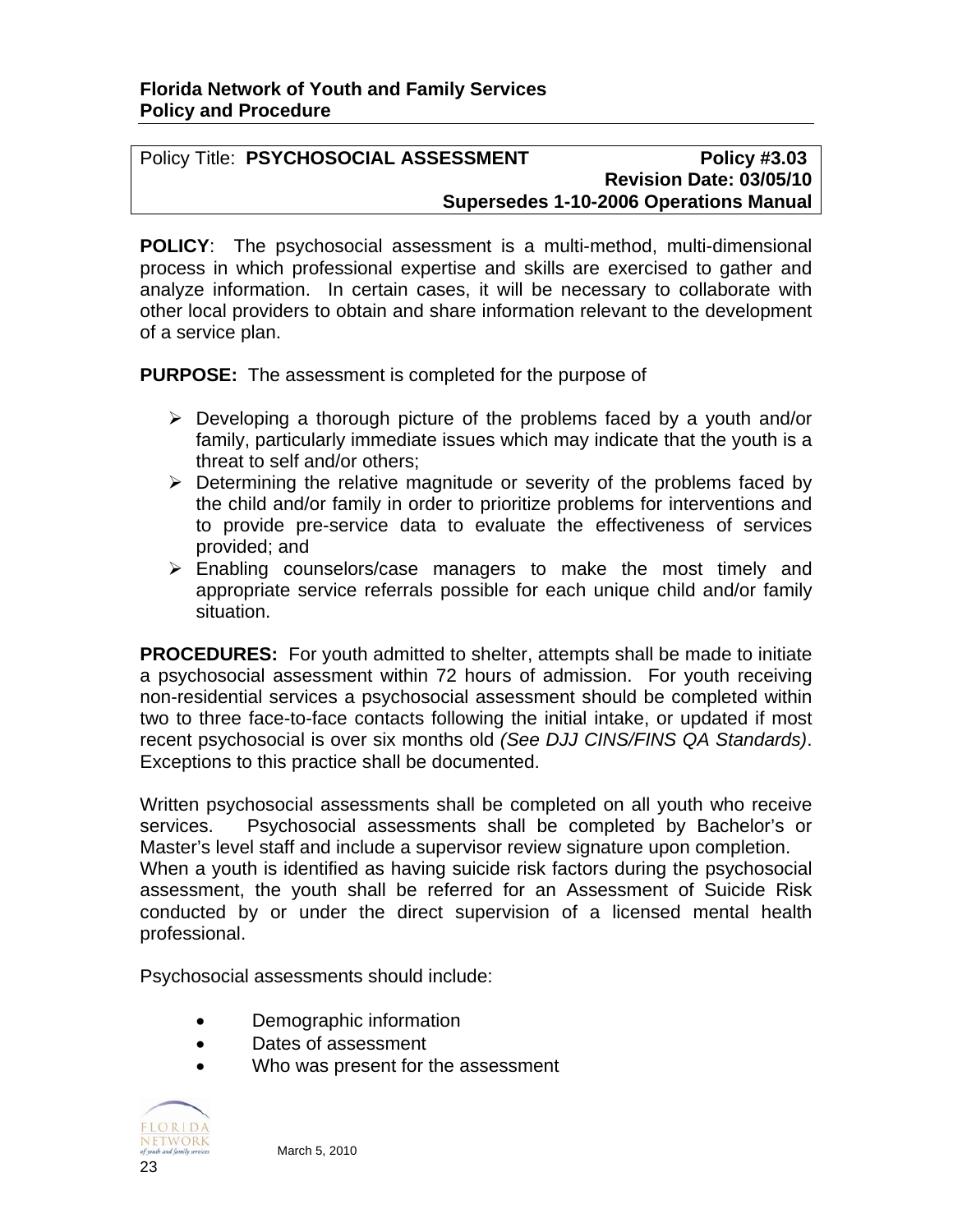- Reason for referral presenting problem
- Youth and family assessment what they want to change
- Psychiatric and counseling history
- Mental, physical and emotional status
- Educational history
- Family home constellation and assessment
- Family history and involvement
- Youth residential history
- Developmental history
- Medical history
- Legal history (DJJ, DCF)
- Financial history/employment history
- Drug and alcohol history
- Peer relationships
- Potential for violence/abuse
- History of violence/abuse
- Youth and family strengths, weaknesses, interests
- Staff impressions, comments, summary
- Staff signature and completion date
- Supervisor signature and completion date
- **If the psychosocial assessment includes a suicide risk screening, the licensed supervisor must sign and date the document.**

### **APPROVED NETWORK TOOLS**

o FAM III and Brief FAM III

Suicide Risk Screening:

- o Suicide Probability Scale
- o Evaluation of Imminent Danger of Suicide
- o TeenScreen

*Psychosocial Assessment:* During the psychosocial assessment process, a more intensive and comprehensive suicide risk evaluation of the youth's needs and issues may be performed by a Master's level mental health professional or licensed professional, depending on the outcome of the suicide risk screening done during the admission process. See Policy #2.02 for details.

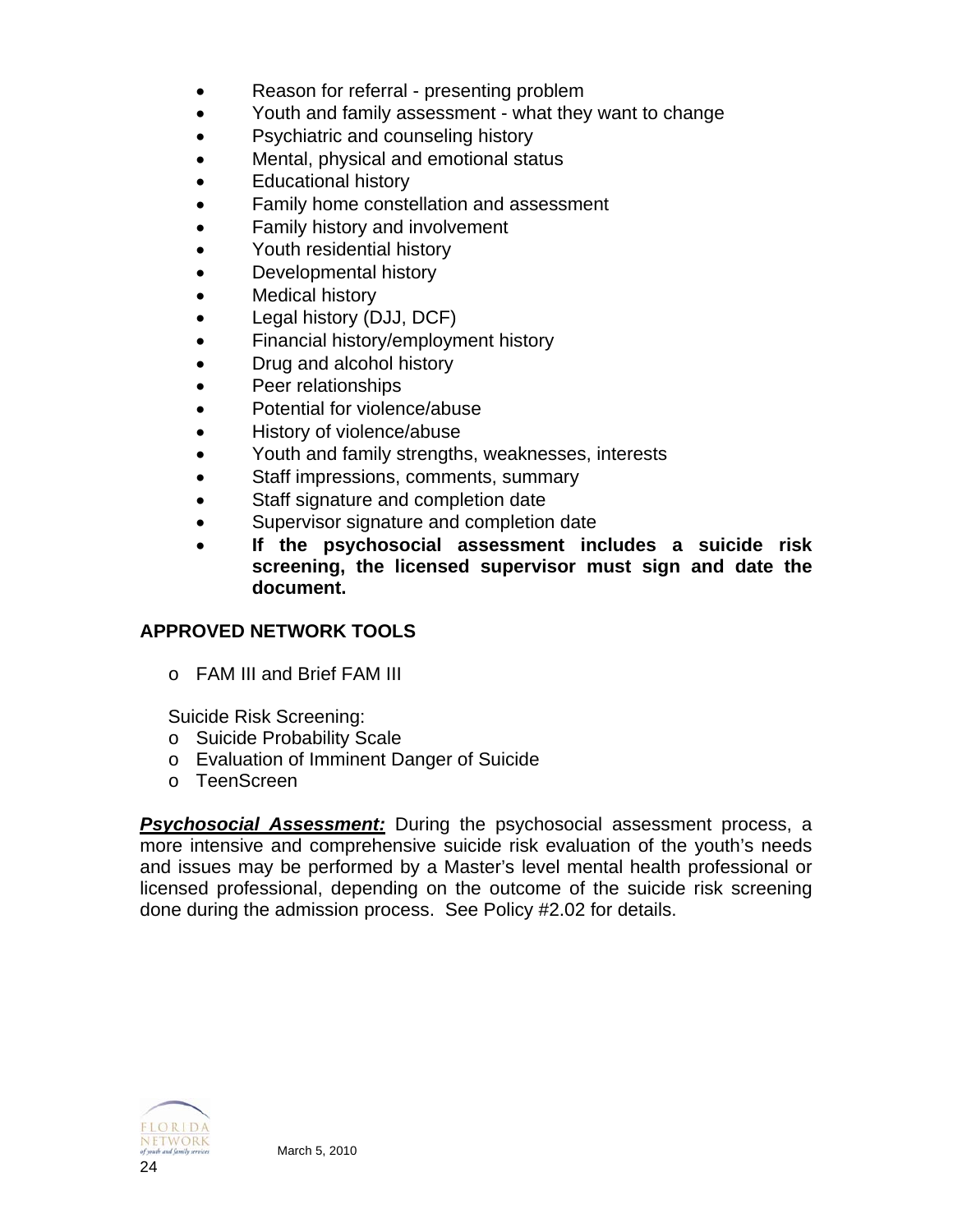# Policy Title: **MANNER OF SERVICE** Policy #4.00 **Revision Date: 01/30/2009 Supersedes 1-10-2006 Operations Manual**

**POLICY:** The provision of residential and non-residential services statewide requires community-based with the capacity to deliver the services outlined in Chapter, 984, F.S. All local providers must have staff willing to travel to rural counties in its service area, and/or retain offices or other sites to conduct nonresidential services. Staff secure beds will be available across the state with locations contiguous to every circuit. All CINS/FINS providers will be subject to DJJ quality assurance reviews and the contract requirements for delivery of all services contained in their contracts.

**PROCEDURES:** To ensure no disruption of the contract capacity to provide services described in Chapter 984.11, F.S., including but not limited to; outreach, intake, screening, assessment, non-residential counseling and the temporary shelter services, contracts of varying lengths will be entered into with existing temporary shelter and staff secure providers, that also provide the full continuum. These local providers operate 29 temporary shelters statewide, housing 10 available staff secure beds.

Contracts are with 21 existing full-service providers to provide the full continuum of services. These seasoned providers have experience and expertise in serving the CINS/FINS population, with traditionally good outcomes and quality assurance scores. Monitoring, training, technical assistance, and data collection will continue to support these providers and provide accountability.

Non-residential services are pooled with services/funds currently subcontracted for non-residential-only programs that are managed by the Florida Network state office. These dollars are competitively procured to grassroots and faith-based organizations in seven urban areas to include: Tampa, Miami, Jacksonville, Orlando, West Palm Beach, Ft. Lauderdale and St. Petersburg.

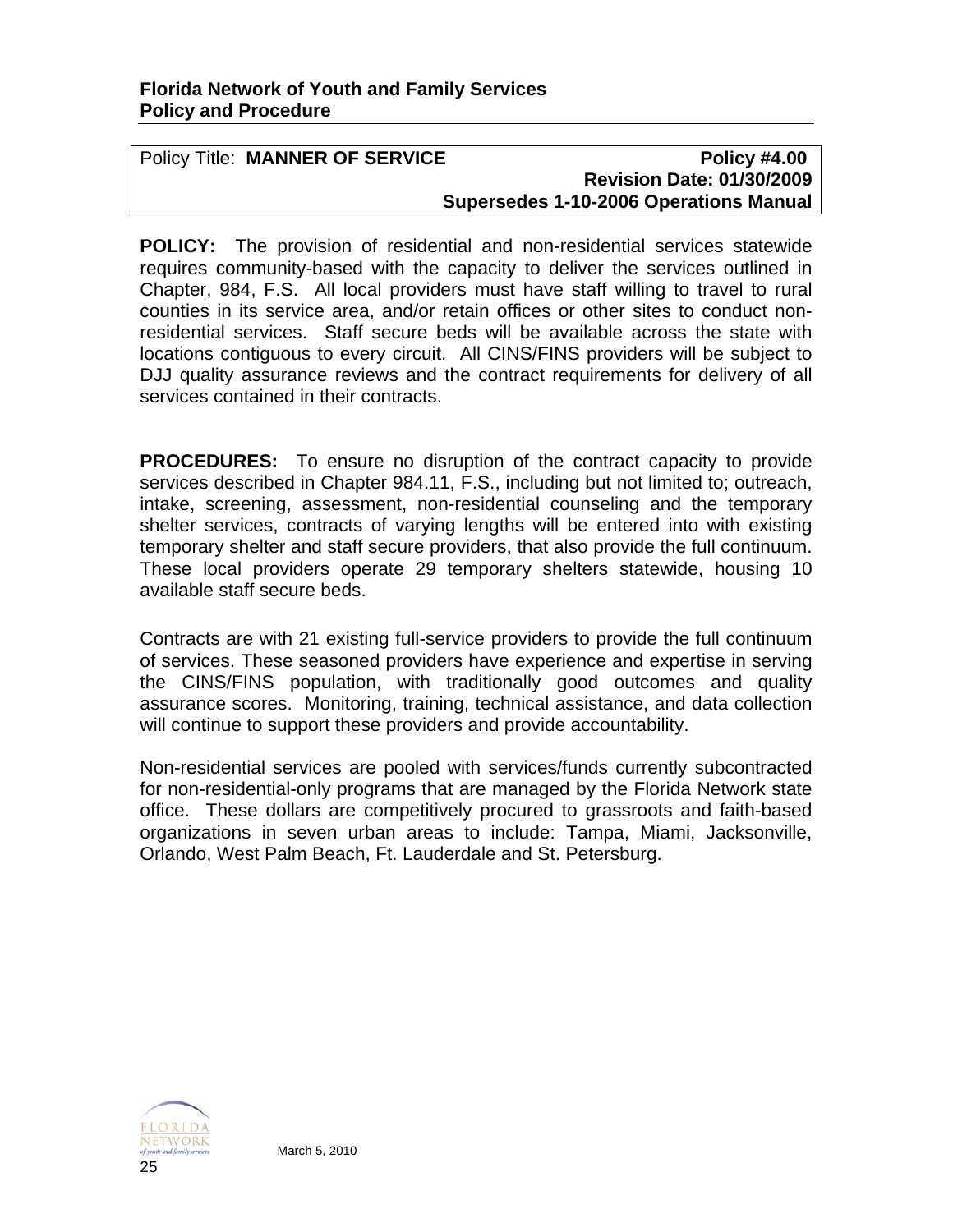# Policy Title: **SHELTER PROGRAM SERVICES** Policy #4.01 **Revision Date: 03/05/10 Supersedes 1-10-2006 Operations Manual**

**POLICY:** All CINS/FINS shelters will have short-term, primarily voluntary services, providing crisis intervention, shelter, food, clothing, case management and counseling. CINS/FINS shelter services will be available 24 hours a day, and every day of the year.

**PURPOSE:** CINS/FINS shelter services should be seen as a last resort and not a first service choice. Shelter services are designed to enhance public safety, as well as to offer personal safety for all youth and families eligible for CINS/FINS services.

# **PROCEDURES:**

- 1. Admission and discharge procedures in cases of voluntary placement are established by local providers. Short-term shelter should be considered when:
	- a. The legal guardian or responsible adult, is not available or is unwilling to take immediate custody of the child;
	- b. There is need for a "cooling off" period or respite care, with agreed upon conditions for the child's return home;
	- c. A youth meets the intake and admission criteria for the shelter,
- 2. The involuntary placement of a child in shelter shall be in compliance with current Florida Statute, governing shelter petitions.
- 3. CINS/FINS shelter services should not be confused with emergency shelter services for children taken into protective custody by the Department of Children and Families based on allegations of abuse, abandonment, neglect or exploitation.
- 4. Youth are limited to a 35-day maximum shelter stay. Shelter stays may be extended with supervisor approval with justification documented in the youth's case record.

# **SERVICES WITHIN SHELTERS SHOULD MINIMALLY INCLUDE:**

- A safe environment
- Preliminary health screening at the time of admission *(see DJJ CINS/FINS QA standards)* which includes history of suicidal attempts, current/past substance abuse, current medications, physical health problems, and recent injuries and/or illness.
- Meet basic needs of youth (such as shelter, food, clothing, emergency medical access, etc.)
- Individual and family counseling

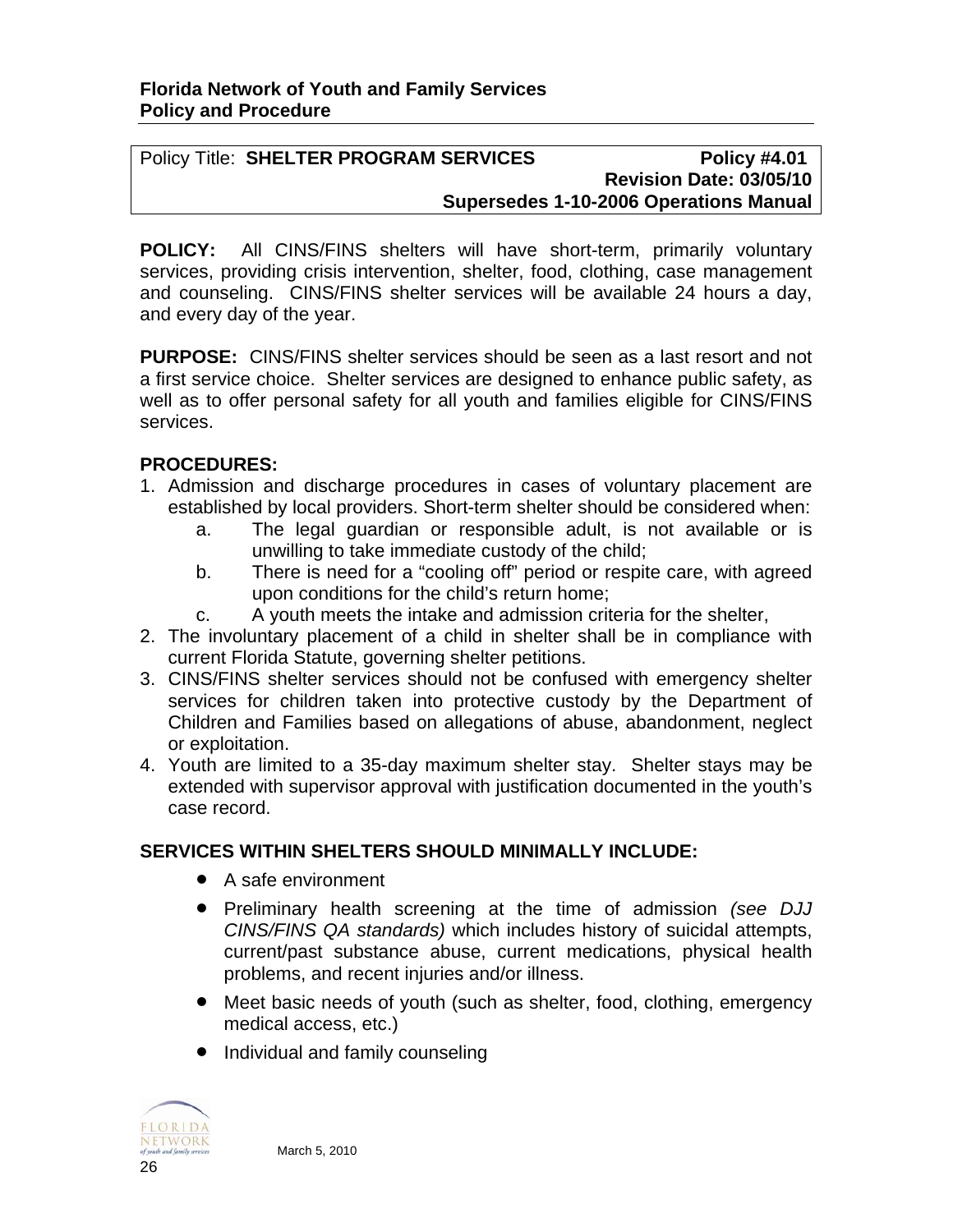- Group counseling sessions, based upon established group process principles, are conducted a minimum of five (5) days per week.
- Case management
- Education services (either in community schools or through provider local provider)
- Recreational activities
- Transportation activities according to service plan
- Life skill development (such as community service, life skills workshops, groups focused on critical issues facing adolescents, opportunities to learn self responsibility and accountability *(see DJJ CINS/FINS QA standards)*
- Service linkage at time of termination where appropriate

To ensure the safety and security of all shelter youth, the following minimum practices should be in place *(see DJJ CINS/FINS QA standards)*:

- 1.) Medical follow-up for youth who are admitted with certain health conditions, allergies and dietary restrictions.
- 2.) Medical and Mental Health alert system to inform staff of youth medical or mental health related needs, which may need special/emergency care and treatment.
- 3.) Youth receive a comprehensive program orientation within first 24 hours following admission
- 4.) Photo of youth is taken upon admission and placed with an admission card into case file.
- 5.) Client rights information is provided to youth through program handbook and/or shelter bulletin board
- 6.) Public posting of the daily shelter schedule.
- 7.) Formal and accessible grievance procedures for youth
- 8.) Regular bed check by staff at fifteen minute intervals during sleeping hours.
- 9.) Supervision shall be 1 staff to 6 youth during awake hours and community activities and 1 staff to 12 youth during the sleep period.
- 10.) At least one male and one female staff are on duty at all times in coed programs.
- 11.) Use of force is documented and communicated pursuant to the Use of Force Policy.

# **SUICIDE RISK SCREENING:**

Local provider personnel who are providing services of any kind are monitoring the client's level of lethality risk throughout the service delivery process. See Policy #3.02 for details.

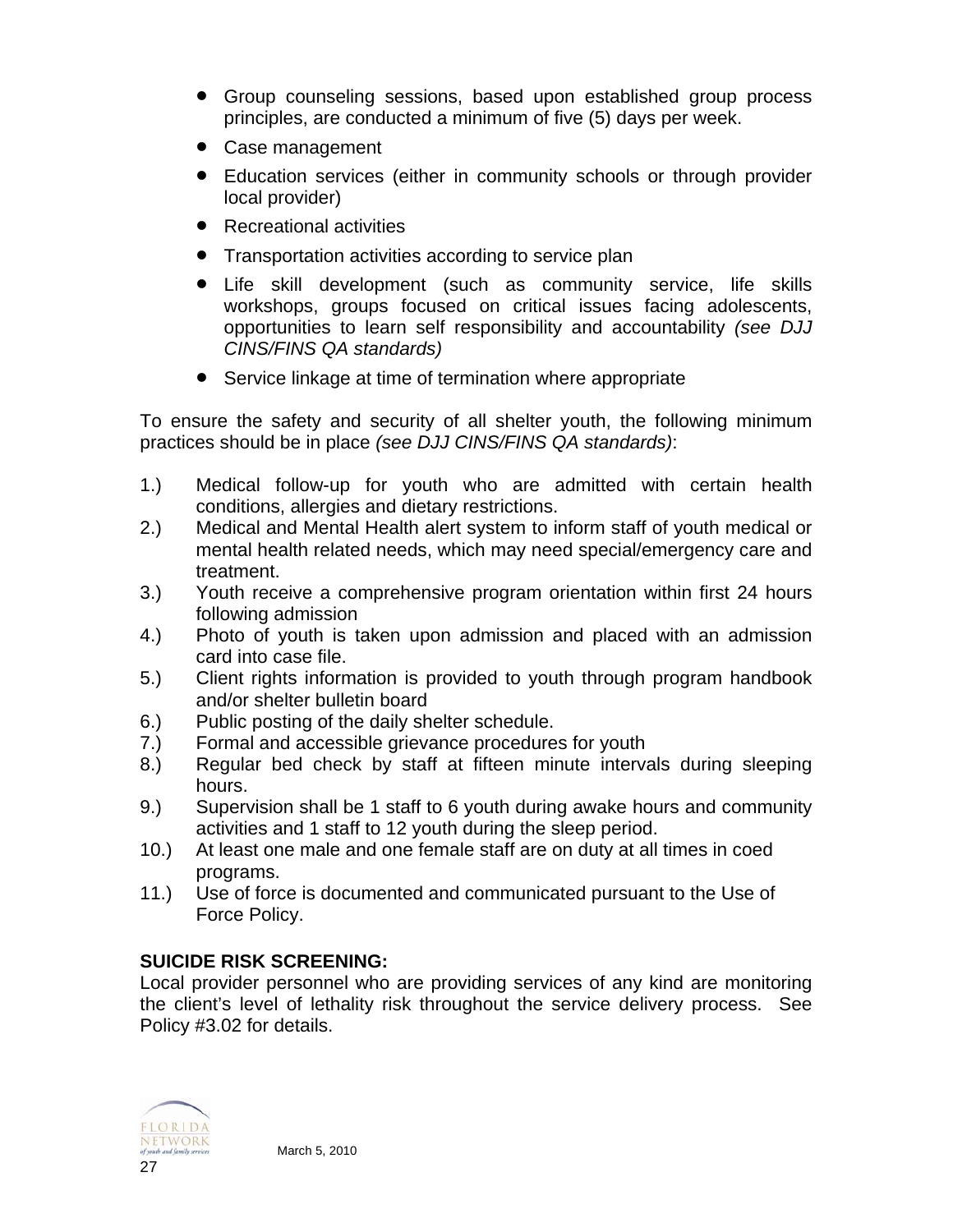# Policy Title: **SHELTER SERVICES STAFFING** Policy #4.02 **Revision Date: 01/30/2009 Supersedes 1-10-2006 Operations Manual**

**POLICY:** Staffing ratios in temporary shelter environments must meet the requirements of standards set through Quality Assurance (QA) standards from the DJJ and licensing requirements through the DCF, Chapter 409, F.S. and related rules and procedures. Each shelter must maintain one staff to six youth during awake hours and one staff to 12 youth during sleeping hours. There must be always at least one staff on duty at all times of the same gender as the youth. The Florida Network will monitor compliance with these standards via the submission of the following reports from each local provider to the Florida Network: (1) an annual CINS/FINS staff roster, (2) an annual staff diversity survey and (3) monthly staff reports. In addition to on-site monitoring by the Florida Network, local providers are also monitored on-site by the DJJ QA staff and the DCF licensing staff.

**PROCEDURES:** At the execution of each local provider contract, the local provider will be required to submit a CINS/FINS staff roster that will include staff name, position title, location of position, education level, percent of time allocated to CINS/FINS, hire date and termination date. Each month with the submission of the local provider invoice to the Florida Network, the local provider will indicate vacancies over 60 days. If the local provider indicates a staff vacancy of over 60 days, they must also attach an updated staff roster that includes all information contained on the annual staff roster, as well as salary for the vacant position and actual days vacant. Once a local provider has indicated a vacancy over 30 days they will receive notice from the Florida Network that this vacancy must be filled within 60 days and this notice will be copied to the Department's contract manager. When a local provider indicates that a vacancy has occurred for more than 90 days, the local provider will be sent a document that will ask them to compute unpaid salary and benefit expense for the vacancy(s). Additionally, any expenses incurred to provide coverage to maintain required staff ratios or continuation of service (i.e. overtime expensed, reassignment of staff from programs outside of CINS/FINS, use of on-call contract staff, etc.) will be requested. This information will also be copied to the Department's contract manager. If there is unspent revenue after deduction of staff expenses to cover the vacant position is shown, this amount will be deducted from the local provider's subsequent monthly contract payment from the Florida Network. All dollars that are withheld from local providers for staff vacancies will be returned to the Department monthly via a check.

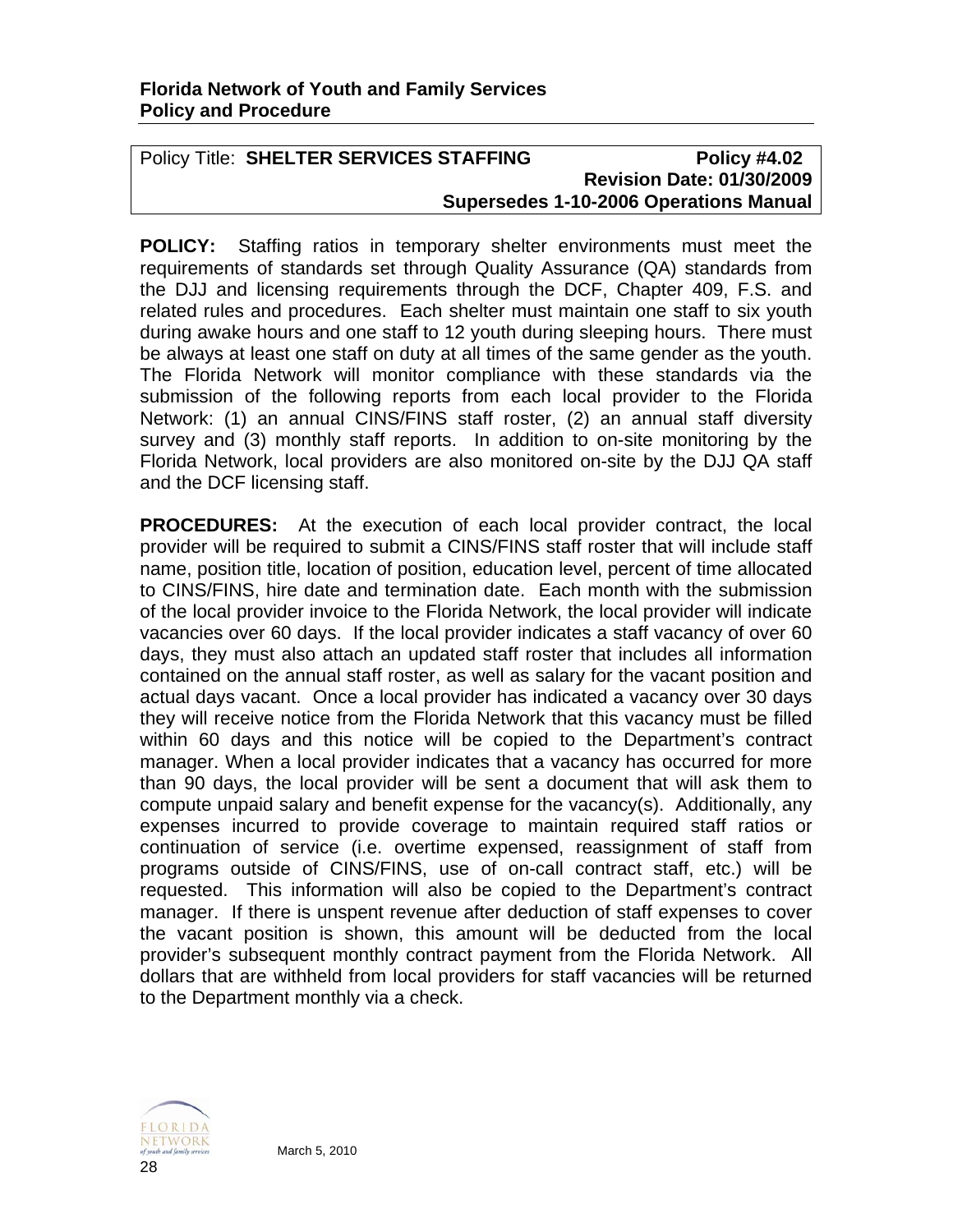### Policy Title: **NON-RESIDENTIAL COUNSELING SERVICES Policy #4.03 Revision Date: 01/30/2009 Supersedes 1-10-2006 Operations Manual**

**POLICY:** Non-residential services will be provided by local service providers through contracts with the Florida Network. Non-residential services are therapeutic community-based services designed to provide the intervention necessary to stabilize the family in the event of crisis, keep families intact, minimize out-of-home placement, provide aftercare services for youth returning home from shelter services and prevent the involvement of families in the delinquency and dependency systems. The services include but are not limited to crisis intervention, assessment and screening, individual, group and/or family counseling as listed in Florida Statutes Chapter 984.11. These services can be provided in the client's home, a community location or in the local provider's counseling office.

# **PROCEDURES:**

*How Youth Access Services*: Non-residential service providers will accept referrals from school guidance counselors, school resource officers, local law enforcement and the DJJ, as well as directly from any concerned adult (including parents), and the youths themselves. Most referrals come from the judicial circuit/county in which the provider is located but there may be opportunities to serve youth outside the judicial circuit as well as from outside the state of Florida. If the child is a runaway, has perpetrated violence in the home or engaged in any other form of domestic violence they are often best served in a CINS/FINS shelter or residential program first and after successfully completing his/her service plan a transfer is made into non-residential services just prior to returning home.

Also, if it is determined that a child and family need a brief "cooling off/respite" during non-residential services, a referral will be made to the nearest shelter for residential program to ensure the safety and protection of the child and/or family. All non-residential-only service providers will have formal, written interlocal provider agreements with the shelter(s) in their service area in order to allow for ready access to residential services and enhance the flow of services for the children and families in crisis.

*Targeting At-Risk Youth*: Non-residential service providers will maintain a presence in, and target, low-performing schools, as well as the high crime zip codes identified annually by the DJJ. Non-residential service providers will target youth with multiple risk factors within three or more of the following four domains: Family, School, Peers, and Individual Antisocial Behavior as identified on the DJJ Risk Factors Questionnaire. All local CINS/FINS providers, including non-residential services providers, will prioritize youth who have engaged in

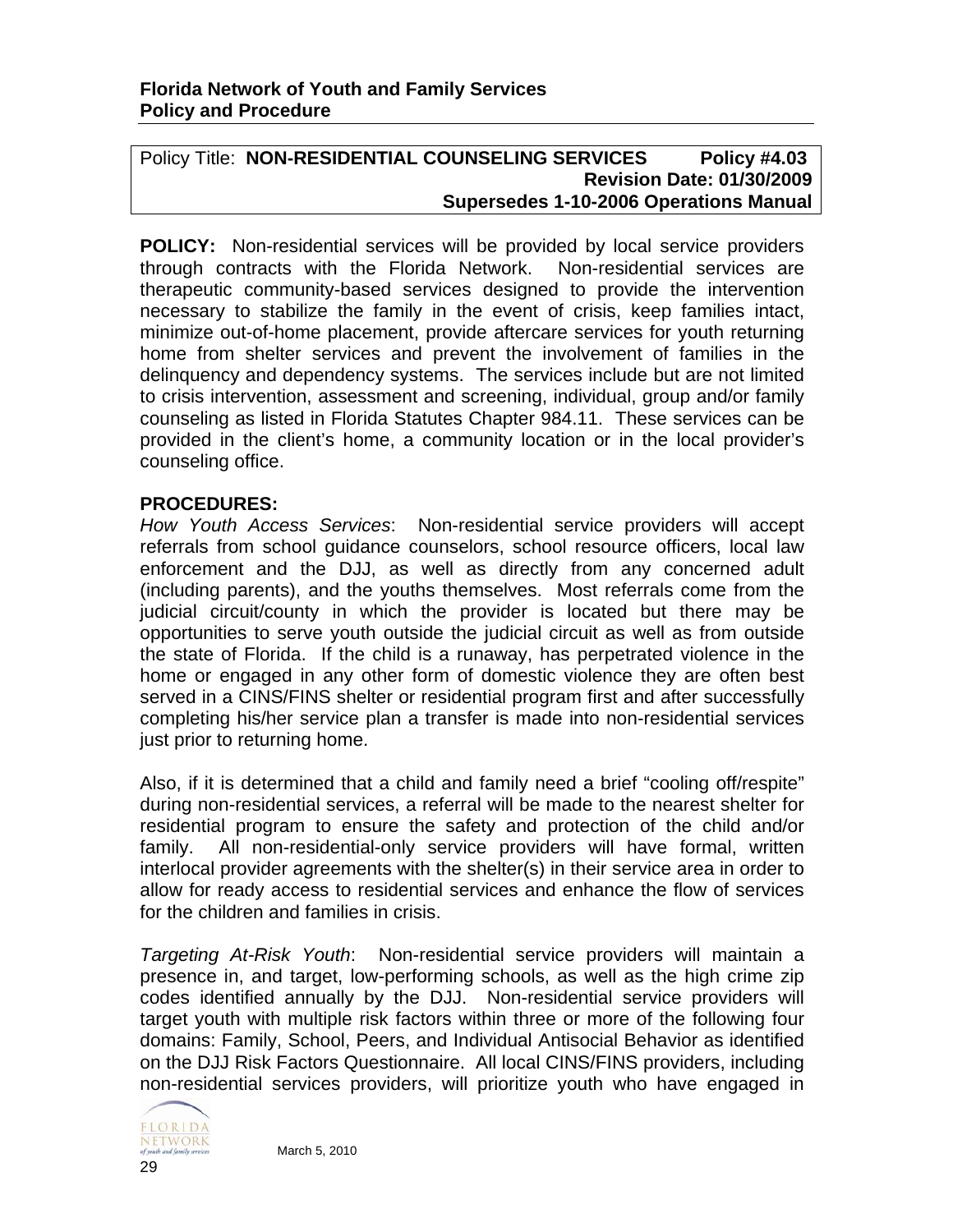domestic violence in an attempt to keep them from being placed in a detention facility and from entering the juvenile justice system. Local providers will submit a plan to the Florida Network outlining how they intend to achieve geographic targeting and perform at standard.

*Who Provides the Services*: All full-time non-residential staff will carry an annual caseload of 69 cases. Non-residential providers across all families must have an annual average of twelve (12) sessions. Some families need only a few weeks of intensive assistance while others need services extended beyond twelve sessions and do so with supervisor approval and documented reasons for the extension; the current average length of services statewide is 18 weeks.

Non-residential staff will be subject to background screening by the DJJ (Live Scan), have a minimum of a bachelor's degree in a human service field or with long-time employees equivalent experience with youth and have the proper credentials, experience and skill set for their positions. The education level of the staff will be monitored through the Staff Report Form to the Florida Network.

All non-residential service providers will be subject to quality assurance reviews completed annually by the DJJ Quality Assurance staff, during which all of the DJJ QA Standards for CINS/FINS will apply and a minimum of one review per year by an independent contractor with the Florida Network. All non-residential service providers will be required to adhere to the DJJ policies, procedures and requirements as outlined in the local service provider's contract with the Florida Network and follow the guidelines for Quality Improvement Plans when indicated through on-site monitoring or observations by either the DJJ, the Florida Network, DCF or any concerned citizen regarding the state of clinical records, supervision, customer satisfaction scores, etc. The current database also tracks the timely closing of cases and the completeness of electronic records are encouraged through not being able to move through screens until required data is entered.

*How Services Are Provided*: All referrals are screened for eligibility and eligible youth begin the service delivery process by participating in the CINS/FINS Intake Assessment process in order to identify suicide risk and referral issues.

# *Suicide Risk Screening:*

Service provider personnel who are providing services of any kind are monitoring the client's level of lethality risk throughout the service delivery process.

These services may be provided directly by the service provider or via direct service linkage. The service provider's response is determined by the internal resources it possesses and the availability of community resources such as mobile crisis services, mental health receiving facilities, local law enforcement, etc.

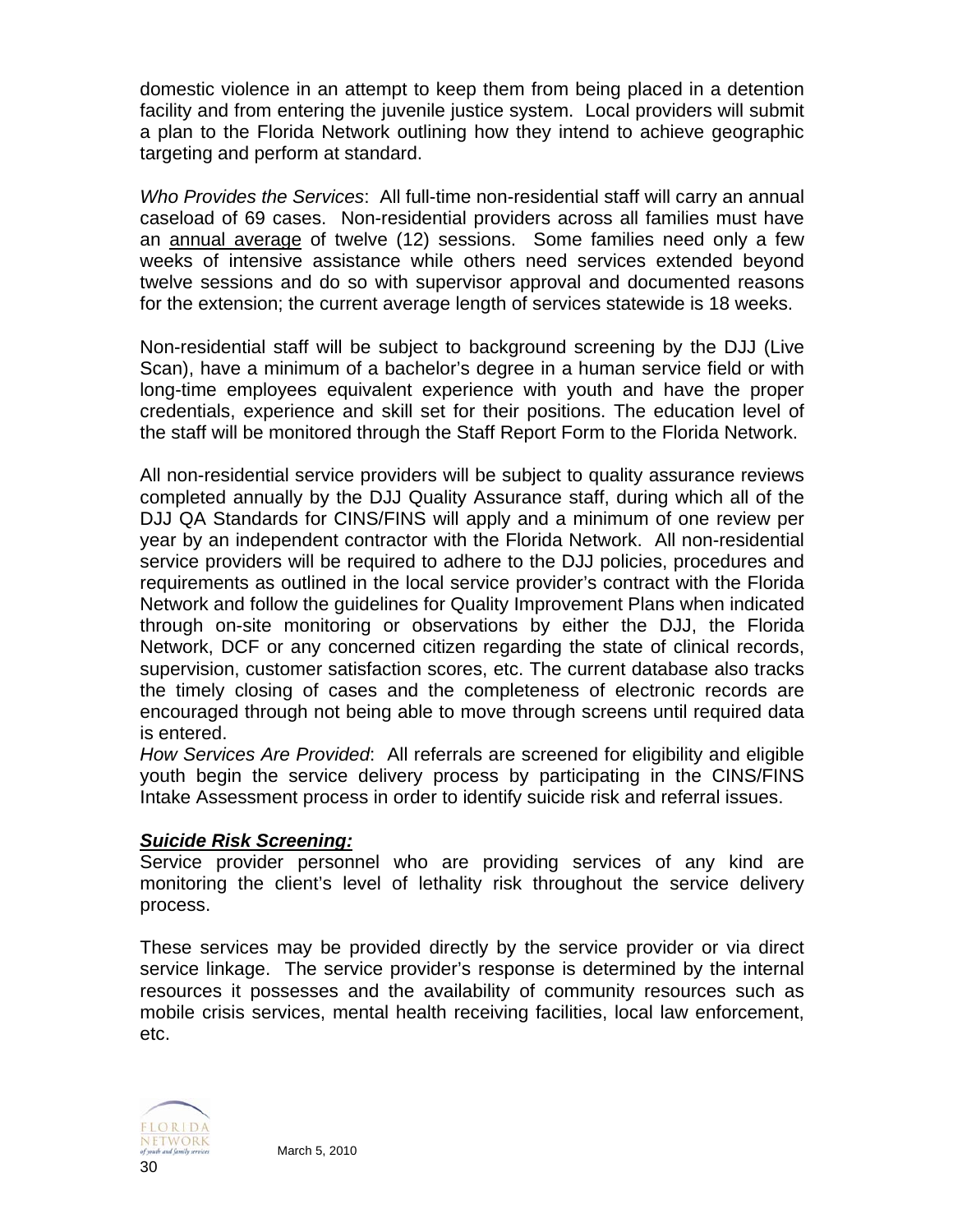It is required that service providers form written interlocal provider cooperative agreements with community resources to facilitate or enhance this process for CINS/FINS clients.

# *Psychosocial Assessment:*

Service providers initiate a psychosocial assessment and complete it within the first two to three face-to-face sessions with the family and/or youth.

At a minimum, each non-residential service provider offering counseling services shall:

- Reflect all case files for coordination between presenting problem(s), psychosocial assessment, service plan, service plan reviews, case management services and follow-up
- Maintain individual case files on all clients and adhere to all laws regarding confidentiality
- Maintain chronological case notes on the client's progress
- Maintain an on-going internal process that ensures clinical review of case records, client management and staff performance regarding CINS/FINS services.

Through the process of screening and assessment, it may be determined that additional services are needed to appropriately serve the youth and family. The non-residential service provider will assess youth/families to determine needs and provide referrals to outside resources when necessary (e.g., drug treatment, psychiatric care, utility assistance, etc.). They will maintain written interlocal provider agreements in order to assist with referrals for services. They will also document that mental health services are provided by licensed mental health service providers or by mental health professionals who meet the license/certification criteria specified by their respective professional disciplines.

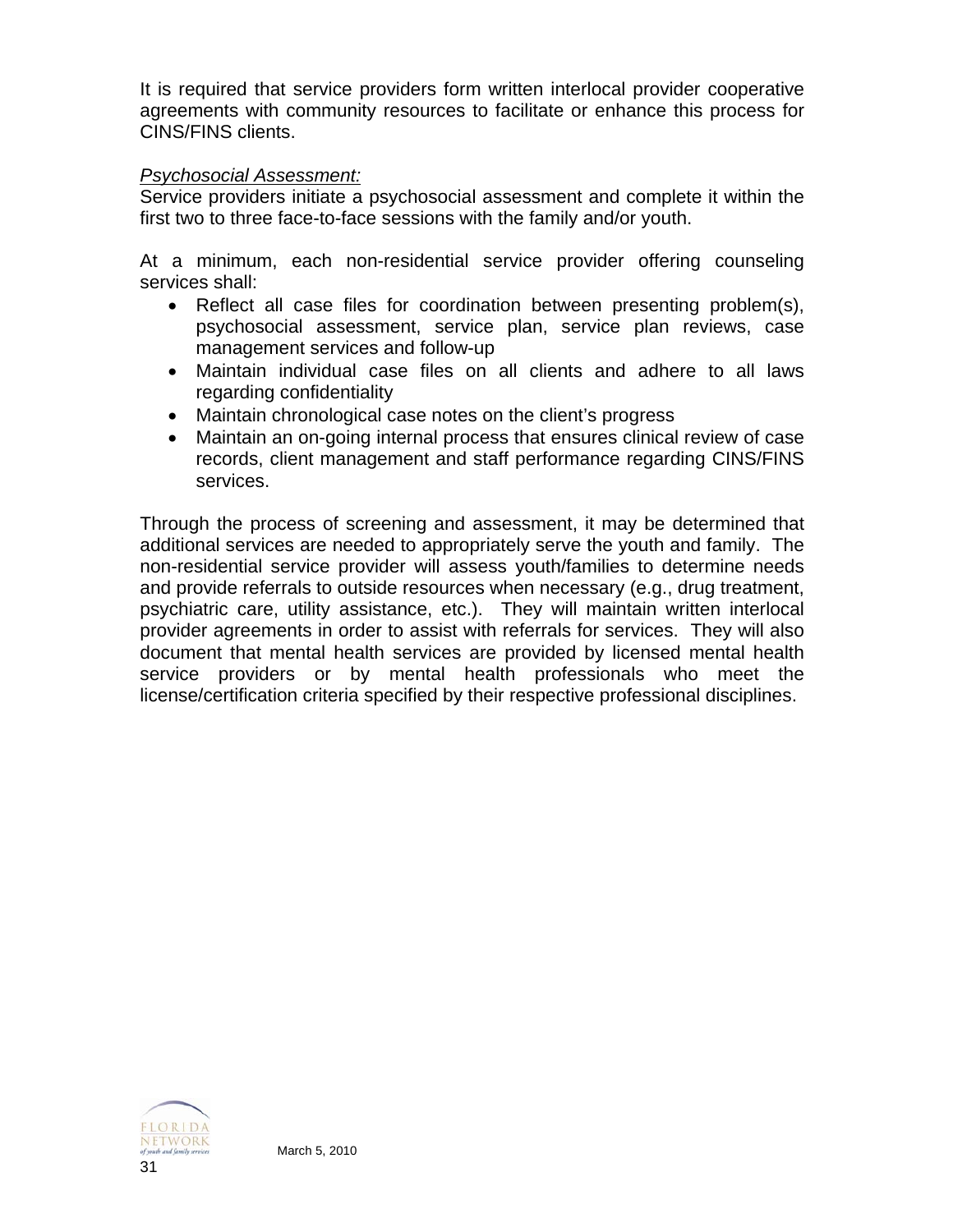#### Policy Title: CASE/SERVICE PLAN **Policy #4.04**

# **Revision Date: 01/30/2009 Supersedes 1-10-2006 Operations Manual**

**POLICY:** A case or service plan will be developed for every youth admitted to a program for CINS/FINS services. A case or service plan will consist of a written document developed with youth and parent(s) that identifies needs, measurable goals and outcomes, proposed actions and time frames for completion of actions.

### **PURPOSE:**

- $\blacktriangleright$  Identify and prioritize needs
- $\triangleright$  Establish goals
- $\triangleright$  Determine appropriate plan of action
- $\triangleright$  Define responsible parties
- $\triangleright$  Set proposed dates of initiation and completion
- $\triangleright$  Track and record outcomes
- $\triangleright$  Obtain signatures signifying youth and parent(s) agreement to the service plan.

**PROCEDURES**:The service plan is developed on a local provider-approved form. This plan is developed and agreed upon by the designated local provider personnel, the youth, and available family member(s)/legal guardian. It is based upon information gathered from the initial screening, intake and assessment. The needs of the youth and the family are prioritized and the objectives are established and appropriate services and providers are identified. Local providers should develop interlocal provider agreements with local service providers to ensure the smooth linkage to agreed upon services. Reasonable time frames and responsible persons will also be determined for the initiation and completion of services. A service plan shall be developed with the youth and family within 7 working days following completion of the assessment. *(See DJJ CINS/FINS QA standards)* 

The service plan will be signed by the youth, parent/legal guardian, local provider staff and local provider supervisor. When the youth, parent/guardian are not available for signatures, this shall be documented on the service plan. The counselor and family, if available, shall review the service plan at a minimum during 30, 60 and 90-day reviews for progress toward stated goals. *(See DJJ CINS/FINS QA standards)* 

Service plans should include:

- 1. Identified need(s)
- 2. Goal(s)
- 3. Type of service(s)

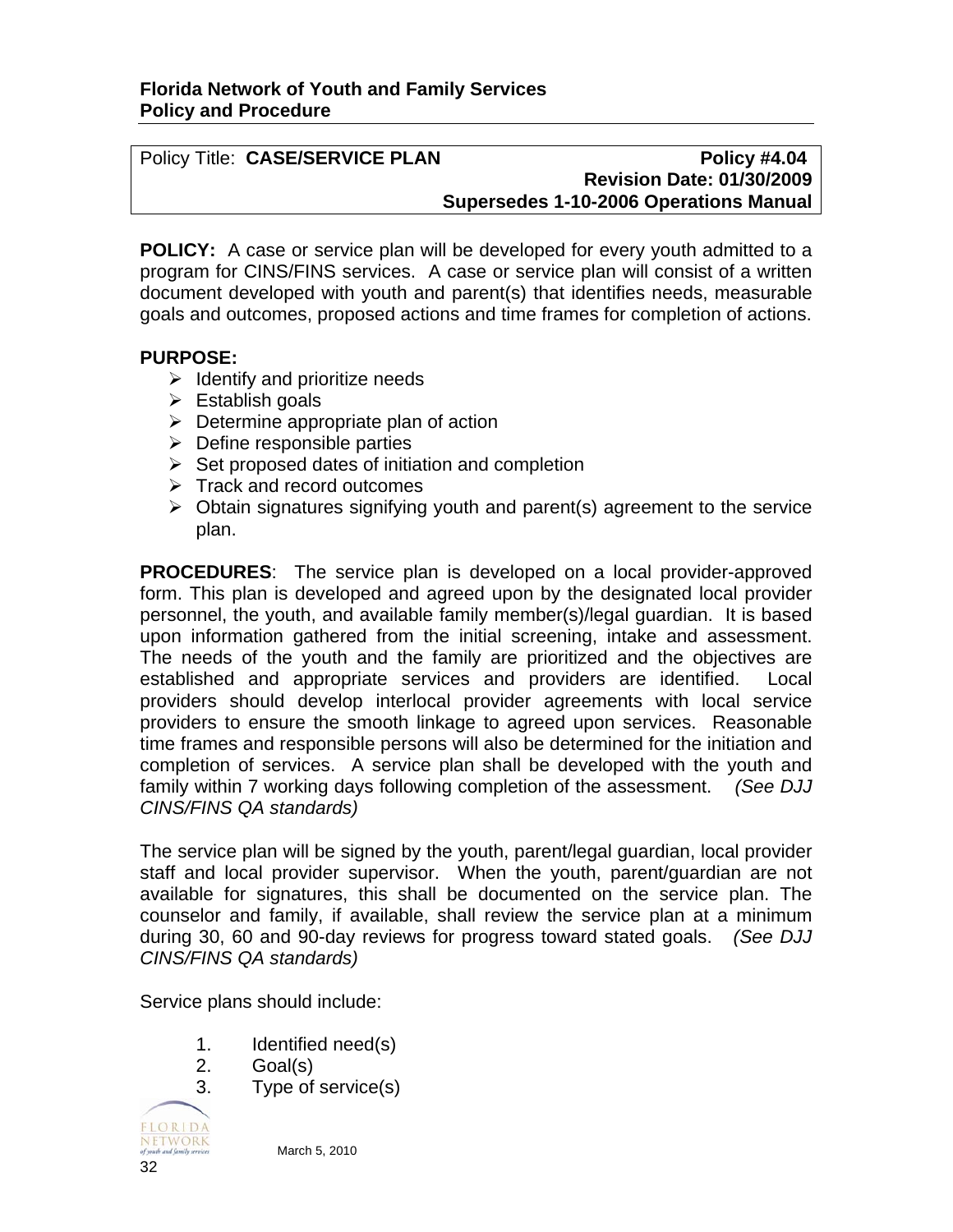- 4. Frequency of service(s)<br>5. Location of service(s)
- 5. Location of service(s)<br>6. Person(s) responsible
- Person(s) responsible
- 7. Target date(s) for completion<br>8. Actual completion date(s)
- 8. Actual completion date(s)<br>9. Signature of client, parent/
- 9. Signature of client, parent/guardian, counselor and supervisor<br>10. Date the plan was initiated
- Date the plan was initiated

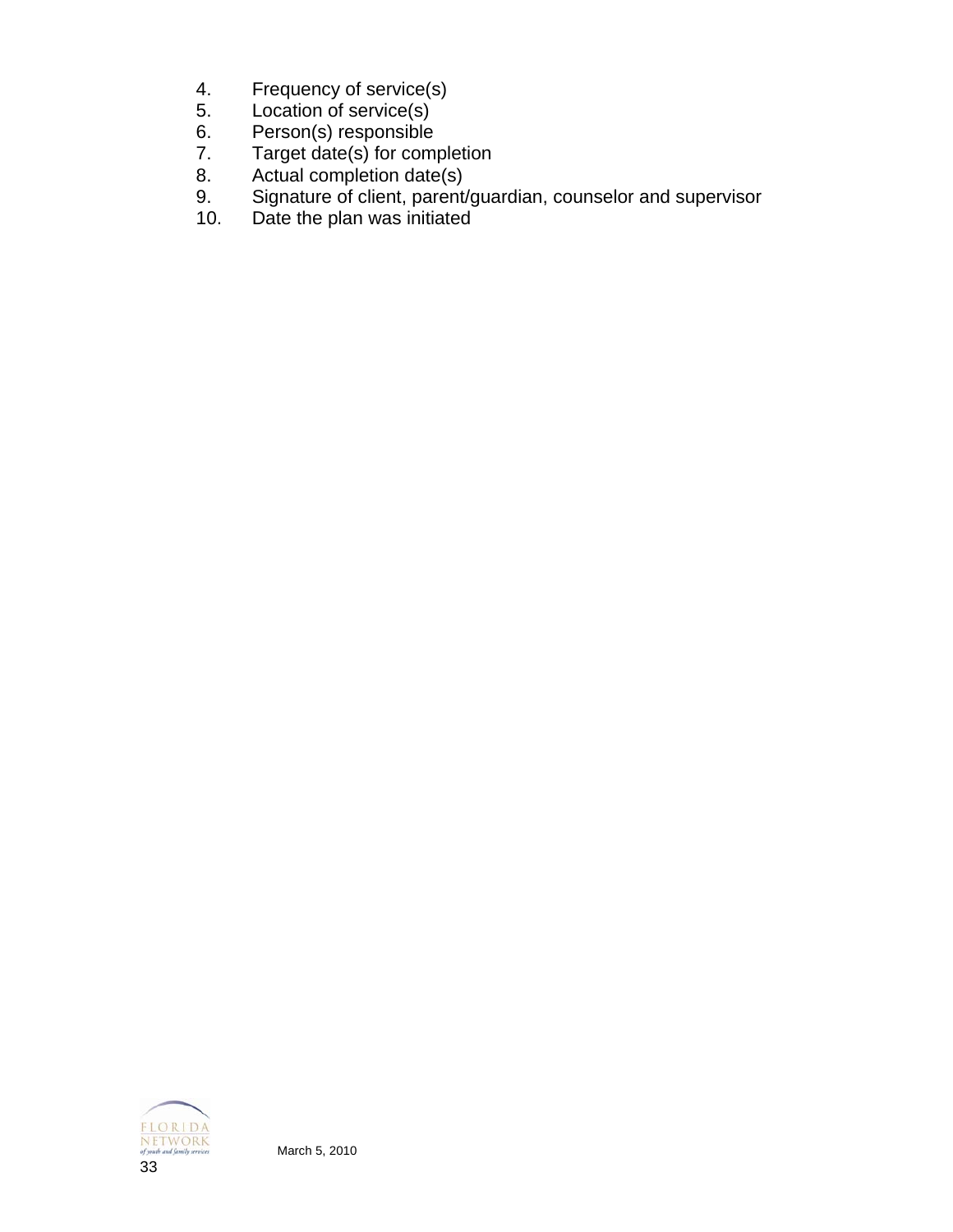# Policy Title: CASE MANAGEMENT SERVICES Policy #4.05 **Revision Date: 01/30/2009 Supersedes 1-10-2006 Operations Manual**

**POLICY:**Service coordination on behalf of clients which includes: information gathering; supportive linking; advocating, coordination and monitoring of services; case review and termination, with appropriate referral when the local provider's direct service is no longer needed*.* 

**PURPOSE:** Case management shall provide clients with a coordination of services that utilizes appropriate resources for children and families in need.

**PROCEDURES:**At minimum, each client shall be assigned a counselor/case manager who will follow that client's case and ensure delivery of services through direct provision or referral. *(See DJJ CINS/FINS QA Standards)*

The process of case management shall include:

- 1. Establishing referral needs and coordinating referrals to services based upon the on-going assessment of the child's/family's problems and needs;
- 2. Coordinating service plan implementation;
- 3. Monitoring child's/family's progress in services;
- 4. Providing support for families;
- 5. Monitoring out of home placement, if necessary;
- 6. Referrals to the case staffing committee, as needed to address the problems and needs of the child/family.
- 7. Recommending and pursuing judicial intervention in selected cases;
- 8. Accompanying child and parent(s) to court hearings and related appointments, if applicable*;*
- 9. Referral to additional services, if needed;
- 10. Continued case monitoring and review including court orders;
- 11. Case termination with follow-up.

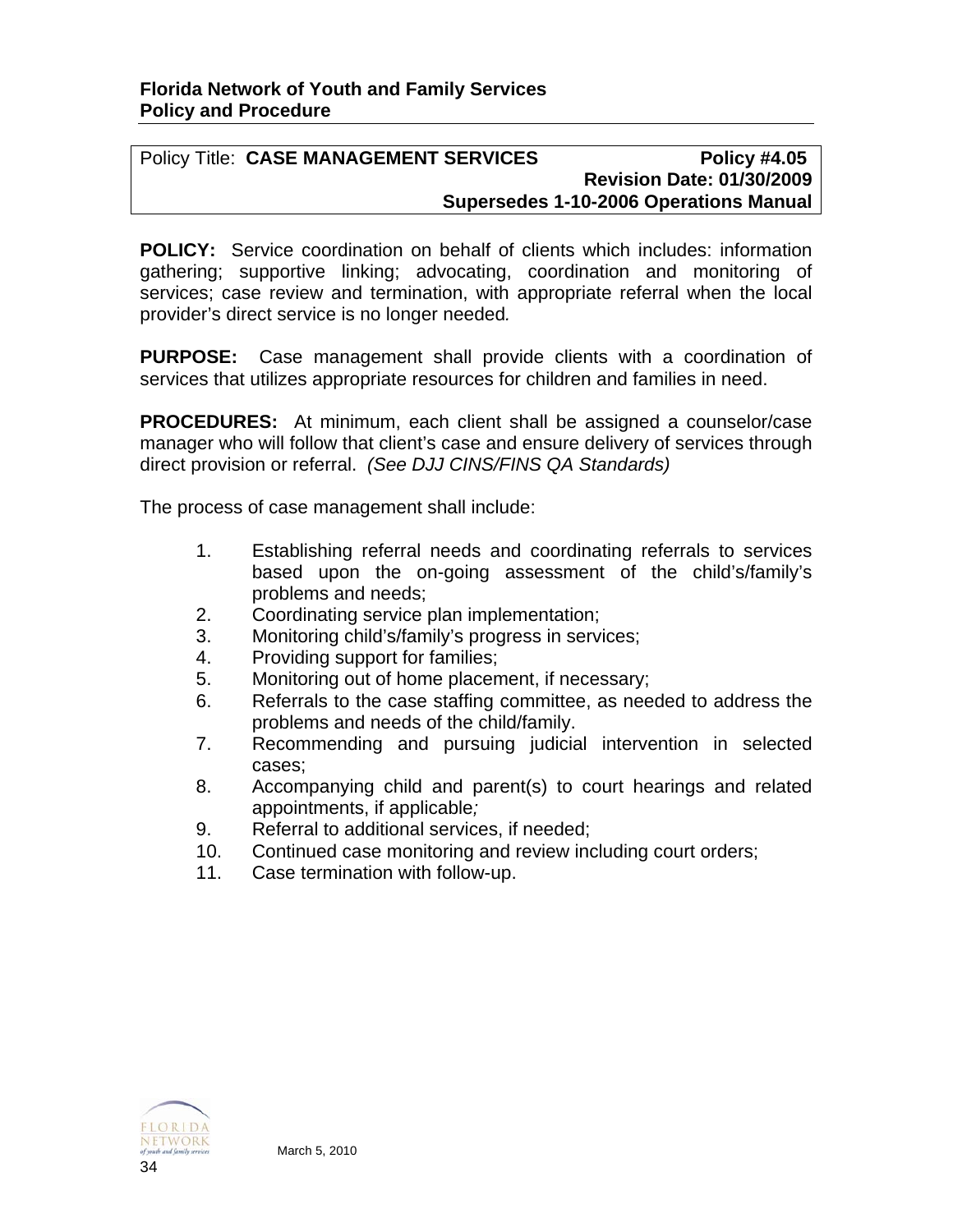# Policy Title: ADJUDICATION SERVICES **Policy #4.06**

# **Revision Date: 03/05/10 Supersedes 1-10-2006 Operations Manual**

**POLICY:** A case staffing committee meeting will be scheduled and utilized in order to assist with the progress of families and youth needing additional guidance of their case. The case staffing committee is a legislatively mandated committee coordinated by the contracted CINS/FINS local provider that addresses habitual truancy, lockout youth from his or her home, ungovernable and runaway youth when all other services have been exhausted or upon written request from the parent(s)/guardian(s). The committee must include a request from the parent(s)/quardian(s). representative from the Department of Juvenile Justice or its designee (the CINS/FINS provider), and the local school district. Other members may include: representatives from the State Attorney's office, mental health, law enforcement, substance abuse, Department of Children and Families, and other appropriate persons requested by the child or family. Diverse community representation is encouraged for any case staffing committee meeting. *(See DJJ CINS/FINS QA Standards)*

**PURPOSE**: A case staffing committee meeting shall be scheduled to review the case of any family or child who the local CINS/FINS provider determines is in need of services or treatment if:

- The family or youth will not participate in the services selected; or
- The family or youth is not in agreement with the services or treatment offered,
- The Department of Juvenile Justice or CINS/FINS provider receives a written request from a parent/guardian or any other member of the committee. A case staffing committee should be convened within seven (7) working days from receipt of the written request from parent/guardian. *(See DJJ CINS/FINS QA Standards)*

The case staffing committee shall reach a timely decision to provide the child or family with needed services and treatment through a revised service plan.

# **PROCEDURES**:

- 1. The CINS/FINS provider shall work with the family to establish the time and location of the case staffing committee meeting. This committee meeting shall be convenient for the child and family to participate.
- 2. The youth, family and case staffing committee are contacted within five working days to confirm the scheduled time of the meeting. *(See DJJ CINS/FINS QA Standards)*
- 3. The committee will assess the needs and progress of the youth and family.
- 4. The committee will make a series of recommendations that may include the filing of a CINS petition, additional services and/or referral to other local providers. A review hearing may be set at this time to review progress toward identified goals.

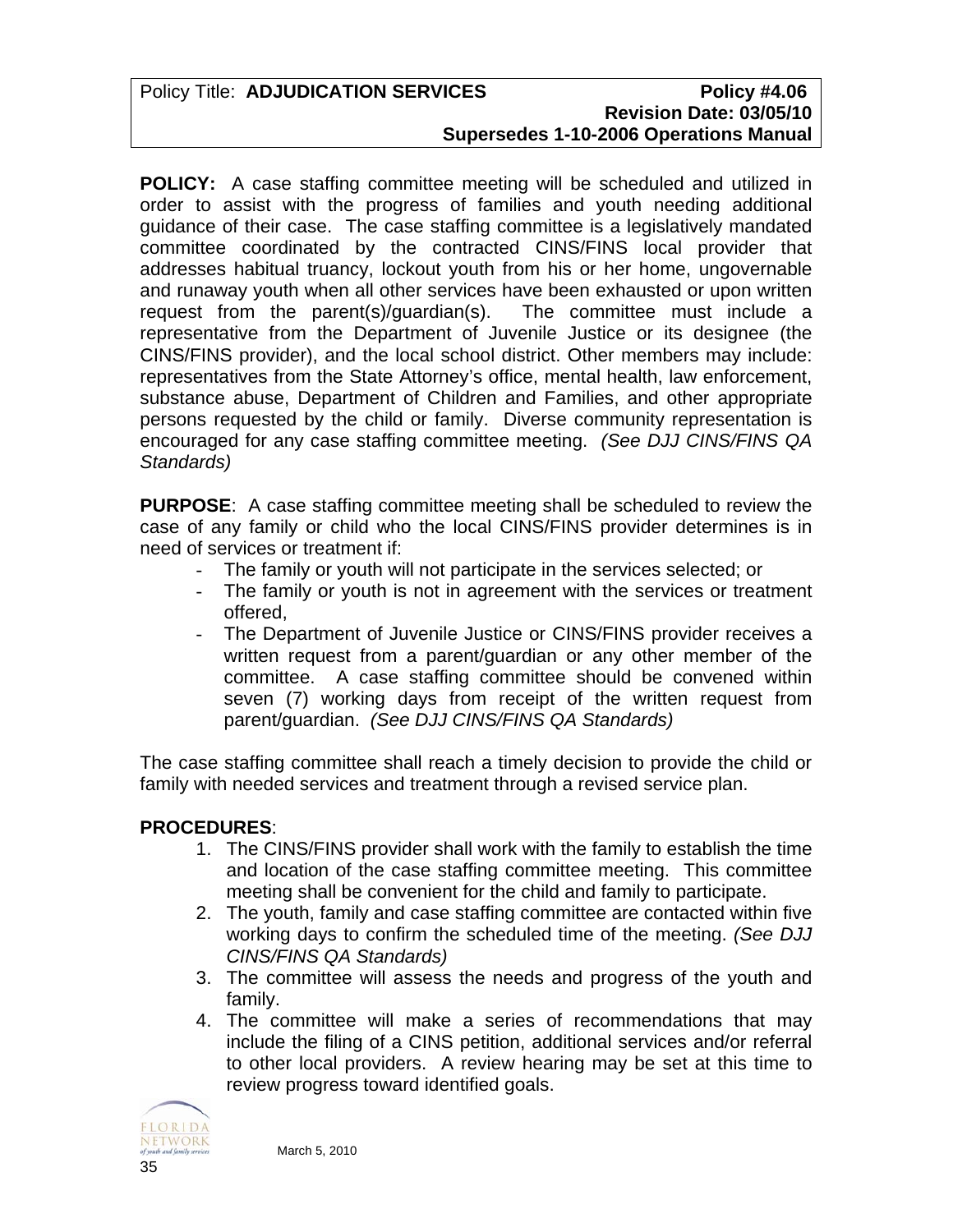- 5. The committee shall provide the child and family with a new or revised plan for services that shall contain the following *(see DJJ CINS/FINS QA standards)*
	- a. Statement of the problem
	- b. Needs of the child
	- c. Needs of the parent(s), guardian(s) or legal custodian(s)
	- d. Measurable objectives that address the identified problems and needs
	- e. Services and treatment to be provided to include:
		- 1) Types of services or treatment
		- 2) Frequency of services or treatment
		- 3) Location
		- 4) Accountable service providers or staff
	- f. Time frames for achieving objectives
- 6. Within seven (7) days of the case staffing committee meeting, a written report must be provided to the parent(s)/guardian(s) outlining the committee recommendations and the reasons behind them. *(See DJJ CINS/FINS QA Standards)*

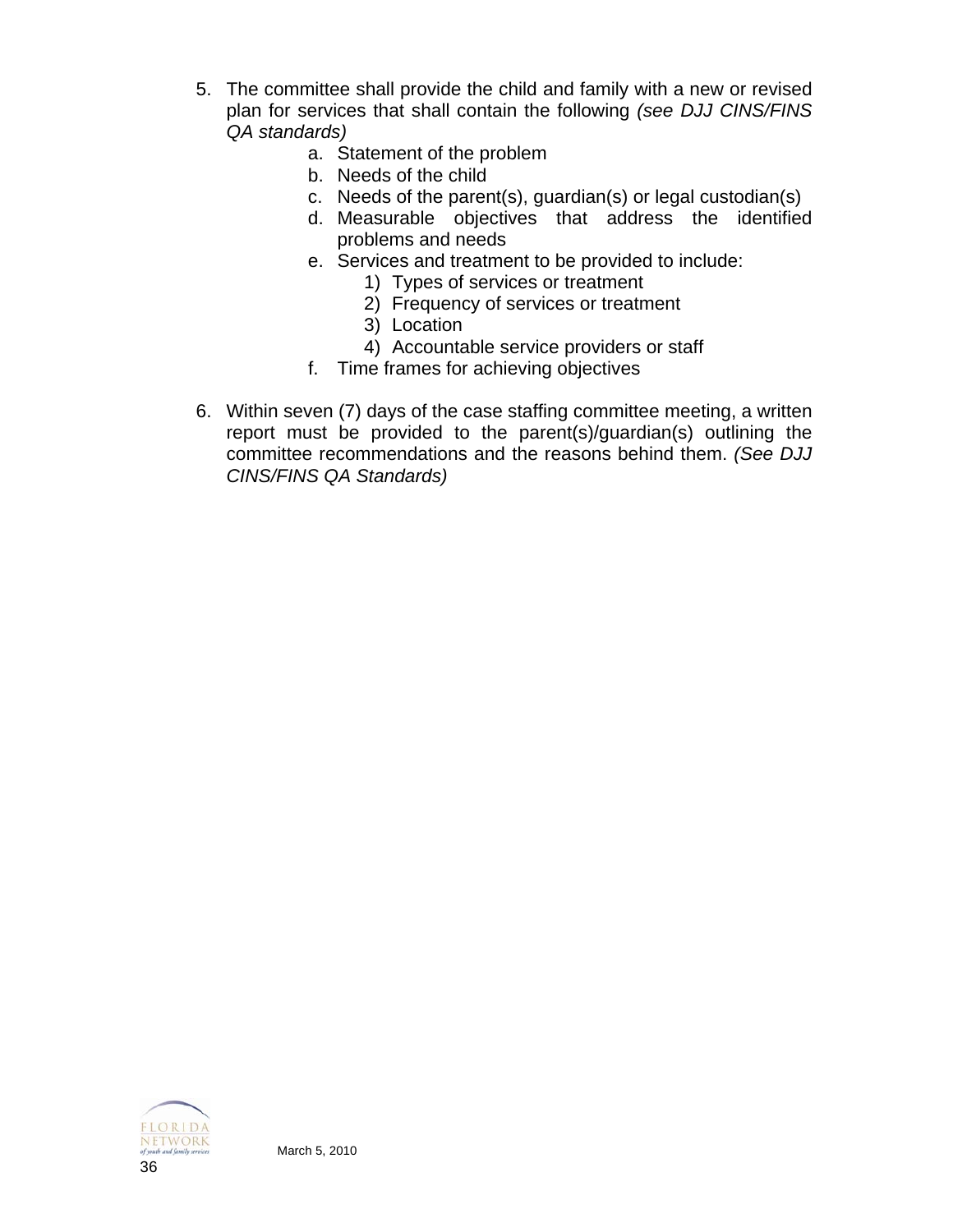# Policy Title: **CINS PETITION PROCESS** Policy #4.07 **Revision Date: 01/30/2009 Supersedes 1-10-2006 Operations Manual**

**POLICY**: The case manager or other designee of the CINS/FINS provider will work with the circuit court for judicial intervention for the family or youth as recommended by the case staffing committee. The circuit court has exclusive jurisdiction of judicial proceedings in which a child is alleged to be a Child in Need of Services. Unless relinquished by its order, or unless the Department of Juvenile Justice withdraws its petition or closes the case because the child no longer meets the definition of a Child in Need of Services as defined in s. 984.01 (9), F.S., the court retains jurisdiction of the adjudicated child until the child reaches 18 years of age. (Section 984.04, F.S.) All judicial procedures including petitions, pleadings, subpoenas, summonses, and hearings in CINS cases must be in accordance with Florida law and the Rules of Juvenile Procedure.

**PURPOSE:** Adjudication services are designed to provide judicial intervention for the family as recommended by the case staffing committee, to prevent involvement in the delinquency and dependency systems and achieve reunification of the family.

# **PROCEDURES:**

- 1. All coordination and court work with Department of Juvenile Justice Attorneys, including case management and completion of required court paperwork, is the responsibility of the case manager or other designee of the CINS/FINS service provider.
- 2. Upon receipt of the completed petition and pre-disposition report, it is the responsibility of the DJJ attorney to file the petition with the Clerk of Court in accordance with recommendations from the case staffing committee.
- 3. The Clerk of Court will issue a summons with the date, time and place of the court hearing/arraignment, with a copy of the petition. (S. 984.16, F.S.) The summons is essentially a Court Order requiring that the person on whom it is served, appear for the specified court hearing. The summons shall be directed to, and served upon the following persons:
	- a) Parents
	- b) Legal custodian and actual custodian
	- c) Child
	- d) Guardian ad Litem (if one has been court appointed to the case)

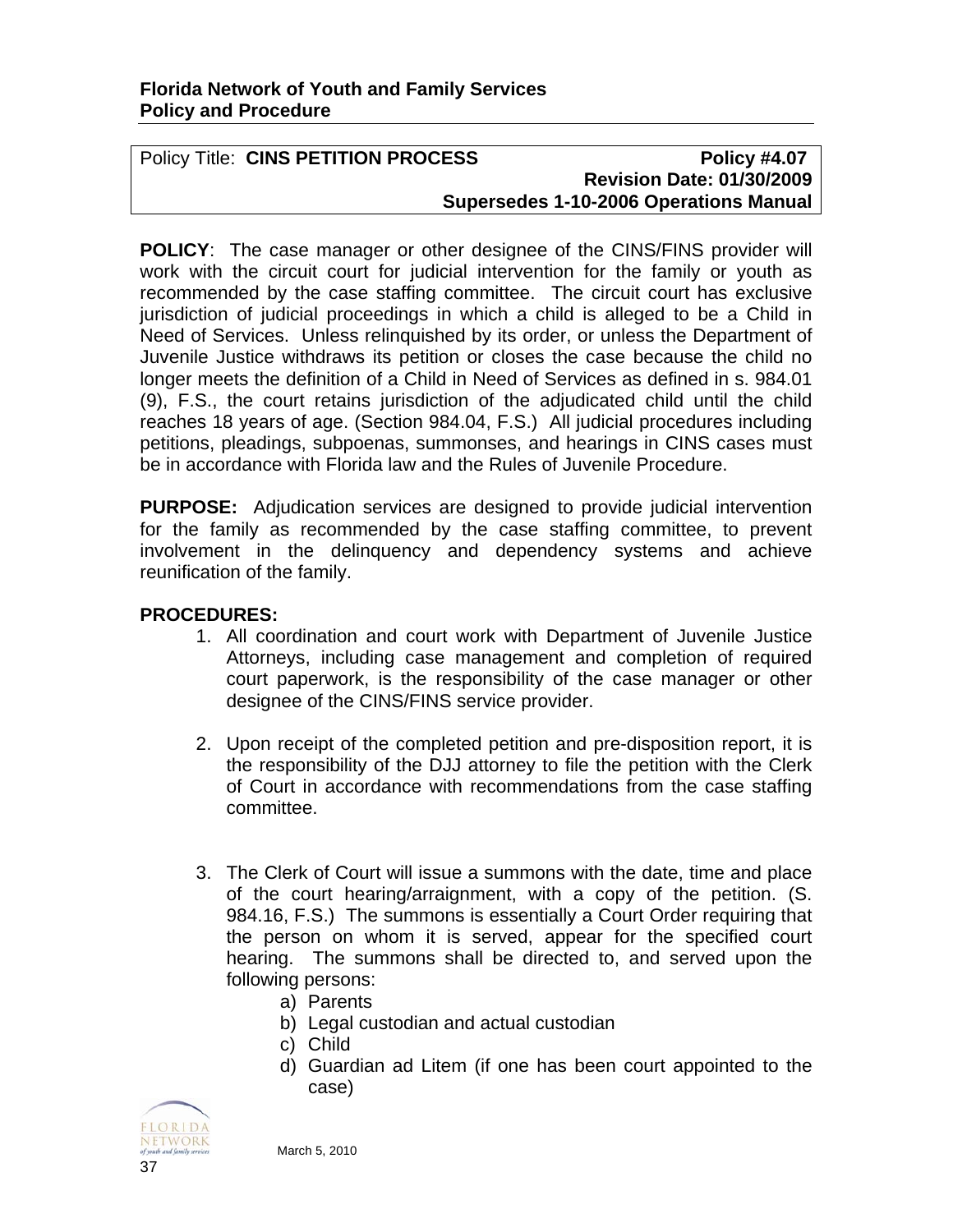- 4. An arraignment is a formal court hearing where the child and the parent, guardian or custodian is present in court to answer or plea to the allegations contained in the CINS petition. At the arraignment, the child and the parent, guardian or custodian is given the opportunity to admit, deny or consent to the allegations that a child is a Child in Need of Services as alleged in the petition.
- 5. If the parent and child admit or consent to the petition, the case is set for a disposition hearing. If either party denies the petition, the case is set for an adjudicatory hearing. Many courts will proceed directly with the disposition at the arraignment hearing if the child and parent(s), guardian(s) or custodian(s) admit or consent to the petition.
- 6. The court shall hold a review hearing 45 days after the disposition hearing. Additional review hearings may be held as necessary, but not less than 45 days after the date of the last review hearing. (Section 984.20 (4)(a), F.S.) At the review hearings, the court shall close the case if the child has substantially complied with the case plans and court orders and no longer requires continued court supervision. If the child has significantly failed to comply with the case plan or court orders, the child shall continue to be a Child in Need of Services and reviewed by the court as needed, but no less than 45 days after the date of the last review hearing. (S. 984.20(4)(b), F.S.)
- 7. A review summary shall be completed by the case manager or other designee of the CINS/FINS provider prior to the review hearing and should inform the court of the child's behavior and compliance with court orders and include recommendations for further dispositions.

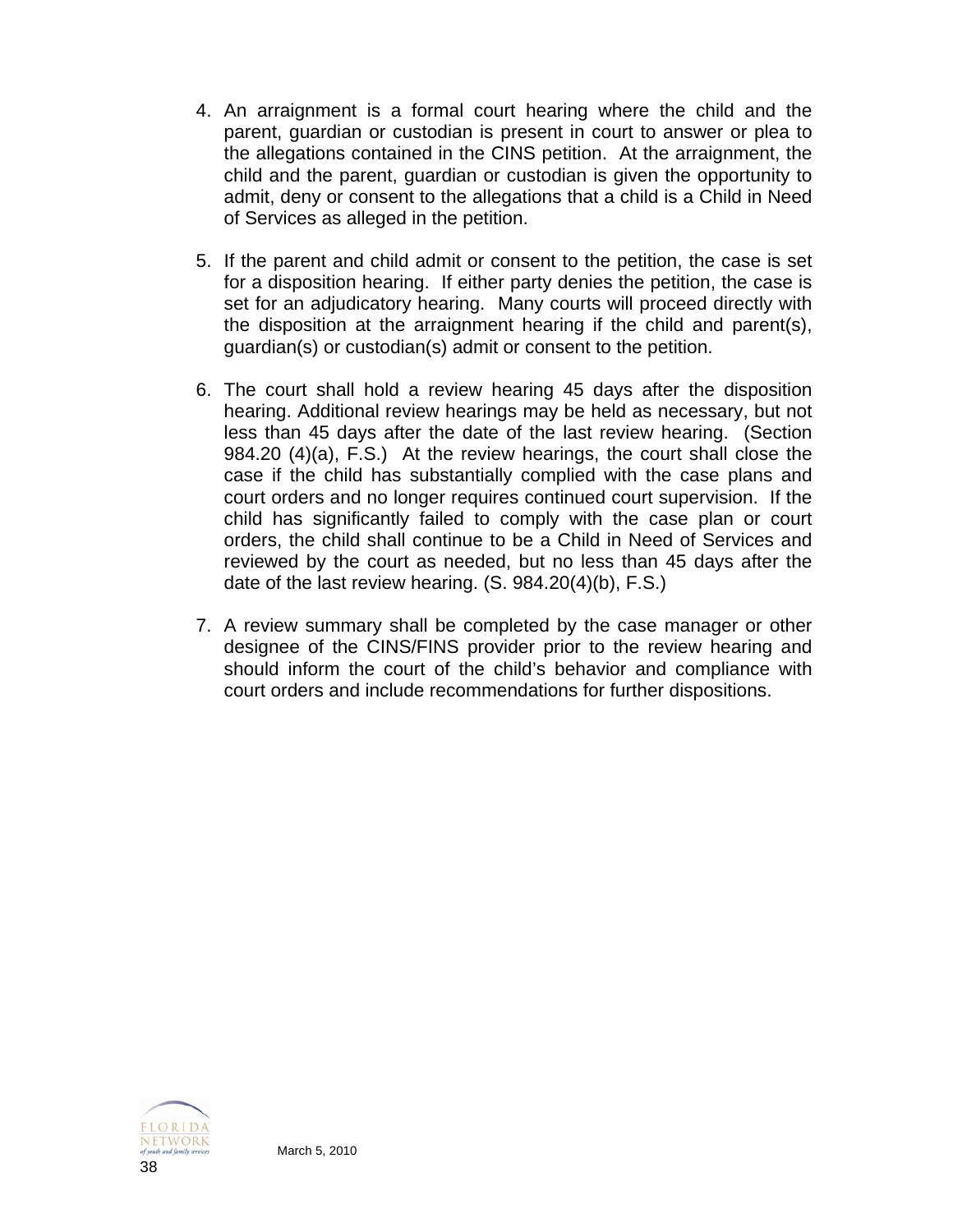# Policy Title: **STAFF SECURE SERVICES** Policy #4.08 **Revision Date: 01/30/2009 Supersedes 1-10-2006 Operations Manual**

**POLICY:** Staff secure shelter services are designed to serve court ordered youth who have been held in contempt for continued running away or are locked out of their home due to a history of conflict and/or ungovernable behavior. Staff secure services provide more intensive staffing and individualized services than the short-term shelter services but provided in the same unlocked, living environment and facility as temporary and voluntary shelter services. Staff secure funding is spread geographically as the need and resources suggest and as the department approves. The proposed plan to the DJJ will be to locate 10 staff secure beds, one bed in each of 10 shelters, contiguous to every county. (See map for placement of these 10 beds.) Each designated staff secure local provider shall incorporate this policy and procedure into their local provider staff secure policy and procedure.

**PURPOSE:** Staff secure shelter services should be seen as an intervention service focused on youth and families who may be experiencing severe conflict, or have a history of family issues which have not been resolved. The goal of staff secure services is to provide more intensive individualized services for a longer period for the youth and family.

**PROCEDURES:** Youth eligible for staff secure placement must be adjudicated as a CINS/FINS youth. Youth may be placed in staff secure shelter services for up to 90 days with a possible 30-day extension. Youth referred must meet eligibility requirements (see Florida Statute 984.225) defined for CINS/FINS services and have:

- 1. Failed to successfully complete an alternative treatment program or to comply with a court ordered sanction; and,
- 2. Been placed in a residential program on at least one prior occasion pursuant to a court order.

Access to staff secure shelter services shall occur after other alternative, less restrictive remedies have been exhausted by the provider in cooperation with the case staffing committee as per Florida Statute 984.12. All youth receiving staff secure services will receive the same living arrangements as specified in temporary shelter placements; bed and personal space, meals, etc.

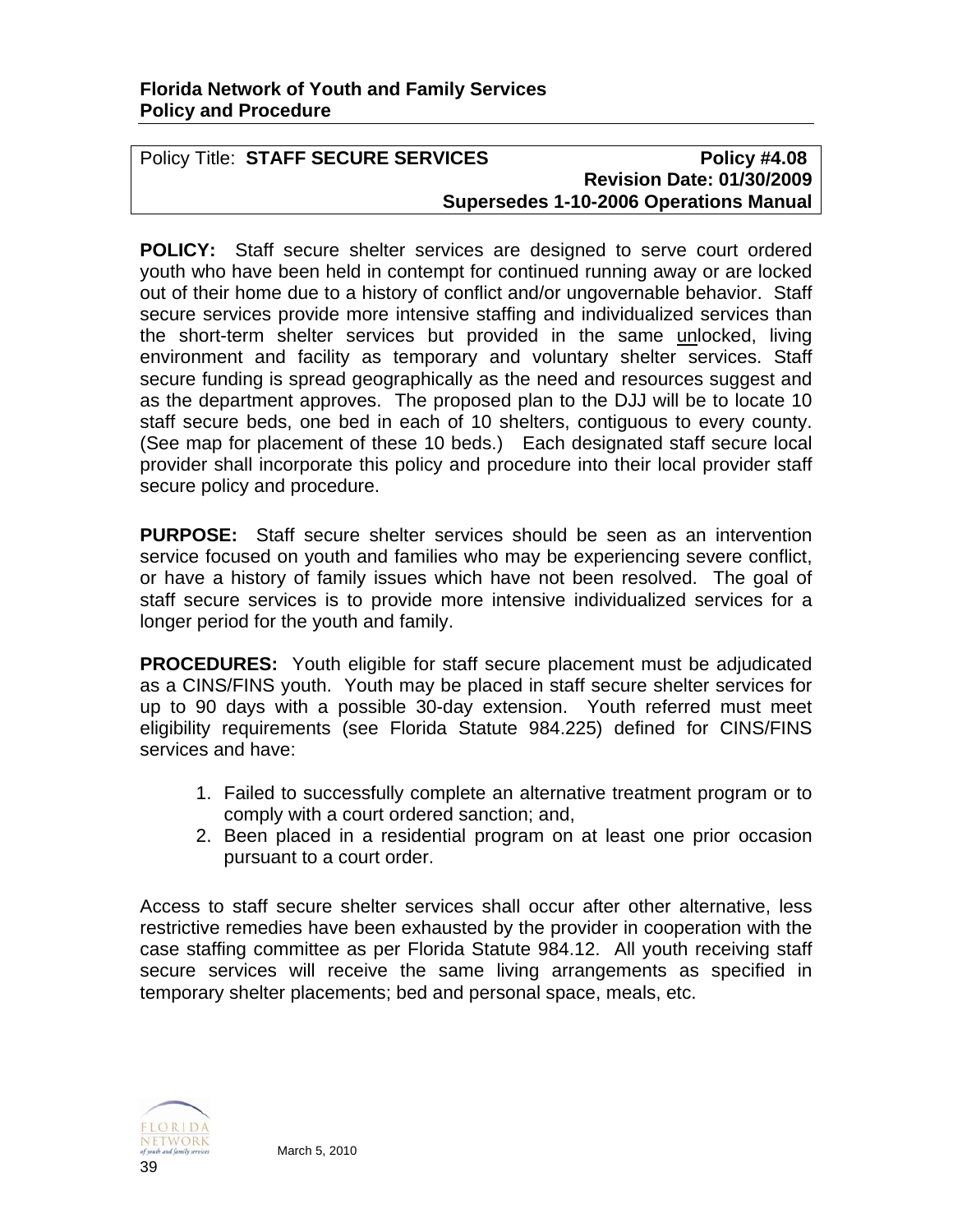Referrals: Youth referred to staff secure facilities must meet the following criteria:

- 1. Have met the legal requirements outlined in Chapter 984 F.S. for being formally court ordered into staff secure services.
- 2. Do not have any medical or mental health issues that would make their placement in the staff secure facility unsafe or inappropriate.
- 3. Are not currently homicidal or suicidal.

Referral information should be received by the staff secure local provider within three business days prior to the scheduled court hearing and potential transfer of the youth to the facility. The referring local provider assigned case manager shall contact the staff secure local provider directly to discuss the case and referral, transfer and placement process.

Transfers: Transportation to the staff secure local provider is the responsibility of the referring local provider. Youth should arrive during an agreed upon time and date to ensure that the necessary supervisory, clinical and youth care staff are present at the time of admission. The following information should be provided at the time of the transfer:

- Copy of court order placing the youth in staff secure
- NetMIS Screening form, CINS/FINS Intake Assessment Form, Risk Factor Form, Psychosocial Assessment and Service Plan
- A signed consent for services and Medical release form for the staff secure local provider, Immunization records and information regarding the youth's most recent school placement
- Youth's personal property (clothing, hygiene supplies, etc.) and any prescription medications the youth is currently taking (in original prescription containers)
- Parent/guardian contact information
- Contact information for case manager and case manager's supervisor

Placement: Referring local providers should make every effort to place a youth in a staff secure facility that is closest to the youth's place of residence to assist in the facilitation of parent/guardian participation. If a placement can only be made (all staff secure beds within closest proximity are full) in a geographic location that will provide a transportation hardship for the youth's family, the youth shall be placed on a waiting list and the Florida Network state office shall be immediately notified. Waiting list youth will be staffed by the Florida Network office and the referring local provider on a case-by-case basis to determine if overlapping placements may be made at an local provider where one youth is close to discharge, or if other alternatives may be found for placement. After a youth is transferred and placed in a staff secure local provider, case management, transportation and court hearings will remain the responsibility of the referring local provider. Both the staff secure local provider and the referring local provider are expected to maintain regular communication regarding the youth's placement progress. For court proceedings regarding the youth's

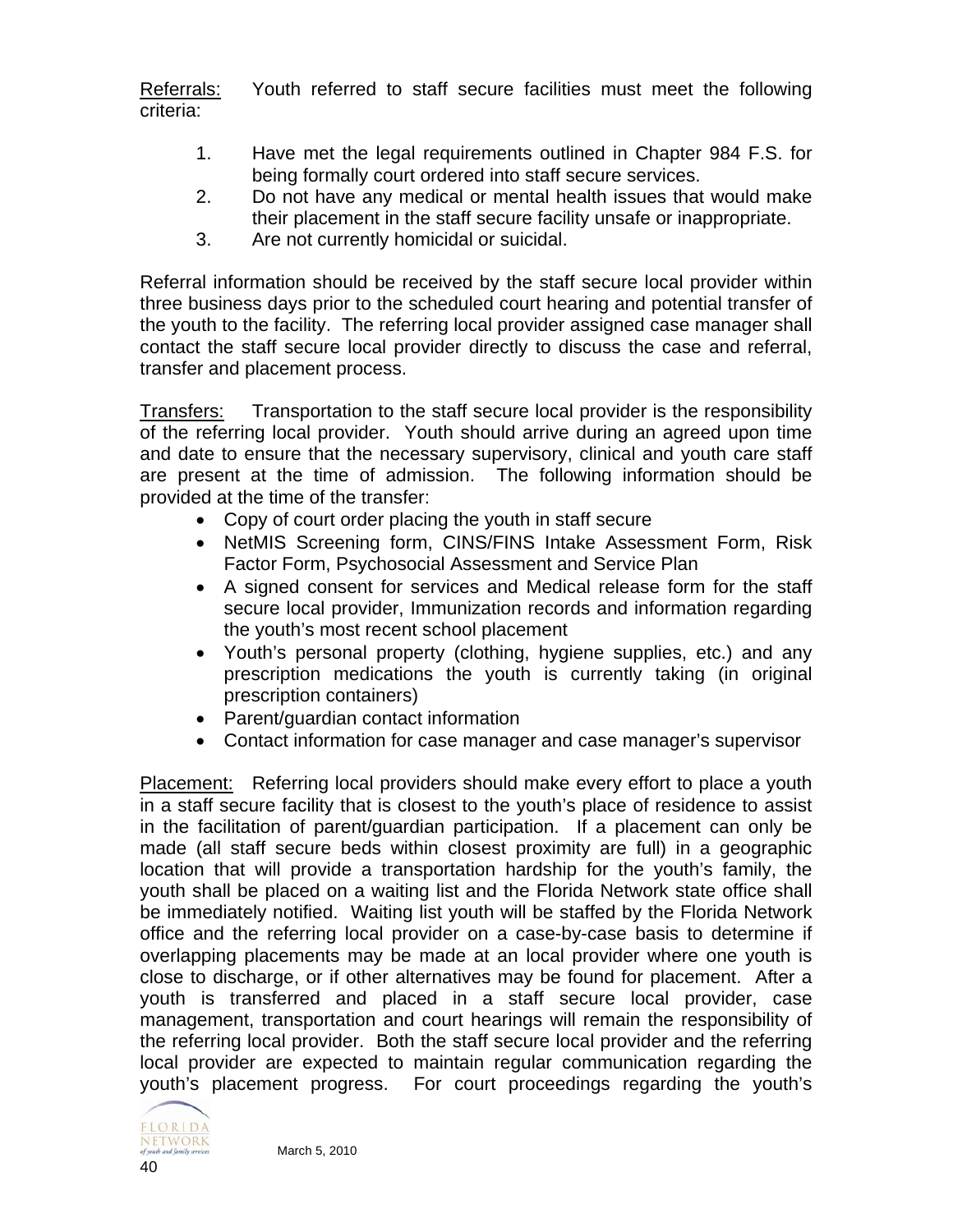progress, a written report will be required from the staff secure local provider detailing the youth's current status in placement. Referring local providers will provide at least a notice of three business days when possible to staff secure local providers prior to removing the youth from the staff secure placement to arrange for a smooth transfer and transition.

Data Entry: The referring local provider should have the youth as an open case in non residential Services only throughout the youth's stay in staff secure. The referring local provider shall close the youth record in shelter, if one is currently open. The staff secure local provider will open the youth in staff secure on the youth's arrival into the program and close the youth in staff secure at discharge.

# Staff secure shelter services include the following**:**

- 1) *In-Depth Orientation on Admission*: Youth admitted to staff secure will typically have a planned admission time and date which will allow for a more intensive orientation process with the presence of key staff (clinical and administrative) to establish positive relationships, help the youth understand their current legal status and to set clear behavioral expectations for the youth during their placement in staff secure status. Staff secure youth should be clearly distinguished from other shelter youth through methods described in each staff secure local provider's policy and procedure.
- 2) *Assessment and Service Planning*: A psychosocial assessment is initiated/updated within 72 hours after admission, if necessary. Staff secure providers obtain recent assessment information collected by prior service providers working with the referred youth. If the psychosocial assessment form is more than six (6) months old, a new assessment is performed. Service plans will be developed within seven (7) days of the admission and contain measurable goals and time frames for completion based on the youth's expected length of stay. The service plan shall be signed by the assigned counselor/case manager, the youth and parent/guardian. If the parent/guardian is not available for signature, the service plan shall be reviewed with the parent/guardian by phone and the counselor/case manager will document this review. The referring local provider should be included in the development of the service plan and should receive a copy of the completed service plan.
- 3) *Enhanced Supervision and Security***:** Each staff secure local provider is funded to provide one staff secure bed and assigned staff supervision to one Staff Secure youth at any given time. The staff secure local provider will assign specific staff during each shift to monitor the location and movement of the staff secure youth at all times. The assignment of designated staff to the staff secure youth should be clearly documented for each shift through the daily shelter log, a posted staff calendar or any other means that clearly denotes by name the staff person assigned to the staff secure youth. Each

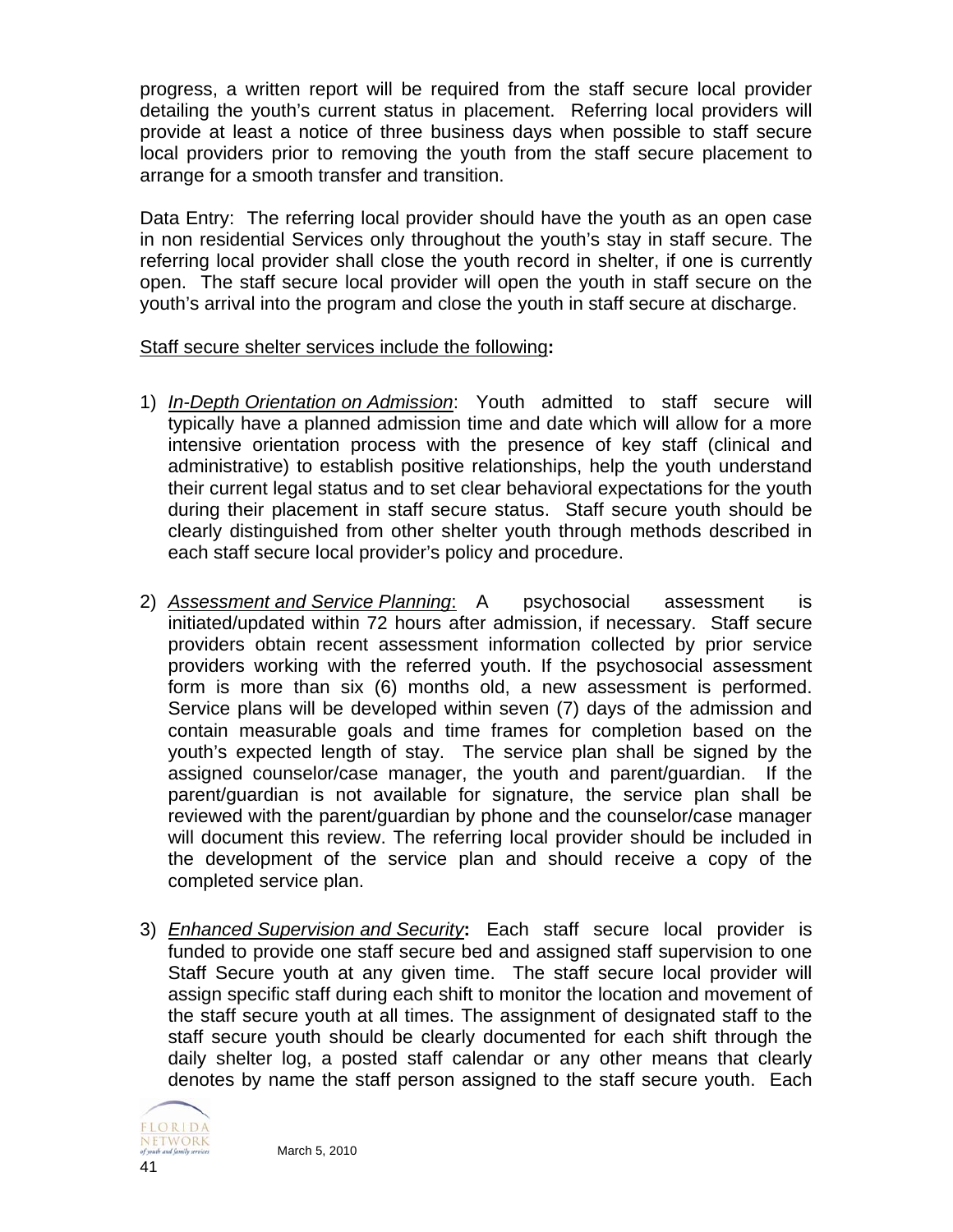staff secure local provider will include a security plan, with emphasis on control and an appropriate level of physical intervention, in their local provider staff secure policy and procedure.

- 4) *Parental Involvement***:** Staff secure local providers should provide parents with opportunities to be involved in the staff secure youth's service planning and progress. Non-staff secure referring local providers should continue to maintain contacts with the youth's parents locally and offer services that will assist in the youth's smooth transition at discharge from staff secure. This may include, but is not limited to: parent support groups, mentoring, individual, family and group counseling, as well as any other services which will facilitate parent and family involvement in the process.
- 5) *Collaborative Aftercare***:** The referring local provider should ensure that youth and families continue to receive the necessary support to remain intact once the youth transitions back to their community. It is important for the referring local provider to develop and maintain service linkages that will meet ongoing needs of youth and their families. Particular attention is paid to critical service linkages within the first 30 days in the areas of school, employment, counseling and support but follow-up will occur for a total of six (6) months.

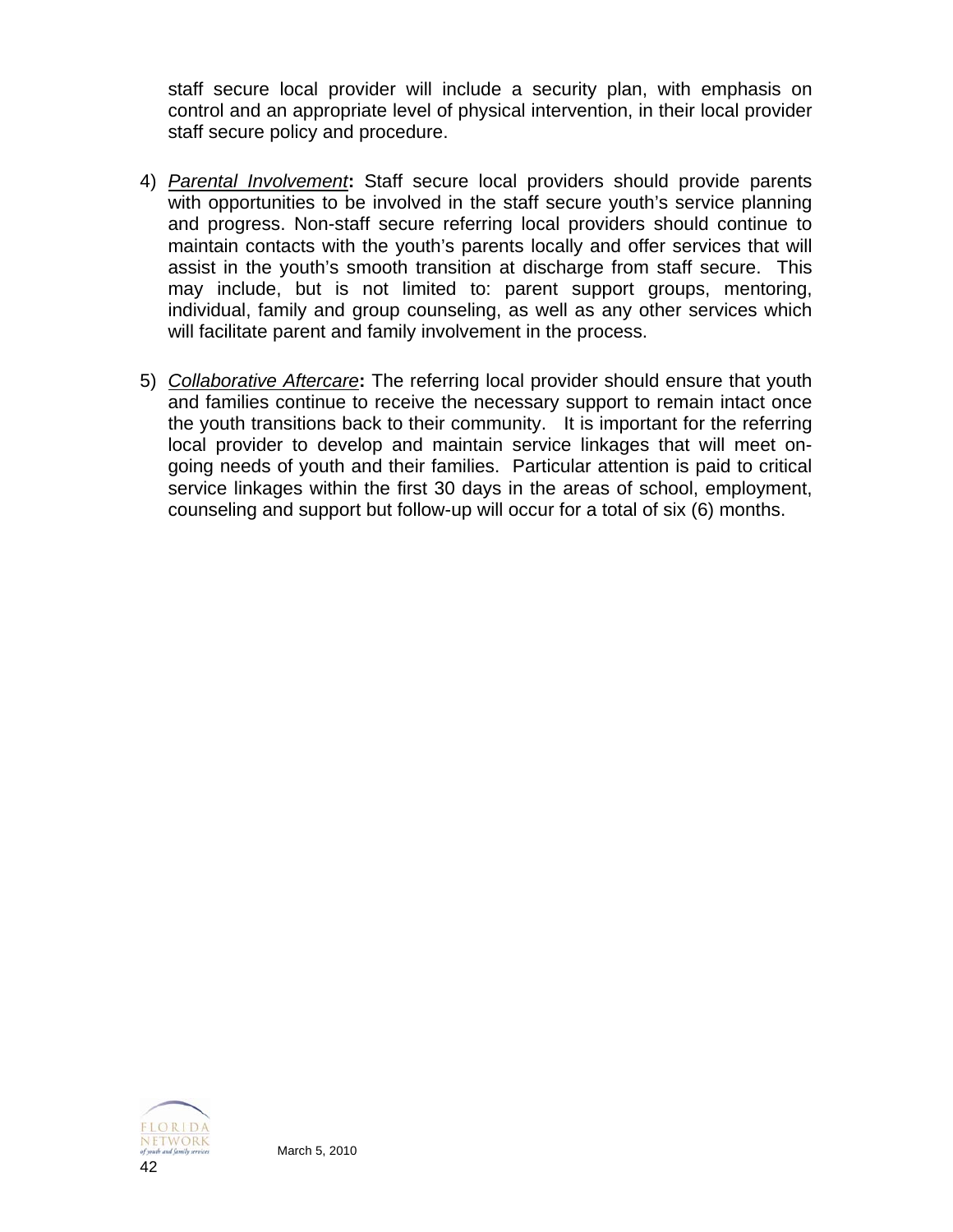## Policy Title: PHYSICALLY SECURE SERVICES Policy #4.09 **Revision Date: 03/05/10 Supersedes 1-10-2006 Operations Manual**

**POLICY:** Physically secure services are provided in locked settings exclusively for the placement of Children in Need of Services who meet the following criteria:

- Failed to appear for placement in a staff-secure shelter under a s. 984.225, or failed to comply with any other provision of a valid court order relating to such placement and, as a result of such failure has been found to be in direct or indirect contempt of court; or
- Run away from a staff-secure shelter following placement under s. 984.225 or s. 984.09.

Physically secure placements will not be provided by the Florida Network local providers because locked placements are not permissible in shelters receiving federal Runaway and Homeless Youth Act grants. Additional rate agreements are in place with locked adolescent mental health treatment centers. However, to ensure a smooth admission and release of youth placed in these settings, case management services will be provided directly by the Florida Network local providers.

The average length of stay for a youth in physically secure placement has been identified as 90 days. The funds available for physically secure services are subject to annual appropriation by the legislature and can be negatively impacted during times of state budget reductions.

**PURPOSE:** Physically secure services should be seen as an intervention service focused on keeping youth safe from harm, either by self or others.

• **PROCEDURES:** Physically secure services are *administered* through the Florida Network state office on a by-child basis. Placements are made in the nearest facility to the child's residence in order to maximize family participation and reintegration into the community once the child is discharged.

While in the physically secure setting, the child receives appropriate assessment, treatment, and educational services that are designed to eliminate or reduce the child's truant, ungovernable, or runaway behavior. The child and family are provided with family counseling and other support services necessary for reunification.

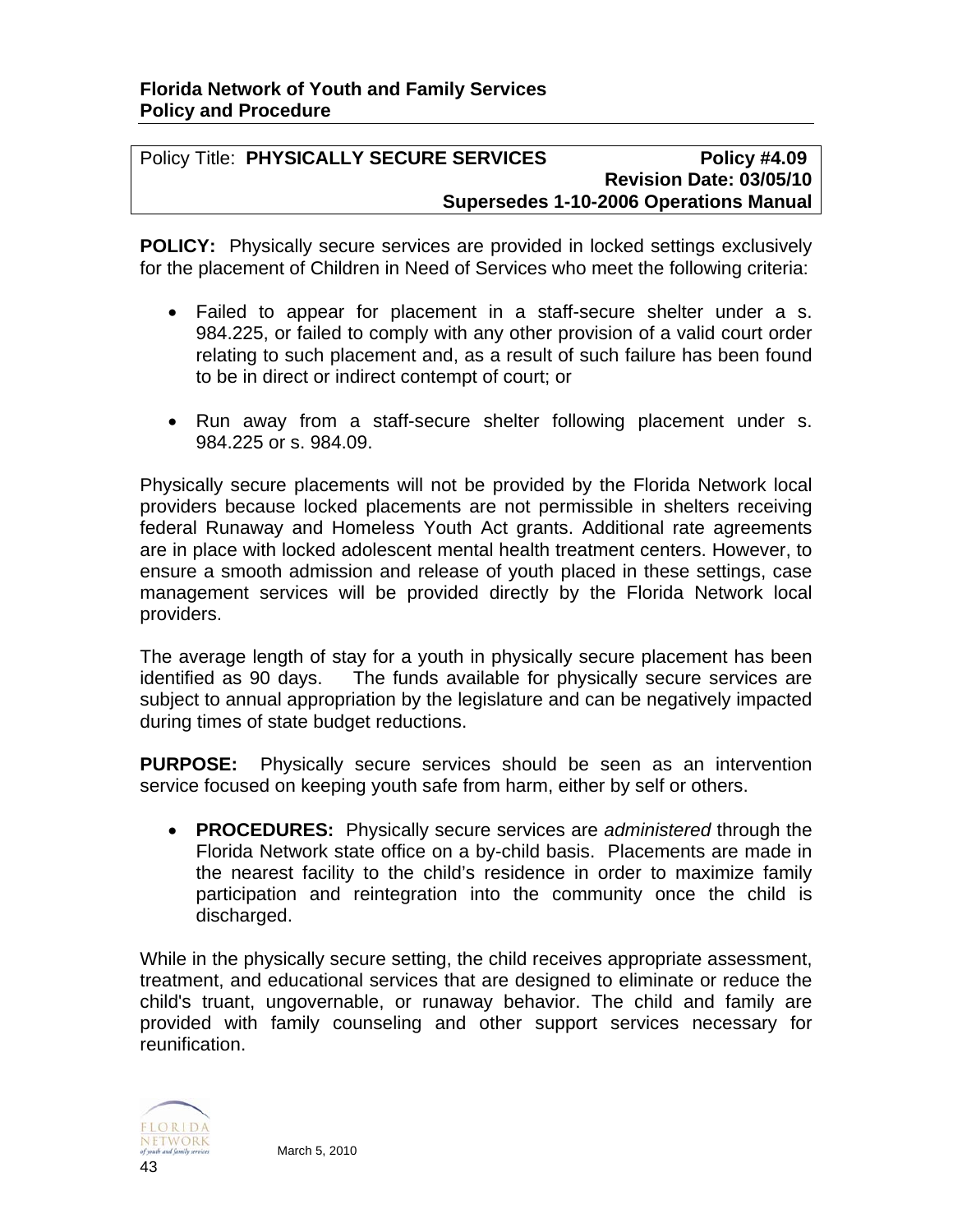CINS/FINS local case managers provide a written request to the Florida Network state office that justifies a physically secure placement and includes a brief history of the services already provided. The request will be approved or denied in writing. If approved, a court order must be obtained and the court order and funding approval letter are forwarded to the receiving physically secure facility. The local provider requesting the physically secure placement is responsible for safe transportation to and from the physically secure setting and continued case management until the youth is discharged and transitioned back into the community with appropriate on-going services.

The court reviews the child's placement once every 45 days. If a child has not been reunited with his or her parent, or legal custodian at the expiration of the placement in a physically secure setting, the court may order that the child remain in the physically secure setting for an additional 30 days if the court finds that reunification could be achieved within that time. If the court finds an inadequate level of support or participation by the parent, guardian, or custodian before the end of the placement, the court can direct that the child be handled as a dependent child, jurisdiction shall be transferred to the Department of Children and Family Services, and the child's care shall be governed by Chapter 39, F.S. Referral are made by contacting the local DCF or Community-Based Care office.

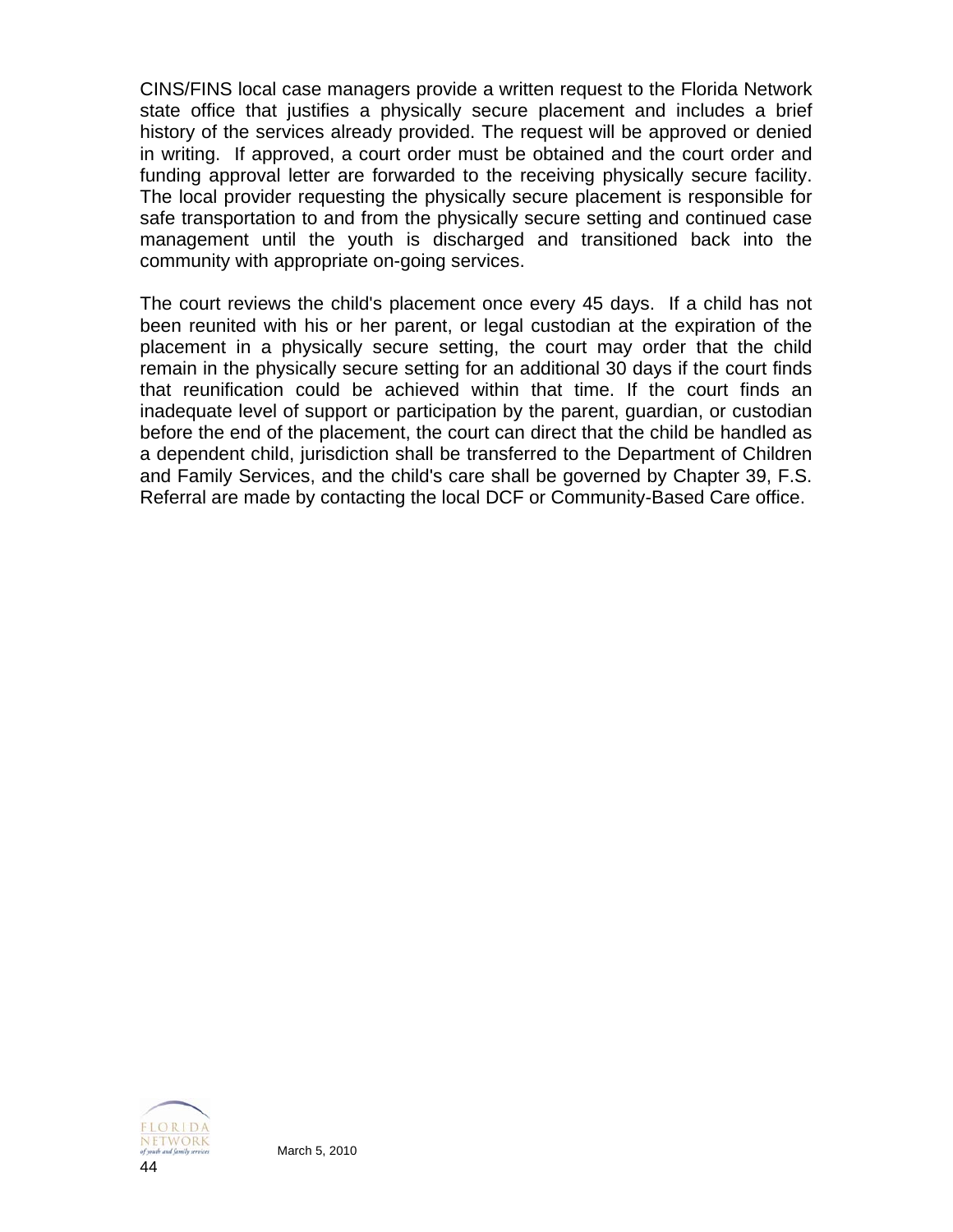#### Policy Title: **CASE TERMINATION** Policy #4.10 **Revision Date: 01/30/2009 Supersedes1-10-2006 Operations Manual**

**POLICY:** Cases will be terminated upon completion of CINS/FINS services to a youth/family. A youth that will be considered a "completer" of services will meet one of the following completion statuses in NETMIS:

- **Services Completed, After Care Planned**
- **Services Completed, No Referral Made**
- **Services Completed, Referral Made**
- **Family Voluntarily Withdrew**
- Services Completed, Youth Removed by Protective Local provider

**PURPOSE:** Provide an effective means for communicating and facilitating the closure of services.

**PROCEDURES:** A case may be closed following contact, or attempted contact, as follows:

- 1. The family has successfully completed the agreed upon Service Plan.
- 2. The youth and/or family no longer meet the definition of FINS.
- 3. The youth and family refuse to continue to participate in services or withdraw their request for services.
- 4. The youth engages in behavior endangering self or other participating youth and families (in such a case, an appropriate referral to more intensive services must be strongly considered).
- 5. The youth and family have been successfully transferred to services more appropriate to their specific needs.
- 6. The family cannot be located, or have not demonstrated a diligent or good faith effort in accessing or complying with services. This information must be documented.
- 7. A case may be closed after three documented contacts with the family have not succeeded in bringing the family in for ongoing services. Three contacts consist of:

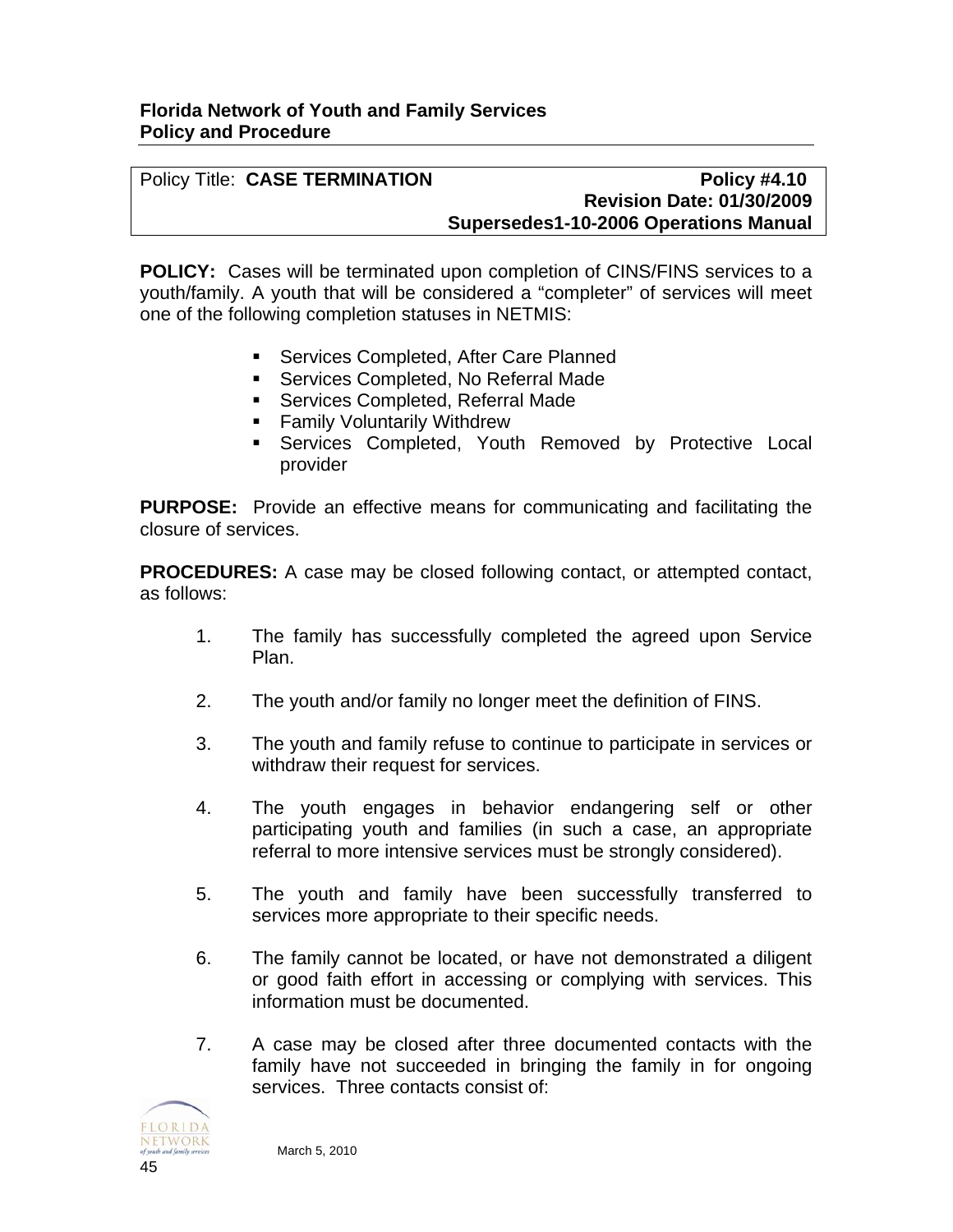- a. The first scheduled appointment (shall be documented),
- b. An attempted telephone call to ascertain why the family failed to keep their appointment (shall be documented);
- c. A letter stating that the case will be closed if the family has not responded within 7 days of the date of the letter. A copy of the letter must be kept on file and a copy must be provided to the referring local provider.
- 8. Habitual truancy cases may be terminated by the court, with the consent of the school administrator making the complaint and/or with the consent of the case staffing committee as determined in the local interlocal provider agreements.
- 9. Adjudicated CINS must be terminated in compliance with Florida Statute and the Florida Network Judicial Interventions Handbook.
- 10. At the time of case termination, the counselor/case manager shall complete a discharge summary.
	- a. The discharge summary shall be completed on the local provider approved Discharge Summary form and filed in the case record.
	- b. The discharge summary must contain the following information:
		- The reason for termination:
		- A brief recapitulation of events in the case, including findings and recommendations for future treatment or services;
		- A summary of services provided;
		- Progress of the child and family during services;
		- Location or living arrangements of child at termination. If the child is not with the family or returned to the family at termination, the discharge summary must contain the reasons for the alternative placement, plans for the child's living arrangement, and interim objectives set that will accomplish an eventual return, if possible and appropriate;
		- Recommendations for aftercare services, if needed, to ensure family preservation. Aftercare planning should include an assessment of the needs which remain to be met and the designation of an appropriate local provider to provide aftercare services, as well as the measures taken by the provider to ensure necessary aftercare services will take place;
		- Arrangements for case follow-up by the case manager or by a provider.

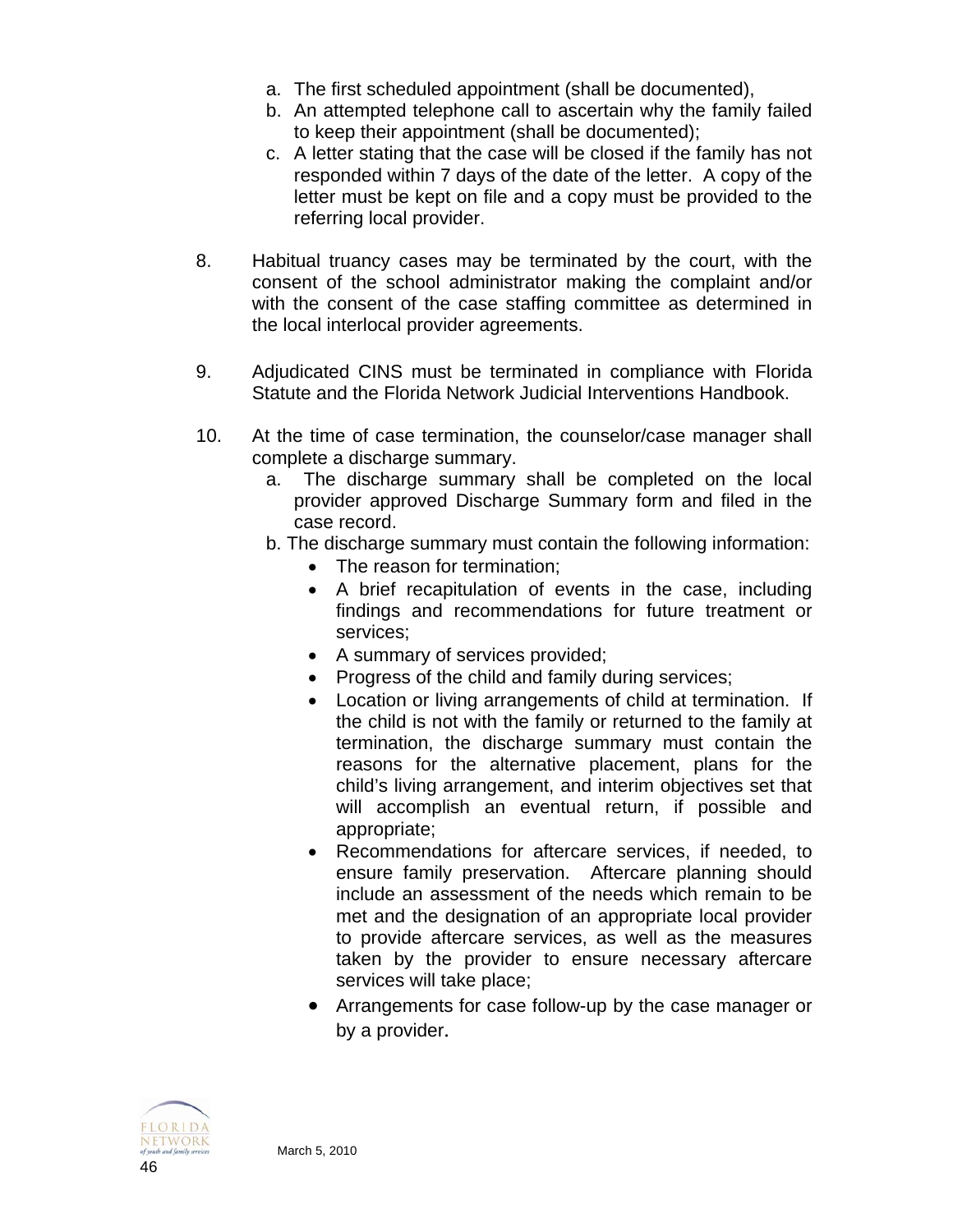#### Policy Title: **RISK MANAGEMENT** Policy #5.00 **Revision Date: 01/30/2009 Supersedes 1-10-2006 Operations Manual**

**POLICY:** Risk management policies, procedures and practices are established to prevent or minimize risk of accidents and injuries to employees and consumers. In addition, risk management practices reduce or limit personal, professional and organizational liability resulting from local provider operations. The federal government's Occupational Safety and Health Administration (OSHA) has established specific workplace safety requirements to protect employees and employers in the workplace. Employers must meet these requirements and employees must follow established policies to satisfy these federal guidelines.

**PURPOSE:**To enhance consumer, employee and local provider safety and minimize exposure to accidents, injuries or hazardous materials in the workplace. To improve program operations by establishing a safe work environment; to increase personal safety levels; to support continuous quality improvement initiatives.

**PROCEDURES:** Each local provider will develop and make available Risk Management policies to all staff. These policies will include, but not be limited to, OSHA training requirements, disaster preparedness and emergency response, CPR and first aid training, universal precautions, video camera surveillance, personal safety and self defense, suicide prevention and medical/mental health alert systems (in residential settings). These policies should be reviewed on an annual basis and revised and redistributed as needed. Employees should be trained in these policies during the local provider's orientation training process. Technical assistance from the Florida Network will be made available to all member local providers. Below is a partial list of some of the general risk management issues:

- 1. OSHA requirements include training for staff in workplace safety, chemical and material hazards including Material Safety Data Sheets (MSDS), and blood borne pathogens.
- 2. Disaster Preparedness and emergency response plans *(see DJJ CINS/FINS QA Standards*) are developed locally and written policies and procedures are contained within the local provider's policy and procedure manual. Disasters and emergencies include, but are not limited to, hurricanes, tornadoes, fires, floods, chemical spills, riots, shootings and hostage situations, bomb threats, nuclear accidents and terrorist attacks.

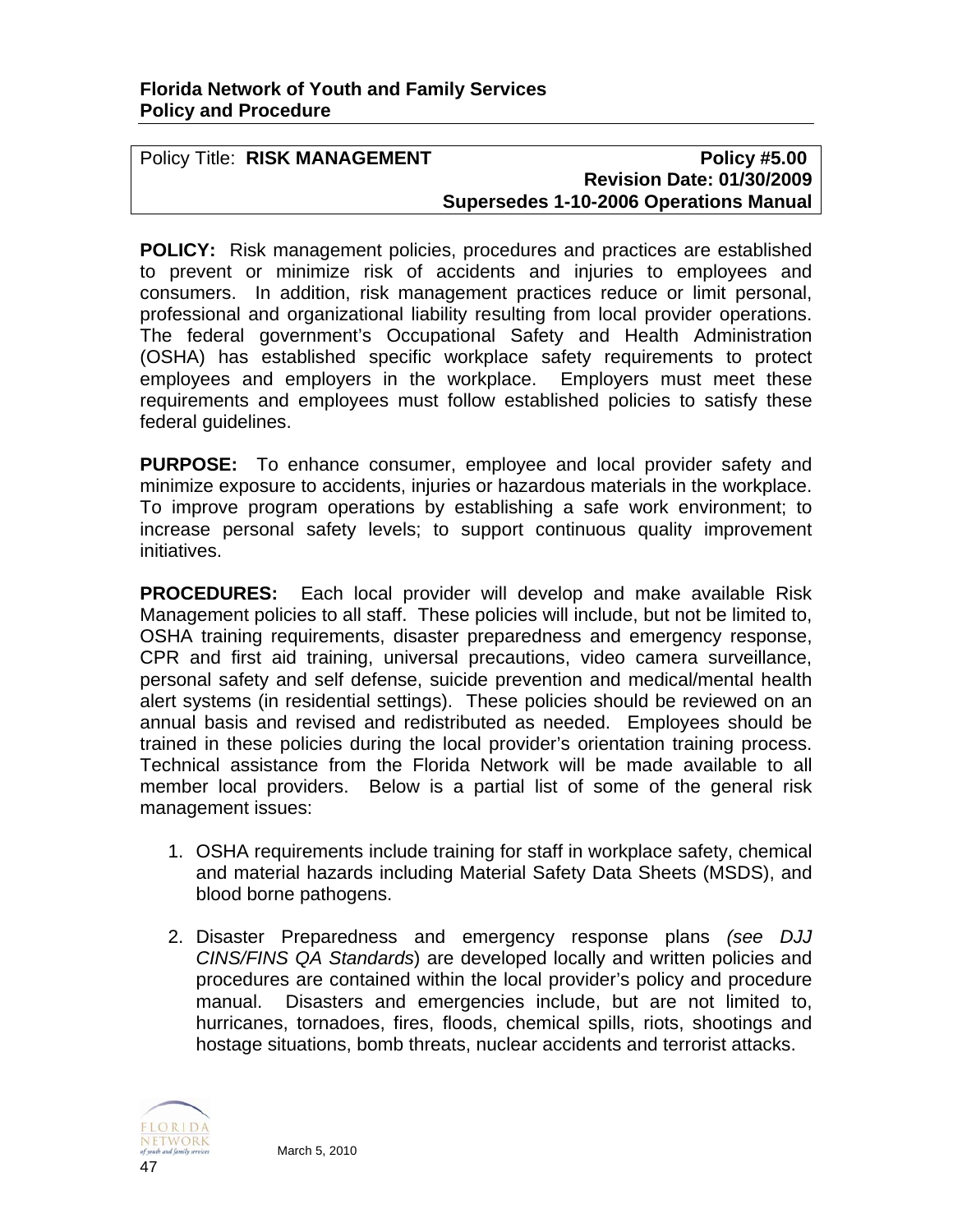- 3. First aid/CPR training is required for all direct service employees. Employees are also trained in Universal Precautions and are required to follow established practices and utilize available safety equipment provided by the local provider.
- 4. Video camera surveillance equipment may be utilized in residential settings to monitor client's activities, record major incidents and to protect employees against any allegations of misconduct made by consumers.
- 5. Employees working in direct contact with consumers in a residential setting will receive training in Personal Safety and Self Defense techniques. Local providers have established specific written policies related to the "use of force" and set clear expectations for employees to follow in crisis situations.
- 6. All direct care employees will receive suicide prevention training. The Florida Network has developed statewide protocols related to suicide prevention and individual local providers have developed their own policies to address suicide risk screening, response and prevention.
- 7. All CINS/FINS residential programs are required to develop a medical and mental health alert system *(see DJJ CINS/FINS QA Standards*). This system allows employees to easily, quickly and consistently identify consumers who have medical, mental heath, and/or substance abuse issues or who have other risk oriented behaviors such as being at risk for suicide/homicide, a history of physical or sexual aggression or a flight risk.
- 8. Each CINS/FINS local provider is required to maintain an incident report file to document and record all serious or severe incidents *(see DJJ CINS/FINS QA Standards)*. Notification of local provider administrators and the filing of an incident report to DJJ Central Communication Center should be initiated immediately and must occur within 2 hours of the incident.
- 9. Child abuse allegations made by consumers against parents/guardians, local provider employees or other caretakers must be reported immediately to the State of Florida Department of Children and Families by contacting the Child Abuse Reporting Hotline at 1-800-96 ABUSE. Consumers must also be given unimpeded access to self-report abuse whenever they request to do so.

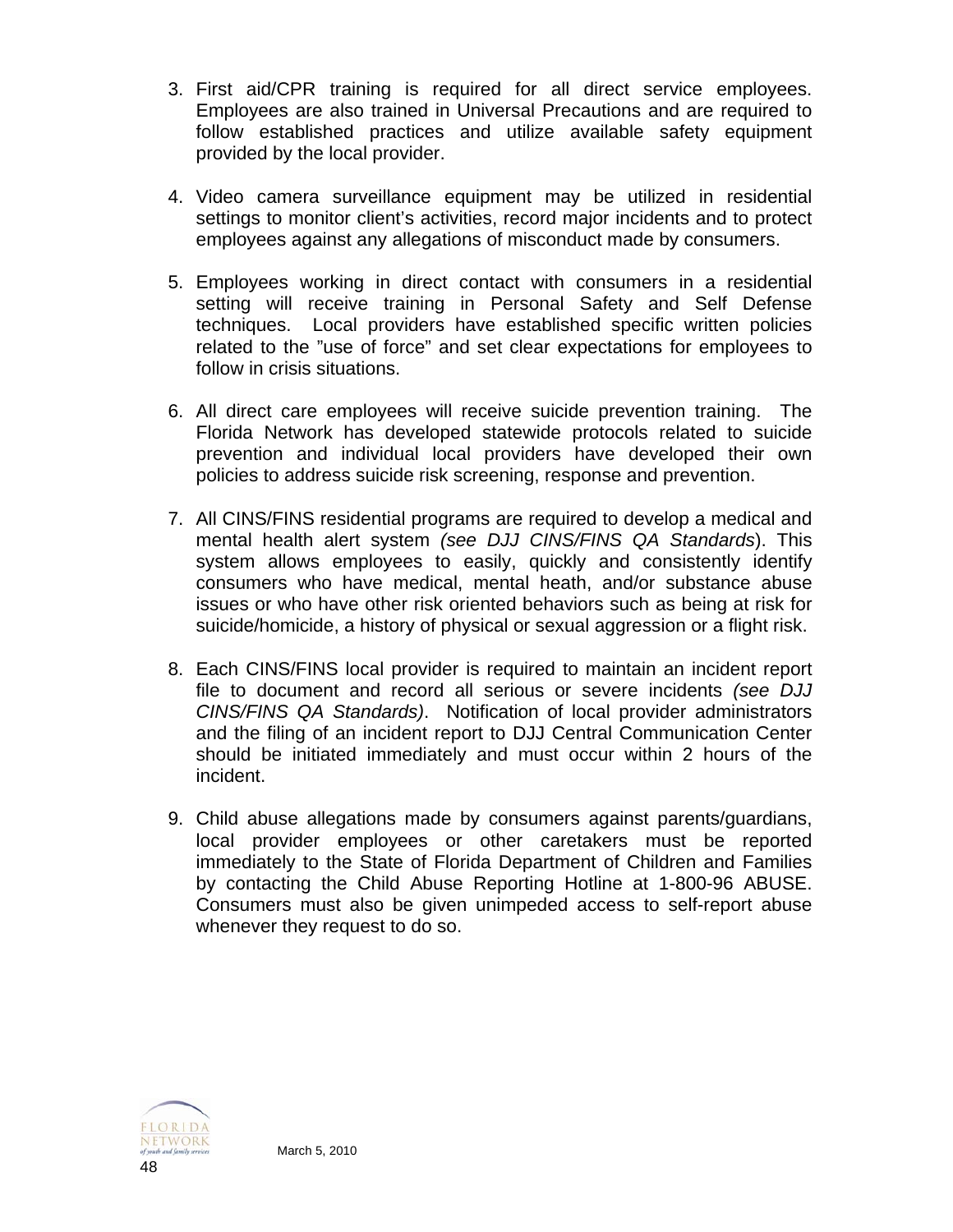### Policy Title: **INCIDENT REPORTING** Policy #5.01 **Revision Date: 03/05/10 Supersedes 1-10-2006 Operations Manual**

**POLICY:** The reporting of incidents must be consistent with the Department of Juvenile Justice's requirements. Incidents will be reported to the Central Communications Center (CCC) as soon as possible, but no later than two (2) hours after any reportable incident occurs, or within two (2) hours of the program learning of the incident. The purpose of the CCC is to provide a service to the DJJ, the provider local providers and programs in maintaining a safe environment for the treatment, care and provision of services to youth. The CCC activities are conducted 24 hours a day, 7 days a week. The telephone number for the CCC is 1-800-355-2280.

Local providers will have a written policy, procedure and practice document that complies with DJJ's policy on incident reporting (refer to DJJ Policy 8000). There is no required DJJ form for incident reports; however, it is recommended that the program utilize the OIG incident reporting form. Incidents should be documented in program logs as well as on incident reporting forms. All incident reports should be reviewed and signed by program supervisors/directors.

**PROCEDURES:** The following are reportable incidents as per DJJ Policy 8000 AND incidents reportable for CINS/FINS services. There are reportable incidents in DJJ Policy 8000 that are NOT applicable to CINS/FINS services.

Reportable Incident Types

Program Disruption Incidents

- 1. Accident
- 2. Building Emergency
- 3. Discovery of Illegal or Controlled Drugs or Alcohol
- 4. Disturbance
- 5. Hostage Situation:
- 6. Incidents Involving Visitors
- 7. Natural or Environmental Disaster
- 8. Recovery or Possession of a Weapon or Firearm
- 9. Serious Incidents/Media Attention/Liability
- 10. Theft of Department Vehicles, Equipment, or Youth Property
- 11. Use, Threatened to be Used, or Discovery of an Explosive Device
- 12. Contraband

Medical Incidents

- 1. Contagious Diseases
- 2. Employee Death
- 3. Injury and/or Medical Illness



March 5, 2010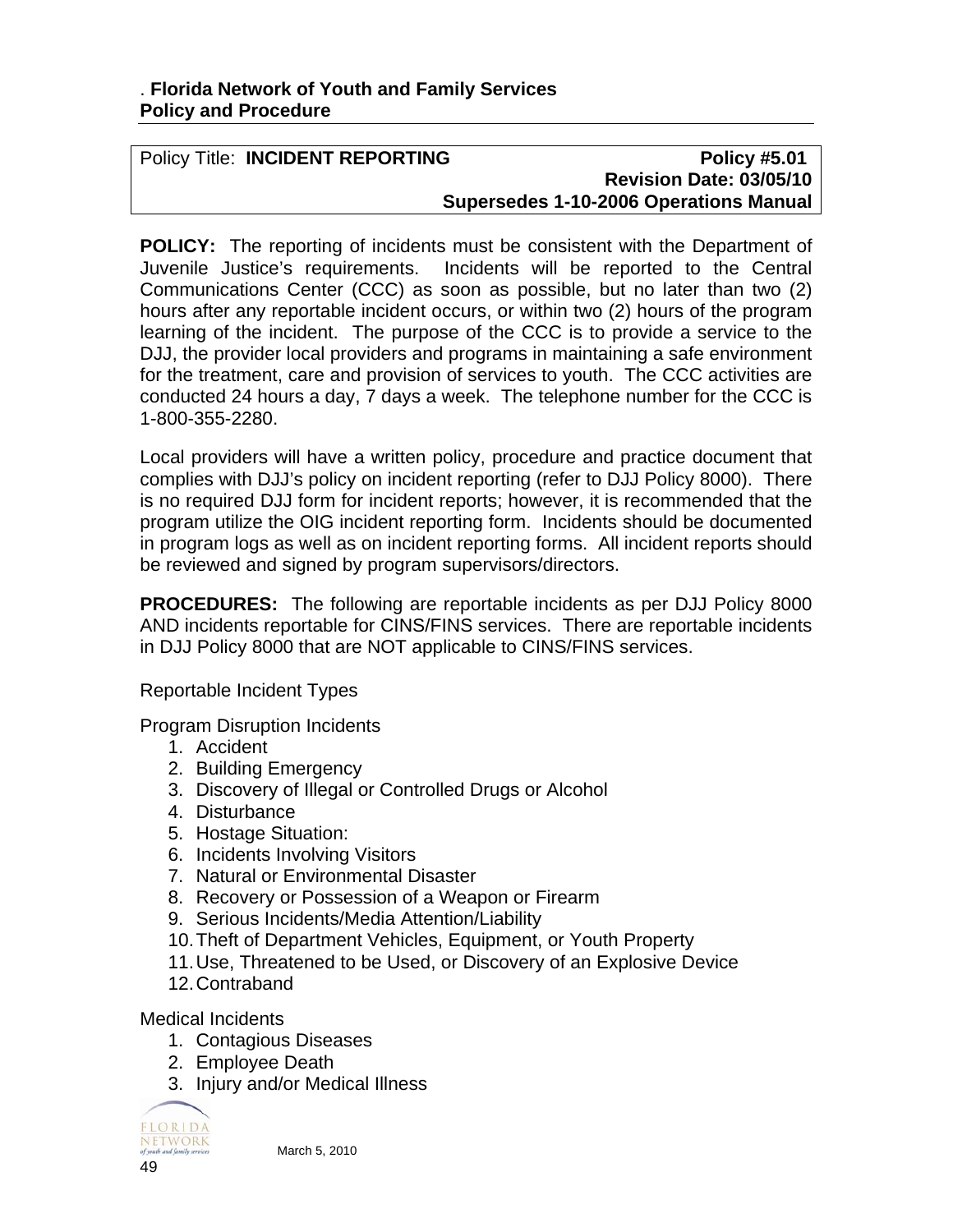- 4. Major Health
- 5. Youth Death

Mental Health and Substance Abuse Incidents

- 1. Self-Inflicted Injury
- 2. Suicide Attempt and/or Suicide Gestures

Complaints Against Staff Incidents

- 1. Abuse or Neglect
- 2. Assessing and/or Downloading Computer Pornography
- 3. Alleged Romantic/Sexual Relationship
- 4. Background Screening Prior to Employment
- 5. Employee Arrest
- 6. Falsification of Records/Documents
- 7. Gambling
- 8. Negligent Release
- 9. Physical Abuse, Medical Neglect, or Sexual Abuse
- 10. Romantic/Sexual Relationship (Family)
- 11. Sexual Contact
- 12. Use of Intoxicating Substances

Youth Behavior Incidents

- 1. Battery
- 2. Food Boycott
- 3. Sexual Battery/Youth on Youth
- **4.** Felony Activity/Incident Involving Youths
- **5.** Computer Pornography

List Effective 1/25/10

Definitions of these incidents can be found in the DJJ Policy 8000. This list of Reportable Incidents is also available on a one-page, laminated format, provided by the Florida Network office, to be posted by telephones for easy accessibility.

Incidents should be reported first to the CCC, then to the Florida Network State Office via NETMIS to be followed by faxed copies of the written incident reports.

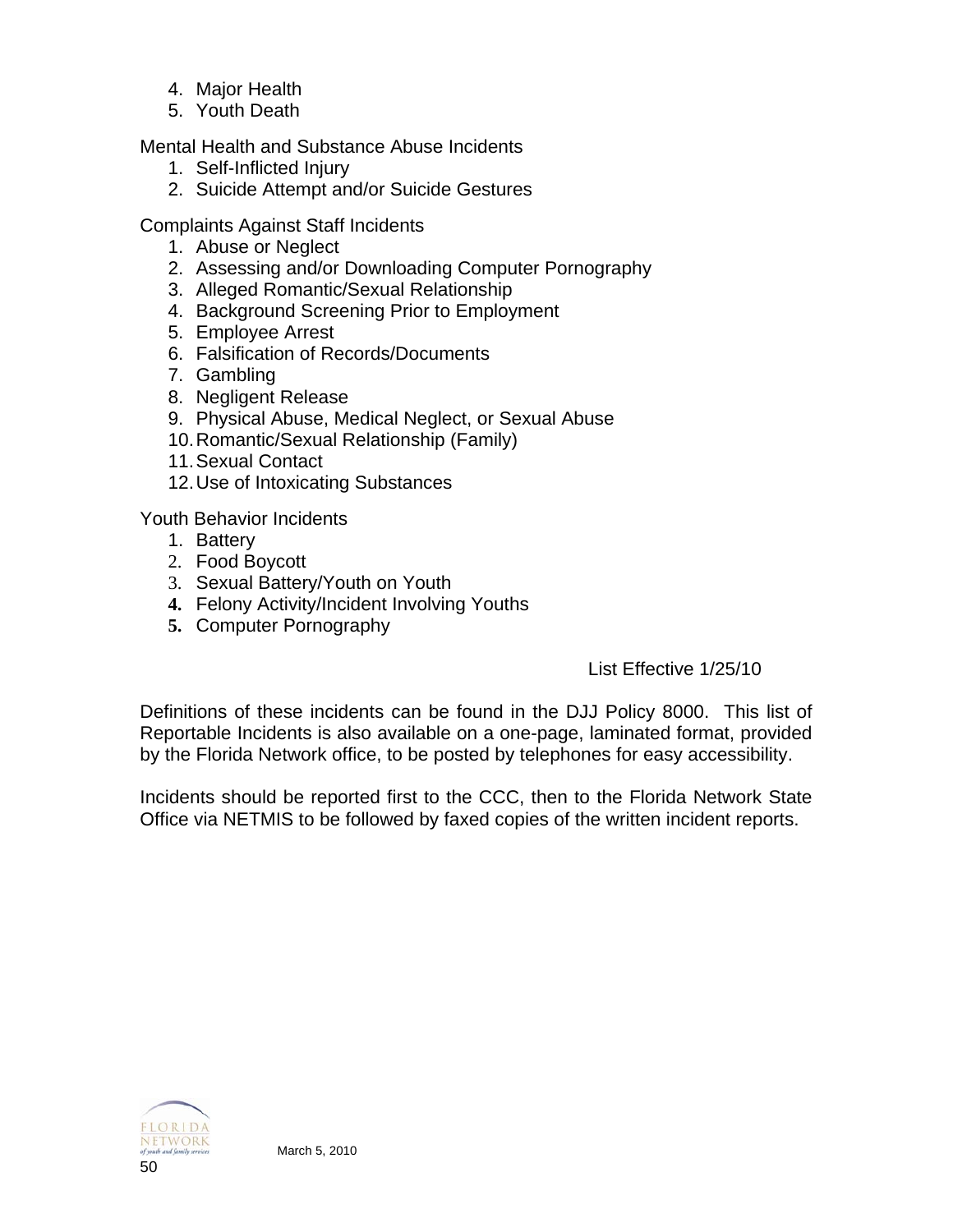#### Policy Title: ABUSE REPORTING **Policy #5.02 Revision Date: 01/30/2009 Supersedes 1-10-2006 Operations Manual**

**POLICY:** Child abuse that occurs at the home is only reported to the Florida Abuse Hotline. Abuse that occurs at the facility is first immediately (occurring near the time of the incident or when the information is first received) reported to the Florida Abuse Hotline (1-800-962-2873) and then secondly to the DJJ Central Communications Center hotline.

Youth and staff shall have unimpeded access to place a call to the Florida Abuse Hotline. Youth and staff shall be allowed to make the decision to report allegations of abuse without obtaining permission. If the youth must go through staff to obtain the use of the telephone, this is not considered impeding access unless staff refuses to allow the call to be made within a reasonable time frame.

Florida Statutes require that all citizens report all suspected or alleged cases of child abuse or neglect. For program staff, failure to report these situations constitutes a second-degree misdemeanor.

Local provider programs shall have written policy and procedure on reporting child abuse.

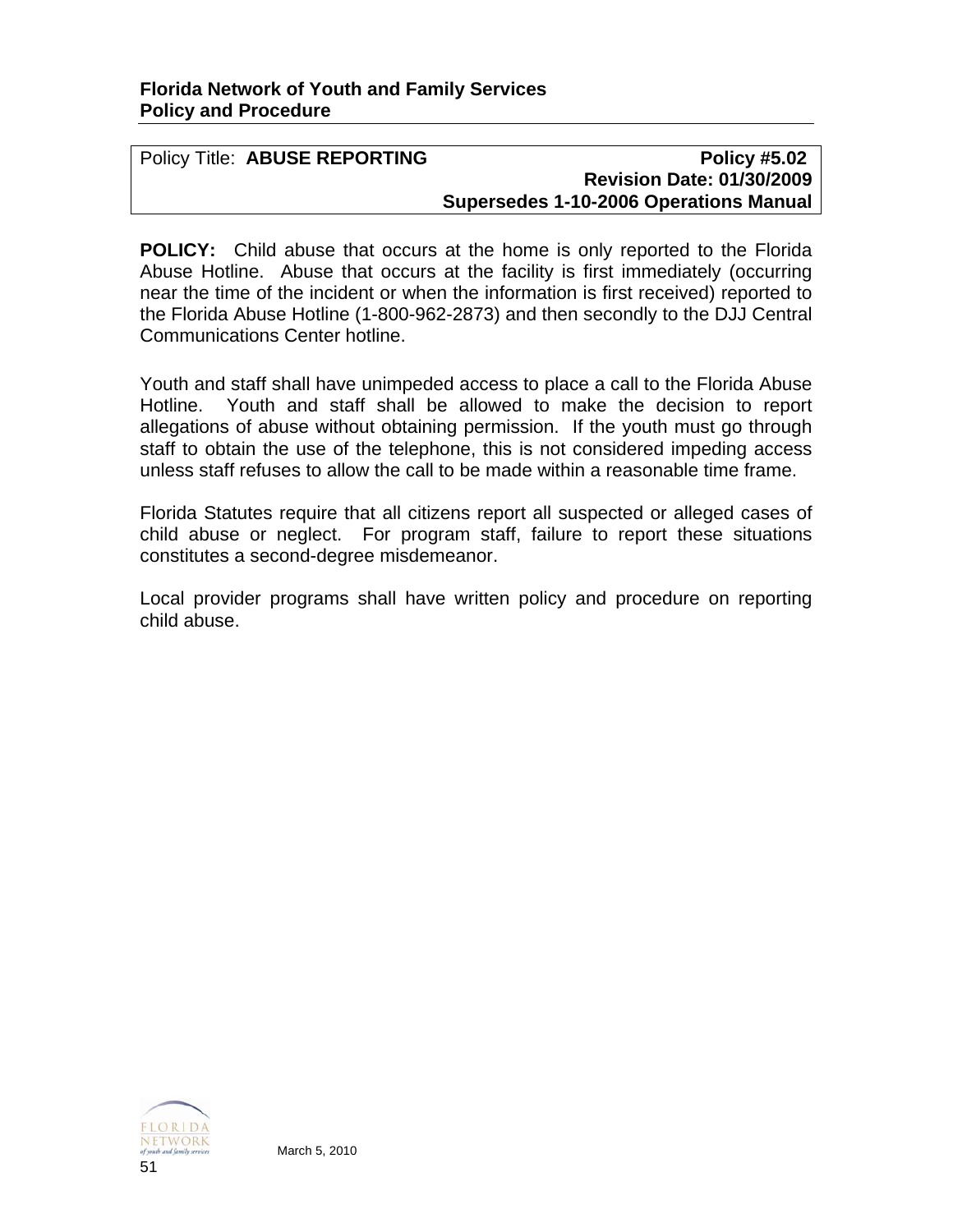# Policy Title: **BACKGROUND SCREENING** Policy #5.03 **Revision Date: 01/30/2009 Supersedes 1-10-2006 Operations Manual**

**POLICY:** In accordance with Chapters 20, 39, 435, 984 and 985, Florida Statutes, and the DJJ Statewide Procedure (#1800) on Background Screening for Employees, Providers and Volunteers, only those employees, volunteers and interns meeting good moral character standards may be hired. Providers who are in direct contact/caretaker positions or who are owners, operators or directors are required to undergo the department's background screening process. In addition, provider volunteers and interns will undergo background screening procedures regardless of the number of hours they work. Guest speakers, guest performers, ministers, or other occasionally visiting personnel who interact with DJJ or provider youth on an occasional basis will not be background screened if they are under the constant and direct supervision of background screened personnel. **No applicant may be hired, nor may the services of any volunteer or intern be utilized, until the background screening has been completed and the applicant determined eligible.** Any person already employed who becomes disqualified shall be dismissed. Additionally, all provider personnel will be re-screened every five years.

Contract/grant providers who are on contract with both DJJ and another department, such as the Department of Children and Families, may provide proof of Level 2 screening from the other local provider. A Civil Applicant Response or Live Scan Response must be provided as proof of screening.

The Office of the Inspector General has the responsibility of operating and managing the Background Screening Unit that conducts background screenings, five year re-screenings, and maintains the Annual Affidavits of Compliance with Good Moral Character submitted by facilities.

**PROCEDURES:** All hiring authorities at each local provider will be responsible for requiring their applicants to thoroughly read and properly indicate on the **Form IG/BSU-003** – Criminal History Acknowledgement Form whether they have been found guilty (regardless of adjudication) or entered a plea of nolo contendere, no contest, or guilty to any offense prohibited under Level 2 Screening Standards. This form must be completed by the hiring authority and kept in the local file. It is not to be sent to the BSU unless requested. (Form can be found at [http://www.djj.state.fl.us/djjservices/inspectorgeneral/bsuforms.html.](http://www.djj.state.fl.us/djjservices/inspectorgeneral/bsuforms.html)) If there are convictions on disqualifying offenses indicated on Form IG/BSU-003 that are less than 7 years old, do not forward the application to the BSU for background screening. The applicant is ineligible for hire.

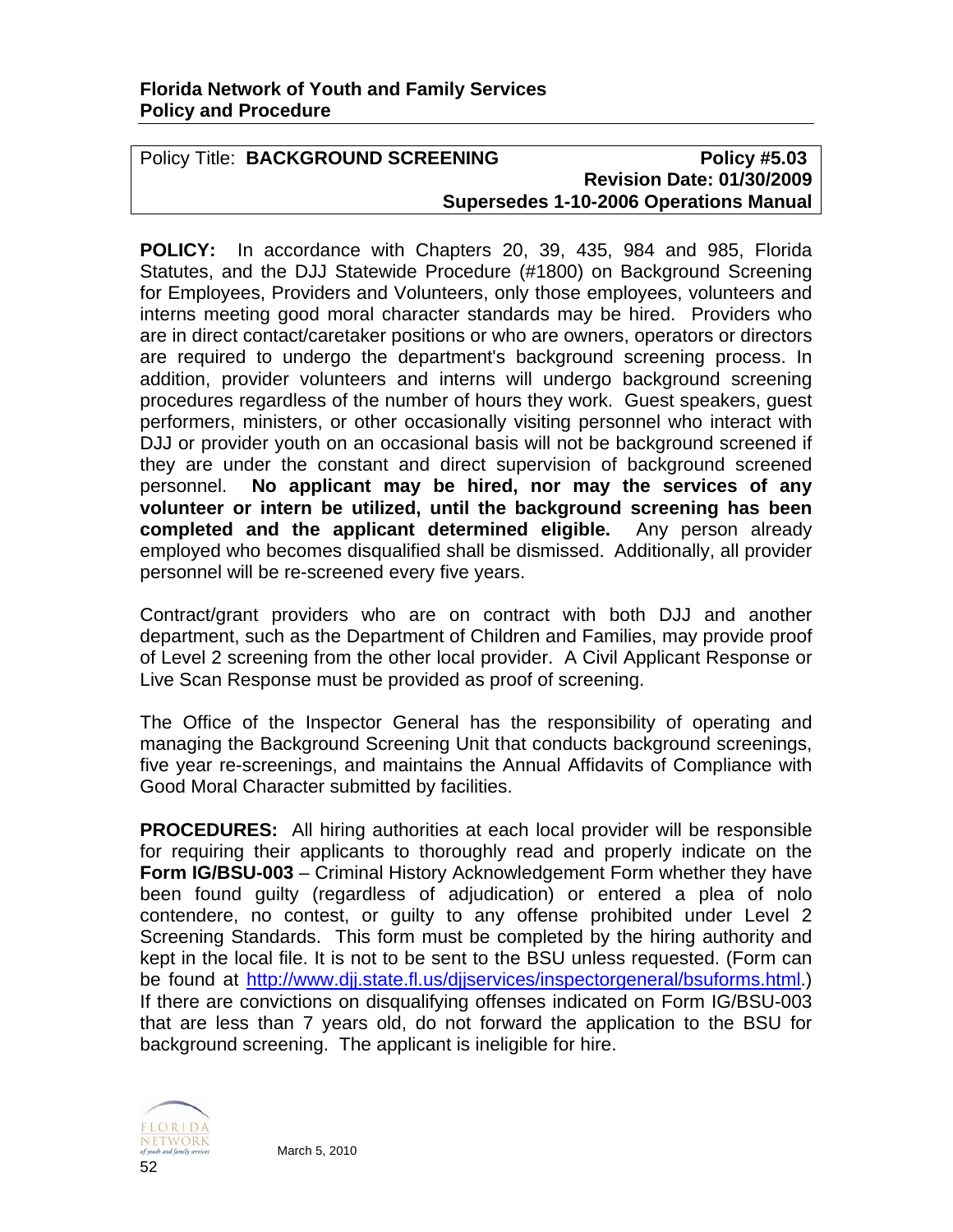If the applicant has convictions over 7 years old or dropped charges on **Form IG/BSU-003,** and the requestor wants to continue with the employment process, the requestor should have the applicant provide certified copies of relevant arrest reports and certified copies of the judicial disposition for each charge of concern and submit them with the background screening package.

If the applicant is still acceptable to the hiring authority after completing the acknowledgement form, the hiring authority is then responsible for properly filling out the Live Scan background screening request form and for providing a copy of the applicant's driver's license and social security card. The background screening must and shall be completed prior to making an offer of employment to an applicant.

The background screening check is valid for 180 calendar days. Applicants who are not hired within 180 days of completion of the background screening must submit a new background screening request with payment before being hired.

Provider requests for background screening must include the required documents, fingerprint card, and payment check or money order made out to DJJ and must be mailed to the following address:

Department of Juvenile Justice Office of the Inspector General Background Screening Unit 2737 Centerview Drive, Suite 305 Tallahassee, FL 32399-3100

Items required are:

- 1) The **Form IG/BSU-002**  Request for Livescan Background Screening for Contracted Providers Only (found on the DJJ website <http://www.djj.state.fl.us/djjservices/inspectorgeneral/bsuforms.html>.)
- 2) A legible copy of the applicant's driver's license or Florida identification card.
- 3) A legible copy of the applicant's social security card. If the applicant does not have a social security card, they can use a W-2 from a previous employer or a letter from the Social Security Administration with the applicant's name and social security number typed on it.
- 4) Completed fingerprint card. Fingerprint cards submitted by providers must have ORI FL921940Z in the ORI box and have FS.984.01/Caretaker entered
- 5) in the Reason Fingerprinted box. The fingerprint card submitted must be of the type with blue lines. Providers may obtain fingerprint cards from the office of the
- 6) DJJ Regional Manager. DJJ Regional Managers can obtain the Fingerprint cards from the BSU. **Do not use a highlighter on the fingerprint card**. The FBI will not accept cards that have any highlighted sections on it.

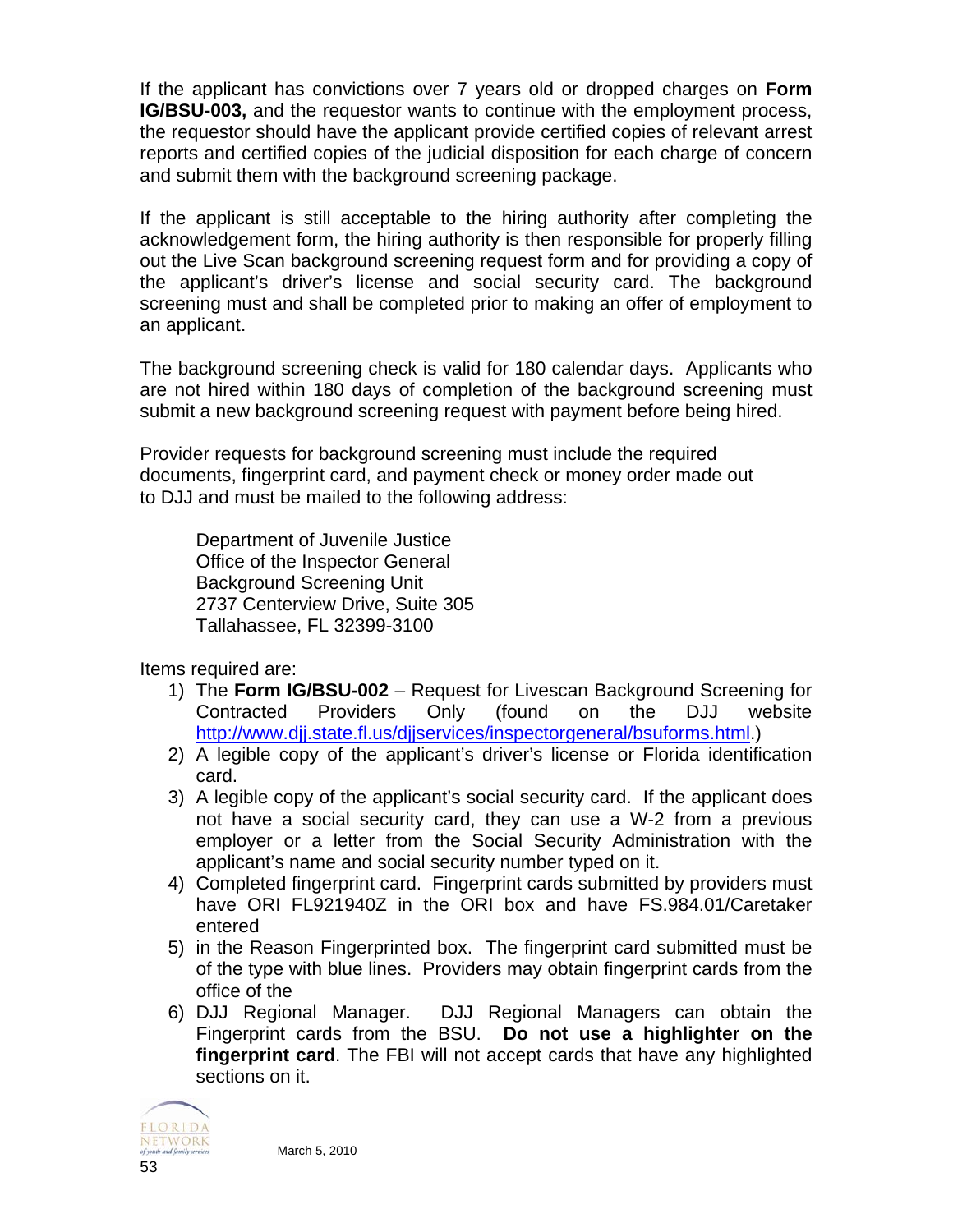The requestor will submit the applicant's background screening package by mail. Providers are required to mail the packages and to include a check for the cost of the livescan screening.

Inquiries relating to background screenings can be made by email to: [GeneralBSU@djj.state.fl.us](mailto:GeneralBSU@djj.state.fl.us).

a. The business conducted by the BSU is confidential and sensitive in nature. Therefore, the only person from a facility that should contact the screener with questions about the background screening should be the requestor.

b. The requestor **should never provide the name of the screener or the** 

**BSU email address to the applicant** unless the screener calls and asks the requestor to have the applicant/employee contact them.

c. Communication about applicant's criminal charges:

(1) Applicant will receive notification in writing of the charges that caused the applicant to be rated ineligible.

(2) Provider requestors will receive a copy of the Florida criminal history record that is considered to be public record. Provider requestors will not receive confidential information, which may include information such as sealed records, expunged records, some youth criminal records, and out-of-state charges.

(3) DJJ requestors will receive the complete criminal history.

(4) Applicants with an ineligible rating may request an exemption. This process is spelled out in detail on the DJJ website: [http://www.djj.state.fl.us/policies\\_procedures/departmentwide/background\\_scree](http://www.djj.state.fl.us/policies_procedures/departmentwide/background_screening/BSU-LS_policy.pdf) [ning/BSU-LS\\_policy.pdf](http://www.djj.state.fl.us/policies_procedures/departmentwide/background_screening/BSU-LS_policy.pdf) 

For additional information regarding Background Screening, refer to the DJJ Policy and Procedure Background Screening Unit Effective 3-14-2006.

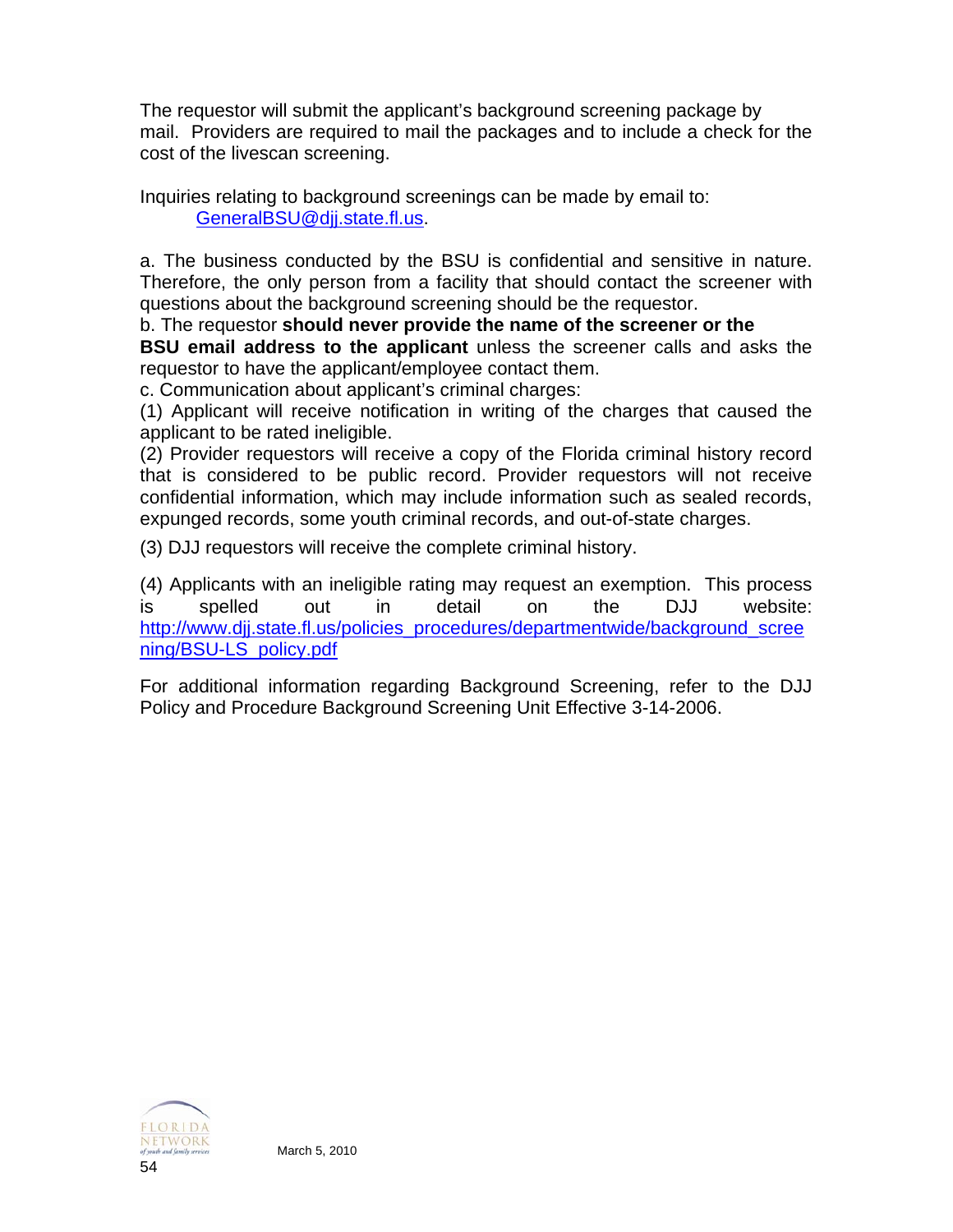#### Policy Title: **ANNUAL AFFIDAVIT OF COMPLIANCE WITH GOOD MORAL CHARACTER STANDARDS** Policy #5.04 **Revision Date: 01/30/2009 Supersedes 1-10-2006 Operations Manual**

**POLICY:** An Annual Affidavit of Compliance with Good Moral Character Standards will be completed by each local provider/provider and sent to the Background Screening Unit before January 31 each year.

**PROCEDURES:** The **Form IG/BSU-006,** Annual Affidavit of Compliance With Good Moral Character Standards is required to be completed annually by each Contracted Provider facility receiving grants and/or funding from DJJ. The form can be found on the DJJ website: <http://www.djj.state.fl.us/djjservices/inspectorgeneral/bsuforms.html>.)

The completed Form **IG/BSU-006** is due to the BSU by January 31 of each year. The information required for Form **IG/BSU-006**:

- a. The person in charge (owner, director, principal, etc.) of the local provider/facility shall enter his/her name and sign the form.
- b. The facility/local provider name shall be entered.
- c. The document must be signed in front of a Notary Public and notarized.
- d. The form should then be sent to the BSU.

For additional information regarding Background Screening, refer to the DJJ Policy and Procedure Background Screening Unit Effective 3-14-2006.

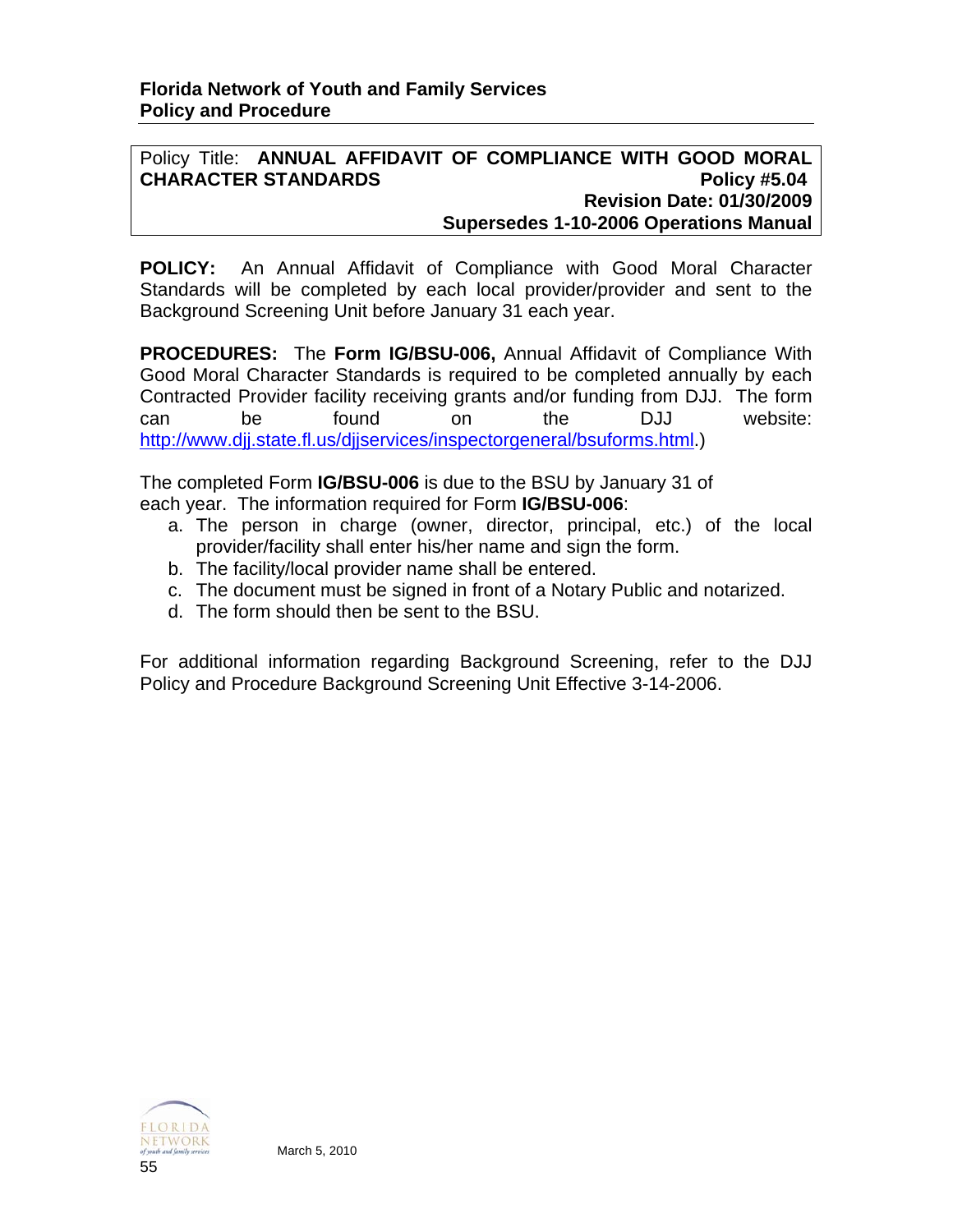#### Policy Title: DISASTER PLANNING **Policy #5.05 Revision Date: 03/05/10 Supersedes 1-10-2006 Operations Manual**

**POLICY:** Local providers will have a written, annually reviewed and/or updated, disaster preparedness plan that is submitted in to the Florida Network each year.

Local providers providing shelter services will agree to participate in the Universal Agreement Emergency Disaster Shelter, as evidenced by signature of the CEO or designee on the Universal Agreement Emergency Disaster Shelter document.

**PROCEDURES:** Disaster preparedness plans will include but not be limited to the following:

- Emergency evacuation in case of disasters (hurricane, tornado, fire, flooding, youth riots, taking of hostages, shooting, chemical spills, bomb threats, terrorist acts, etc.)
- Procedures to follow in a severe weather warning
- Necessary and secure transportation in case of evacuation (applicable to shelters only)
- Conditions under which the evacuation would occur
- Identification of a specific evacuation facility
- Procedure to address bringing food, medications, log books, cell phones, radios and other necessities (mattresses, etc.) during an evacuation (applicable to shelters only)
- Process to notify the Florida Network

The Universal Agreement Emergency Disaster Shelter document will periodically be updated as needed by the Florida Network state office and routed to all shelter local providers for updated signatures.

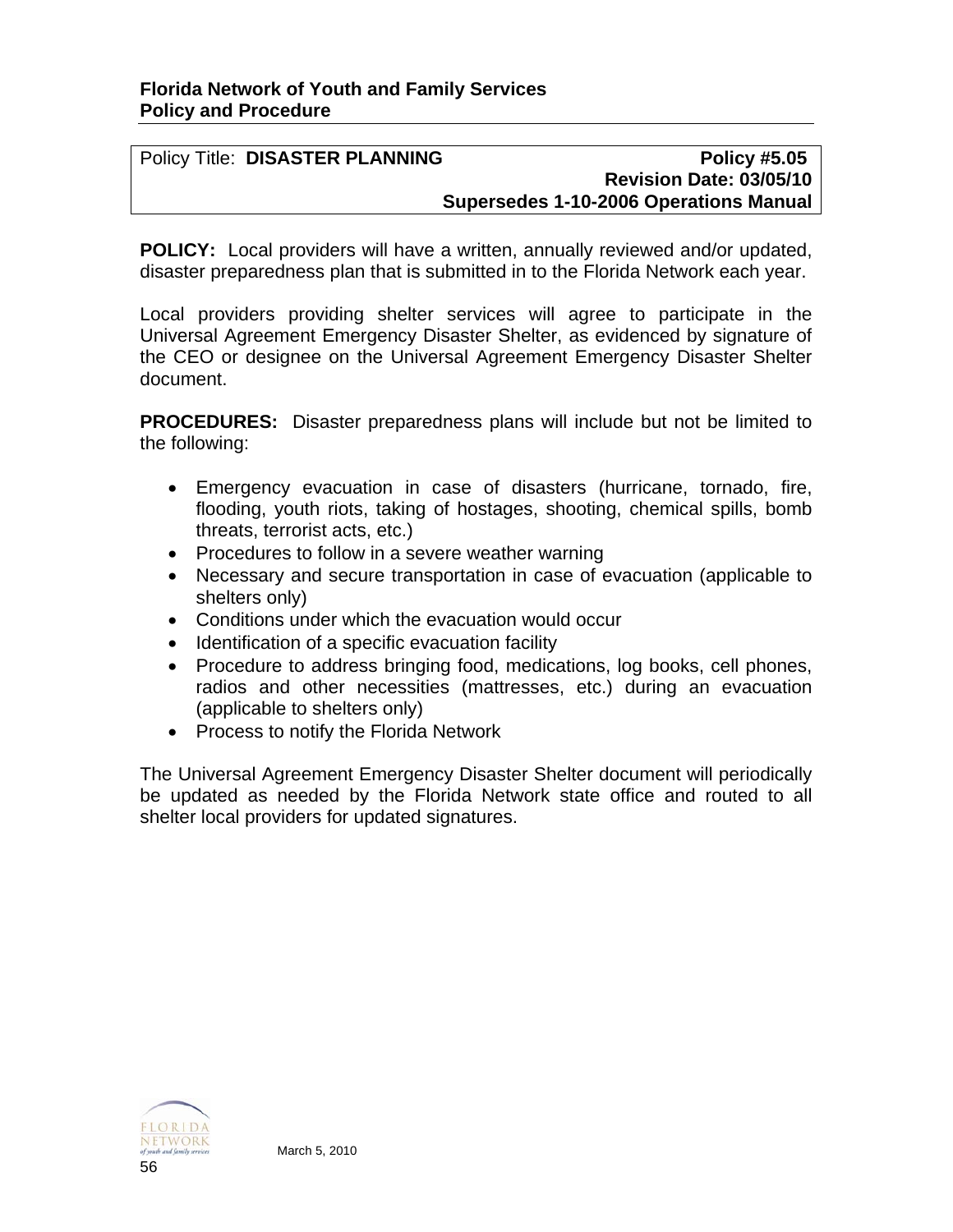### Policy Title: DATA COLLECTION **Policy #6.00**

# **Revision Date: 01/30/2009 Supersedes 1-10-2006 Operations Manual**

**POLICY:** Providers shall collect and deliver timely and accurate data regarding local service provision to the Florida Network, as prescribed by the Florida Legislature and the DJJ. When federal dollars are being earned through provision of services, federal and state data reporting requirements will be met by all local providers. This data shall document clients and services provided and shall be entered electronically by the Provider into the Florida Network Management Information System (NETMIS) within 5 days of services commencing. The provider is required to enter data for all children served under CINS/FINS statute, regardless of funding source. Assessment of contract compliance regarding outputs, outcomes and target populations shall be determined from data entered into NETMIS by the provider.

**PURPOSE:** As part of governmental funding requirements and sound policy, the Florida Network and its member local providers collect information on the programs and services they offer to the community and the individuals who benefit from using these programs and services. Florida Network local providers provide a continuum of services including but not limited to:

- Initial Screening and Referral
- Assessment
- Non-Residential Services
- Temporary Shelter
- Staff Secure (for CINS/FINS temporary shelter providers)
- Physically Secure

**PROCEDURES:** There are two primary areas that local providers address in collecting information – those that are client related and those that are local provider related. Client information is entered through the NETMIS Youth Module. Providers should refer to the NETMIS Users Manual for data entry requirements.

Federal confidentiality regulations require that each client receiving service be made aware of the data collection process. It must be documented for each client that he or she has been told:

- 1) That client-specific data is being collected;
- 2) The purposes for which the data is being gathered; and
- 3) The method for protecting the client's identity.

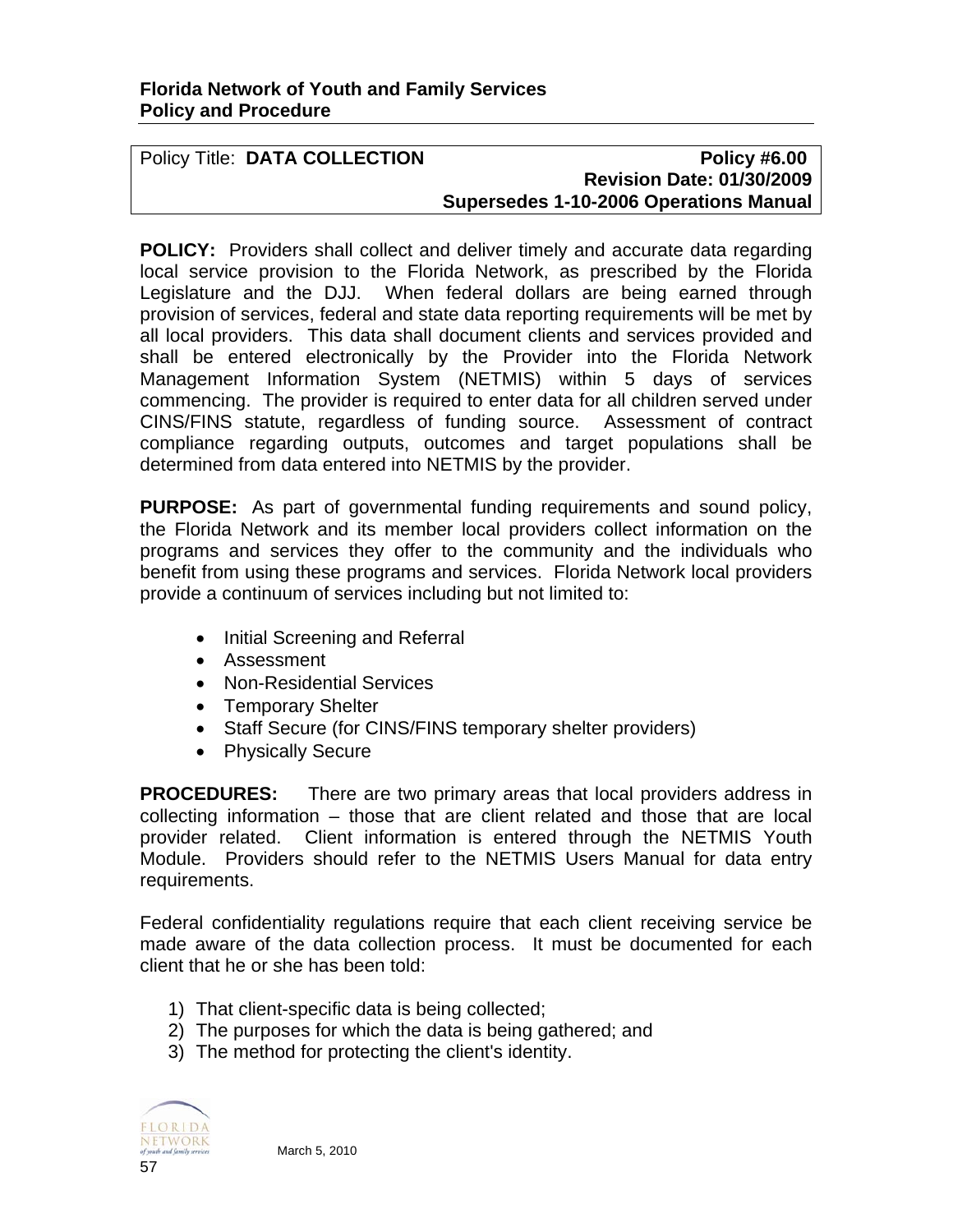The standard way to document client awareness is by asking each client, as part of the intake process, to sign an "informed consent" form.

Information is gathered through various methods with both paper and electronic data collection capabilities existing. After collection of the information, the data must be submitted to the Florida Network where it is aggregated and analyzed. Data must be entered into NETMIS as required by contractual standards or as required for reporting to the Florida Network, DJJ or other entities. Below is a table indicating the primary data collection tools, their reporting format and reporting timetable.

| <b>Collection</b><br><b>Data</b><br><b>Tools</b> | <b>Reporting Format</b>                  | <b>Time Table</b>                               |
|--------------------------------------------------|------------------------------------------|-------------------------------------------------|
| <b>NETMIS</b>                                    | <b>Youth Profile Contact Information</b> | Initiated at intake<br>and completed at<br>exit |
|                                                  | Youth Program Status (Log)               |                                                 |
|                                                  | <b>Youth Screening</b>                   |                                                 |
|                                                  | Youth Program Intake/Discharge           |                                                 |
|                                                  | Demographics                             |                                                 |
|                                                  | <b>Risk Factors</b>                      |                                                 |
|                                                  | <b>AFCARS</b>                            |                                                 |
|                                                  | <b>Issues</b>                            |                                                 |
|                                                  | <b>ATOD</b>                              |                                                 |
|                                                  | <b>Services Provided</b>                 |                                                 |
| <b>Client Satisfaction</b>                       | <b>Satisfaction Form</b>                 | Upon exit                                       |
| Client Follow-up                                 | 180 day follow-up                        | 180 days after exit                             |
| <b>AD Hoc Surveys</b>                            | As needed                                | As needed                                       |

It is important to note that the NETMIS is not an intake form and is not intended to replace a sound, professional clinical intake process. The NETMIS is a data entry, collection and reporting system, not a clinical tool.

Reviews and updates are recommended as part of the information recording process to help compensate for the different program lengths and to ensure that insight and information gained throughout the course of working with the youth are reflected in the data recorded. At updates the information contained in each section of the NETMIS should be reviewed. If changes are appropriate, the user should add new information, delete incorrect information, or change responses. Changes can be made to a youth's record at any time that new information is obtained. The NETMIS automatically will update the information to reflect and report the most current entry.

To satisfy funding reporting requirements, information on the core services will be gathered accordingly. NETMIS has been designated as the method of data

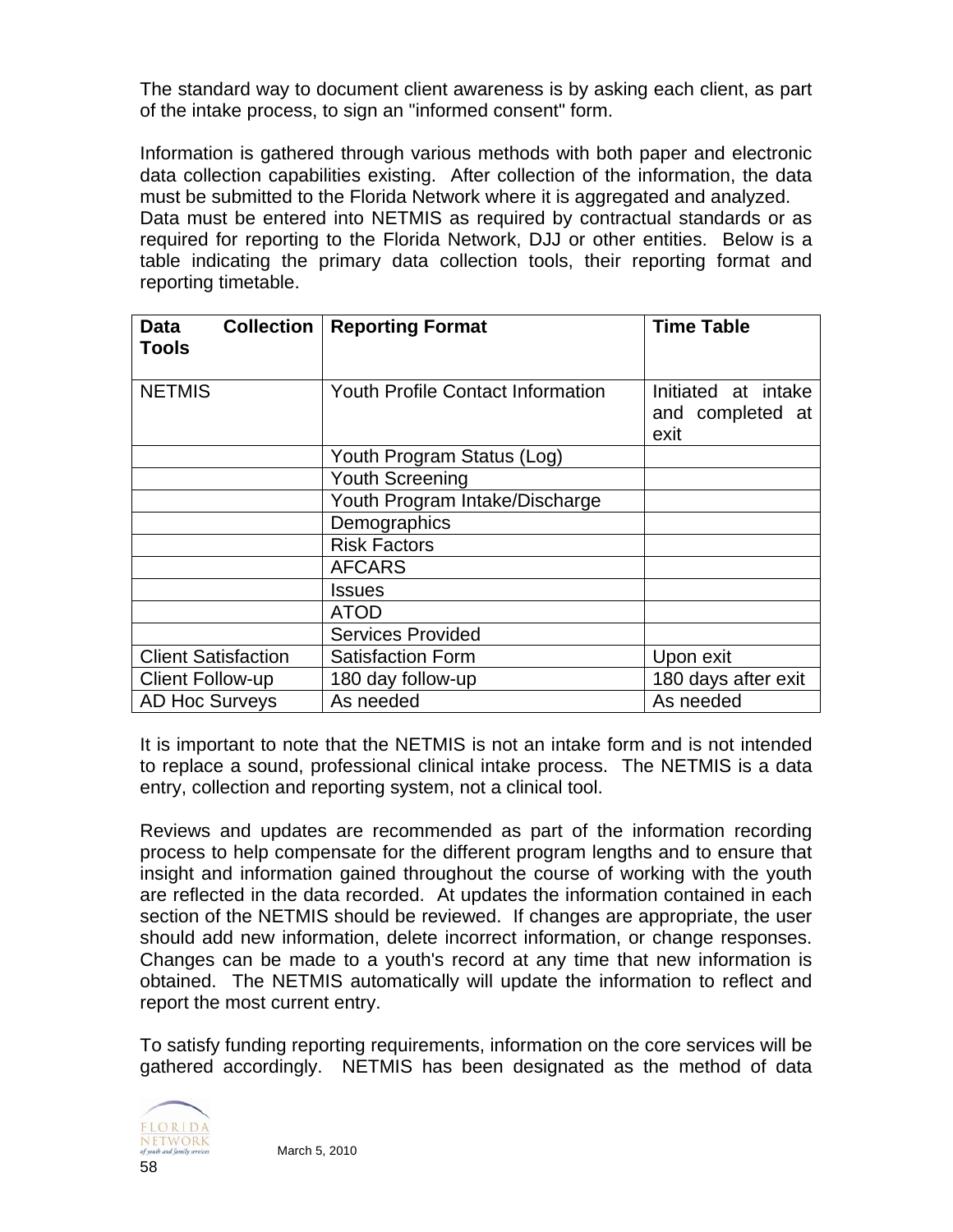collection on client related information and for consistency purposes, procedures outlined in the NETMIS Users Manual should be followed when collecting client and program information. For additional information on data collection For additional information on data collection procedures, providers should contact their local provider data administrator or the Florida Network.

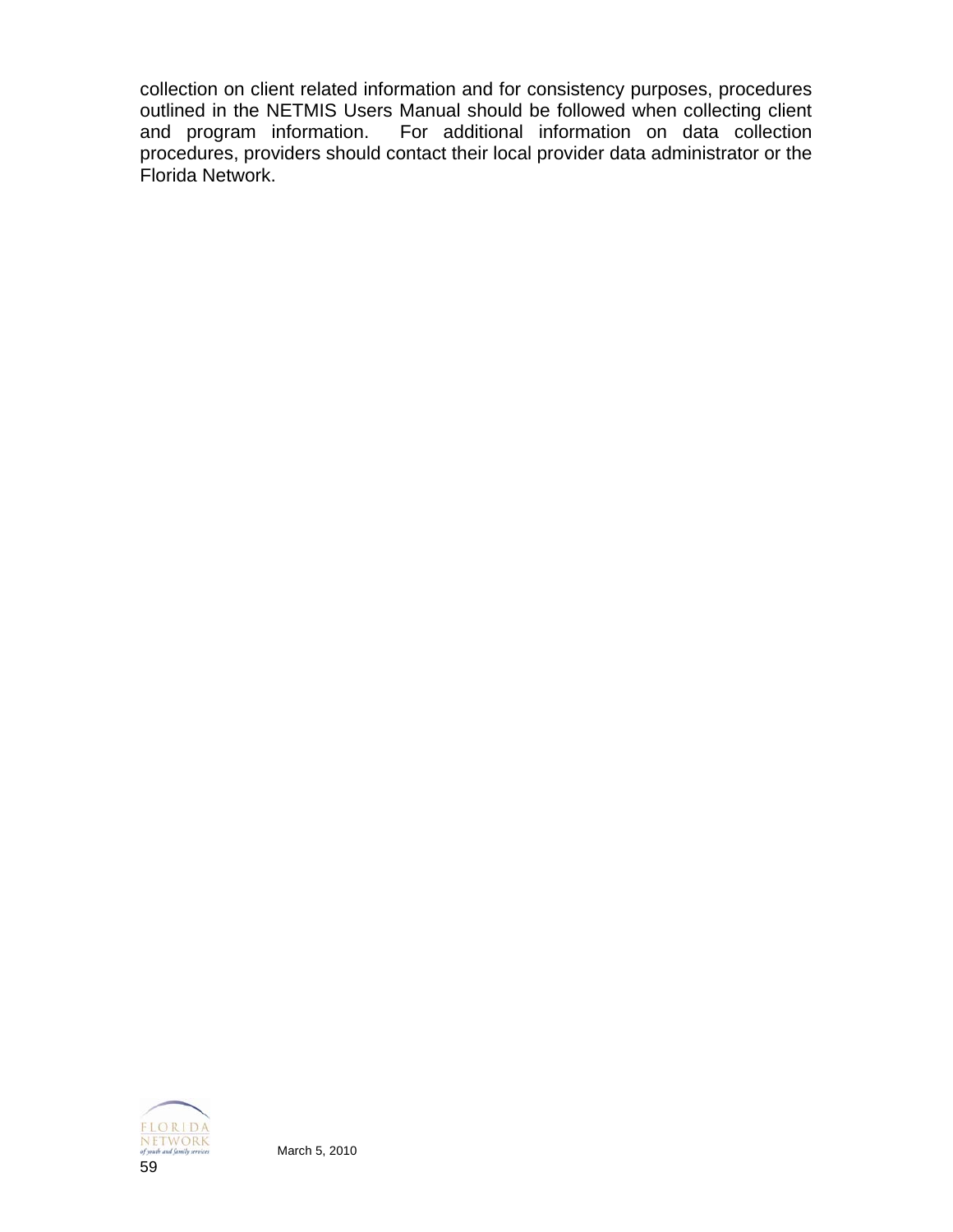### Policy Title: QUALITY ASSURANCE Policy #6.01 **Revision Date: 01/30/2009 Supersedes 1-10-2006 Operations Manual**

**POLICY:** A statutorily mandated process for the objective assessment of a program's operation, management, governance and service delivery based on established standards. Established in F.S. 985.412 in 1994. To determine the effectiveness of services funded by the Department, programs are evaluated in three major areas: processes, outcomes and cost.

The purpose of this policy is to continuously improve the quality of services being provided to clients; to ensure program compliance with specific quality standards and programmatic requirements established by the Department; to minimize Department and local provider liability in providing services to youth and families.

**PROCEDURES:** The Department, with input from the Florida Network, first developed and published Quality Assurance Standards for CINS/FINS programs in 1995. Each year, these standards are reviewed and revised as necessary and then distributed to local providers prior to annual reviews. These reviews are conducted randomly between January and November.

**Introduction:** The Department of Juvenile Justice conducts on-site Quality Assurance (QA) reviews of all CINS/FINS programs on an annual basis for all residential programs. These reviews are based on specific QA Standards developed and distributed by the Department with input from the Florida Network. One method DJJ uses to determine program ratings is assessing the effectiveness of local providers' *Policies, Procedures and Practices.* 

**Annual Quality Assurance Plan:** Each local provider develops internal strategies to address these standards and may modify their service delivery process so it is consistent with the standards identified by the Department. Local providers are encouraged to develop an *Annual Quality Assurance Plan* to create a time line of activities, assign personnel to specific standards and address various QA issues and changes each year. One common attribute of local providers that are successful in the QA process is that *employees at all levels are directly and continuously involved in the QA activities year round.*

**Notification:** Local providers are notified in writing by the Department 7 days prior to their annual review date. The on-site reviews, which begin with an entrance interview and end with the exit interview, typically last 3-4 days.

**Review Team:** The on-site review team consists of a lead reviewer from the Department of Juvenile Justice; other DJJ QA staff reviewers; and one or more "peer reviewers" from other CINS/FINS local providers. If no CINS/FINS Peer

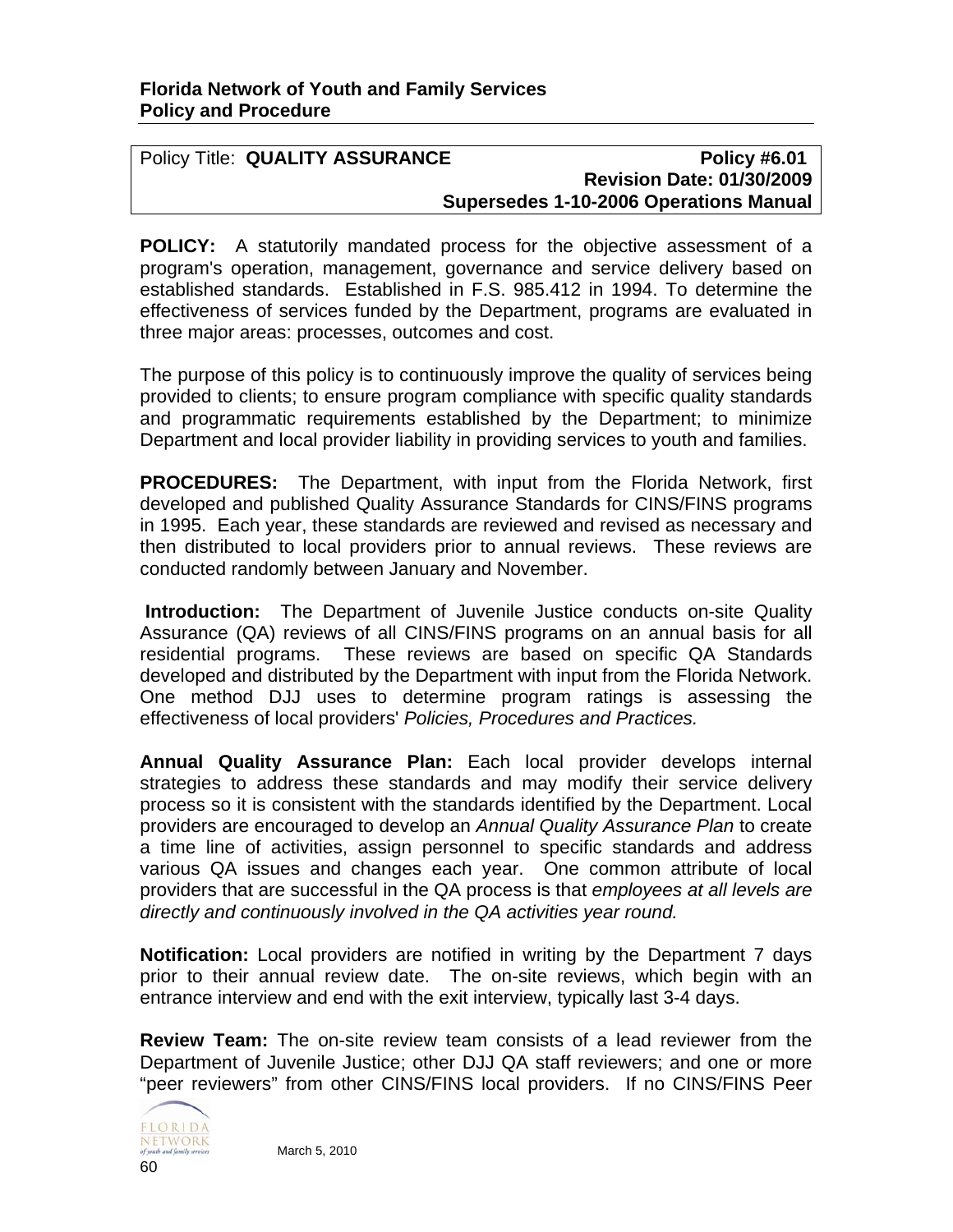Reviewers are available, the Department may select reviewers from outside the CINS/FINS program area.

**Multiple Data Sources:** The review team relies on multiple data sources to determine scores for individual indicators. These sources include: (1) program documentation such as policy and procedure manuals and client case files; (2) youth, parent and program staff interviews; and (3) observation of actual services being delivered to clients by program staff.

**Florida Network Quality Assurance Sub-Committee:** The Florida Network has established a Quality Assurance (QA) sub-committee to support local providers' efforts in meeting these standards. As part of the Florida Network's Quality Improvement Committee (QIC), the QA sub-committee meets on a quarterly basis to review and discuss issues related to the Quality Assurance process. The QA sub-committee compiles a list of "best practices" and superior ratings each year to facilitate continuous quality improvement and promote resource sharing between Network members. The QA committee recommends that local providers *Plan, Prepare and Present* information to the QA review team in a positive, organized and proactive manner. For example, one "best practice" in terms of planning is to meet with your regional DJJ QA administrators to discuss the standards well in advance of your review.

**Quality Assurance Standards:** CINS/FINS programs are evaluated in the following areas or standards:

- Management Accountability
- Screening, Intake and Assessment
- Temporary Shelter Care
- Health, Mental Health, and Substance Abuse Services

**Quality Assurance Scoring System:** Within each standard there are several specific indicators that are individually evaluated and scored. Each indicator is scored based on the following scale:  $0 =$  Non-performance,  $5 =$  Partial,  $7 =$ Satisfactory and 10 Superior. The grading for the overall program performance is based on the following scale: 0-59% - Failed; 60-69% - Minimal; 70-70% - Acceptable; 80-89% - Commendable; and 90-100% - Exceptional.

All local providers are encouraged to visit this site at [www.djj.state.fl.us,](http://www.djj.state.fl.us/) click on the Quality Assurance link and find valuable information related to the QA process, Peer Review training, training hours awarded to staff (20 hours of management training) for participating as a Peer Reviewer on a QA review and other valuable information.

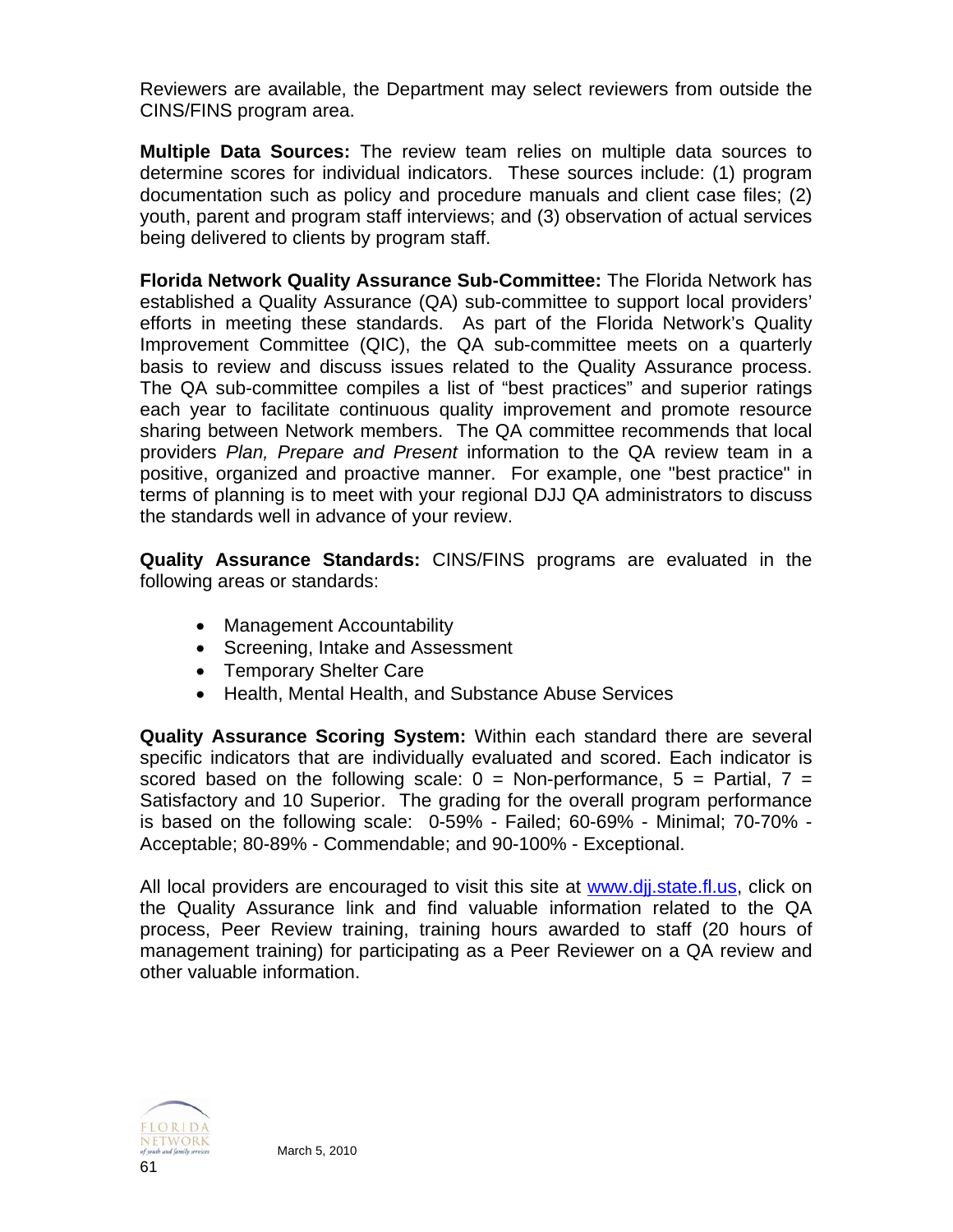#### Policy Title: **TITLE IV-E Policy #6.02 Revision Date: 01/30/2009 Supersedes 1-10-2006 Operations Manual**

**POLICY:** All CINS/FINS shelter programs, with the exception of those run by county government, are eligible to earn federal Title IV-E funds. Legal Authority:

- Social Security Act, Section 472
- $\bullet$  Public Law 96-272
- 45 CFR, Parts 1355 1357
- Section 409.166, Florida Statutes

On October 1, 2006 the IV-E Waiver was authorized by the HHS-ACF for a fiveyear period, under Title IV-E of the Social Security Act.

**PROCEDURES:** Simplified eligibility is intended to remove unnecessary eligibility related activities eliminated under the IV-E Waiver. It also preserves a packet of information in each youth's case management file. And it ensures that information needed for future Title IV-E eligibility is available.

Eligibility Simplification Process:

Collect and/or complete the following information and send to the Florida Network office:

- Citizenship documentation (birth certificates, INS or Declaration of Citizenship)
- Income Documentation: W-2, paystubs, self-report, etc.
- Voluntary Placement Agreement for current admission
- IV-E Waiver Application
- IV-E Foster Care Initial Checklist signed and dated (if this is not fully completed the FN will determine the child ineligible.)

Send these documents to the Florida Network office for eligibility determination.

Once the Florida Network has determined eligibility, written notification will be provided to the local providers. The local providers will then enter the required data into NetMIS and submit the IV-E invoice to the Florida Network office. The Florida Network will compile the NetMIS IV-E data, complete a roll-up invoice to the DJJ which is then forwarded to the DCF. Once payment has been made to the Florida Network, individual local provider payments are distributed as appropriate.

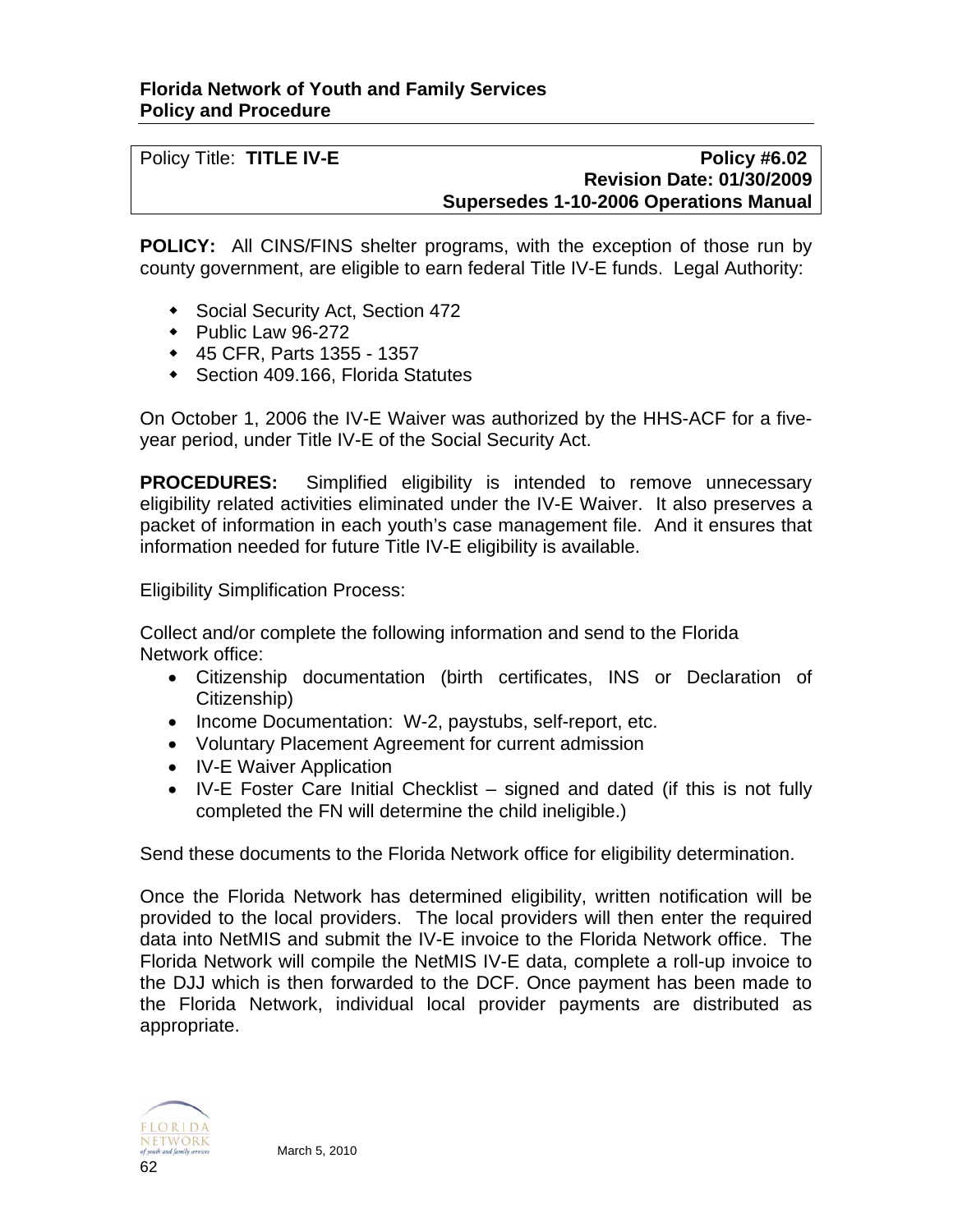Adoption and Foster Care Analysis and Reporting System (AFCARS) – Data elements are required to be entered into NetMIS in order for the Florida Network to submit accurate data to the DCF twice yearly.

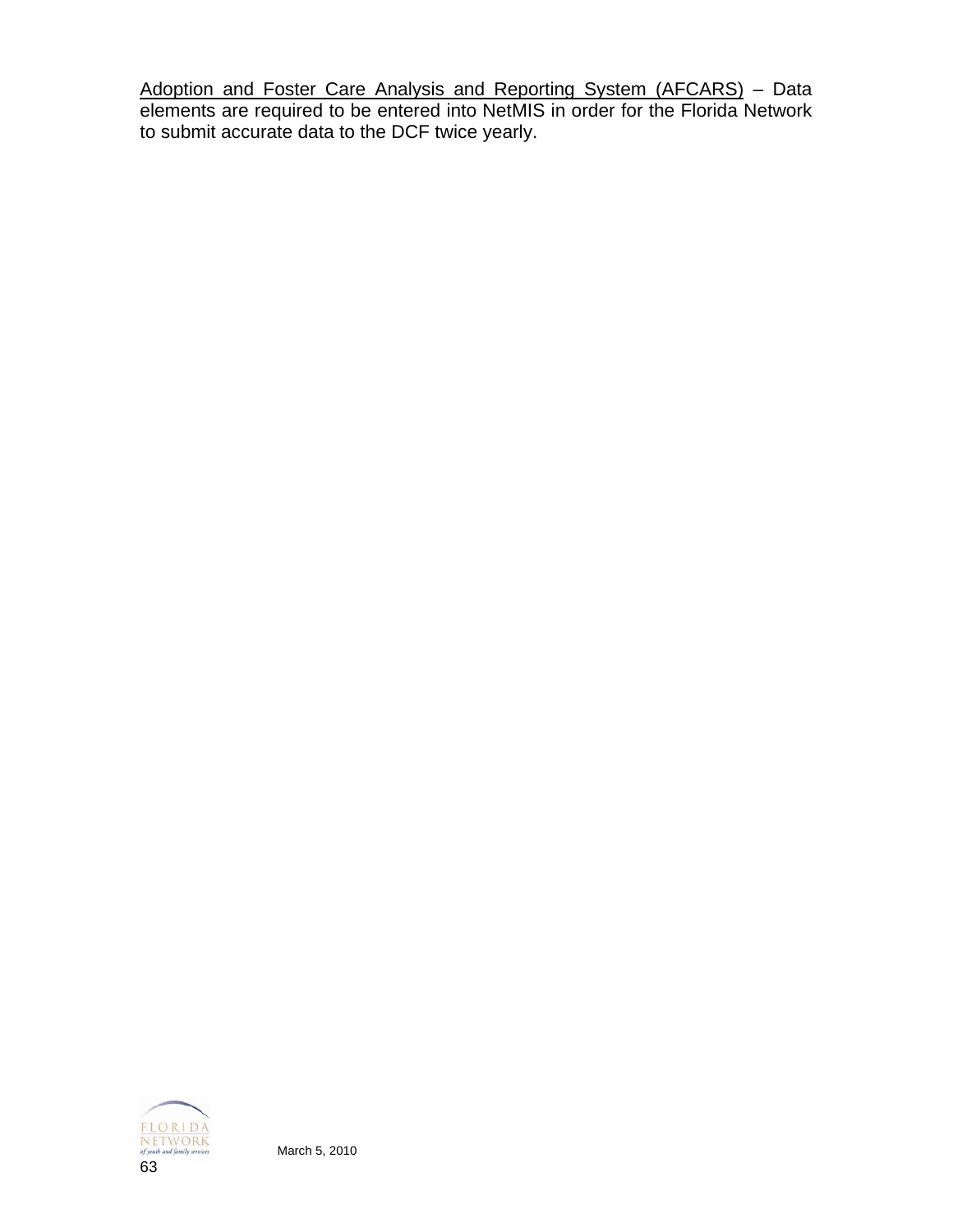### Policy Title: **CONTRACT MANAGEMENT & MONITORING** Policy #6.03 **Revision Date: 01/30/2009 Supersedes 1-10-2006 Operations Manual**

# **POLICY:**

Contract Management of the local service providers will include, but not be limited to:

- Utilizing tools approved by the DJJ for program, administrative and fiscal monitoring
- Monitoring compliance with and enforcement of contract provisions including the DJJ Statewide Incident Reporting Procedure, Arrest Reporting requirements and the DJJ Background Screening
- Ensuring that quality improvement/corrective action plans are in place and followed through to completion (See Quality Improvement Plan & Conflict Resolution schematic)
- Implementing graduated consequences up to and including bidding out local service provider contracts for non-performance – as deemed appropriate by the DJJ and the Florida Network
- Implementing (when necessary) plans for payback when services are paid for but not delivered during the contract period, or alternatively and in consultation with the DJJ, terminating the contract of the nonperforming local service provider(s) under proposed provisions
- Allocating units of service and funding (as approved by the DJJ) by DJJ circuit data and managing by local provider data
- Reviewing compliance with federal laws and rules such as OMB Circular A-133, Florida Statues, Florida Administrative Code, DJJ policies and other applicable laws (i.e., the Florida Single Audit Act)
- Reviewing and determining eligibility of the Social Security Act Title IV-E local provider reimbursement claims
- Monitoring quantity, quality, accuracy and timeliness of data collection and entry by each local provider
- Obtaining annual financial audits from each local provider that comply with the Single Audit Act

Contract Monitoring is active oversight of provider performance and includes the acquisition, review, reporting and follow-up on information to ensure:

- **Providers' compliance with terms and conditions of contracts and any** applicable laws, rules, policies and procedures;
- **Providers' fiscal responsibility; and**
- Corrective actions are implemented.

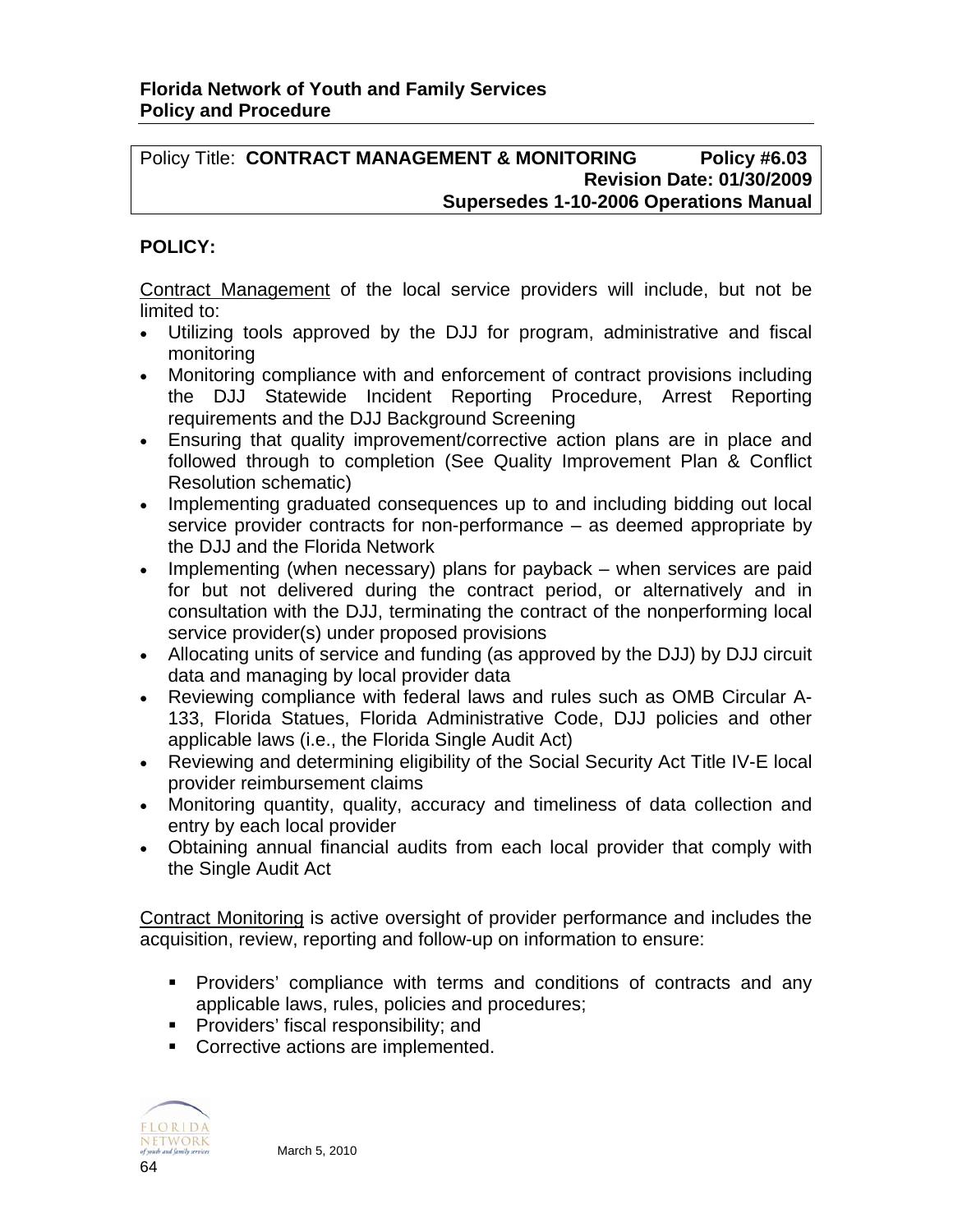The following list includes additional operational and programmatic items that are typically identified during contract monitoring:

- **Failure to ensure client health or safety;**
- Significant monitoring findings;
- **Inferior quality or services;**
- **Failure to perform all or part of the agreement;**
- Late performance;
- **Late submission of reports and documents on an ongoing basis; and**
- **Inadequate, unclear or excessive purchases or use of funds.**

In addition, contract compliance monitoring is the method and means to determine whether or not the provider is performing contractual services as required by the Florida Network.

Tools to facilitate active oversight for Contract Management and Monitoring are detailed in the Procedure section.

*Conflict of Interest Management:* The Florida Network adopted new by-laws and is building a new 15-member non-provider Board of Directors, effective October 5, 2007. On February 8, 2008 the first seven Board of Directors were seated and these seven will then select the remaining eight. The new by-laws are available on our web-site. No local service providers or anyone receiving any contracts or financial compensation from the Florida Network will be on the Board of Directors. No Board member will have decision-making authority to amend, renew or cancel a CINS/FINS contract. No Board member will have contract monitoring or contract management authority.

# **PROCEDURES:**

# **Contract Management:**

The Florida Network state office will be responsible for managing the provider local provider contracts.

Tools to facilitate active Contract Management and Monitoring include:

1. MONTHLY DATA: Statewide and local data will be collected monthly on all local providers, and disseminated to the DJJ and the providers. Data reports currently provided are:

*Contract Benchmarks*: number and percentage met for services delivered

*Contract Monitoring*: number and percentage met on several indicators

**Title IV-E:** AFCARS eligible, ineligible, waiting and percent approved, pending application.

*High Crime Zip Codes*: Non-residential served

*Residential Risk factors*: Risk Domain data for residential youth served

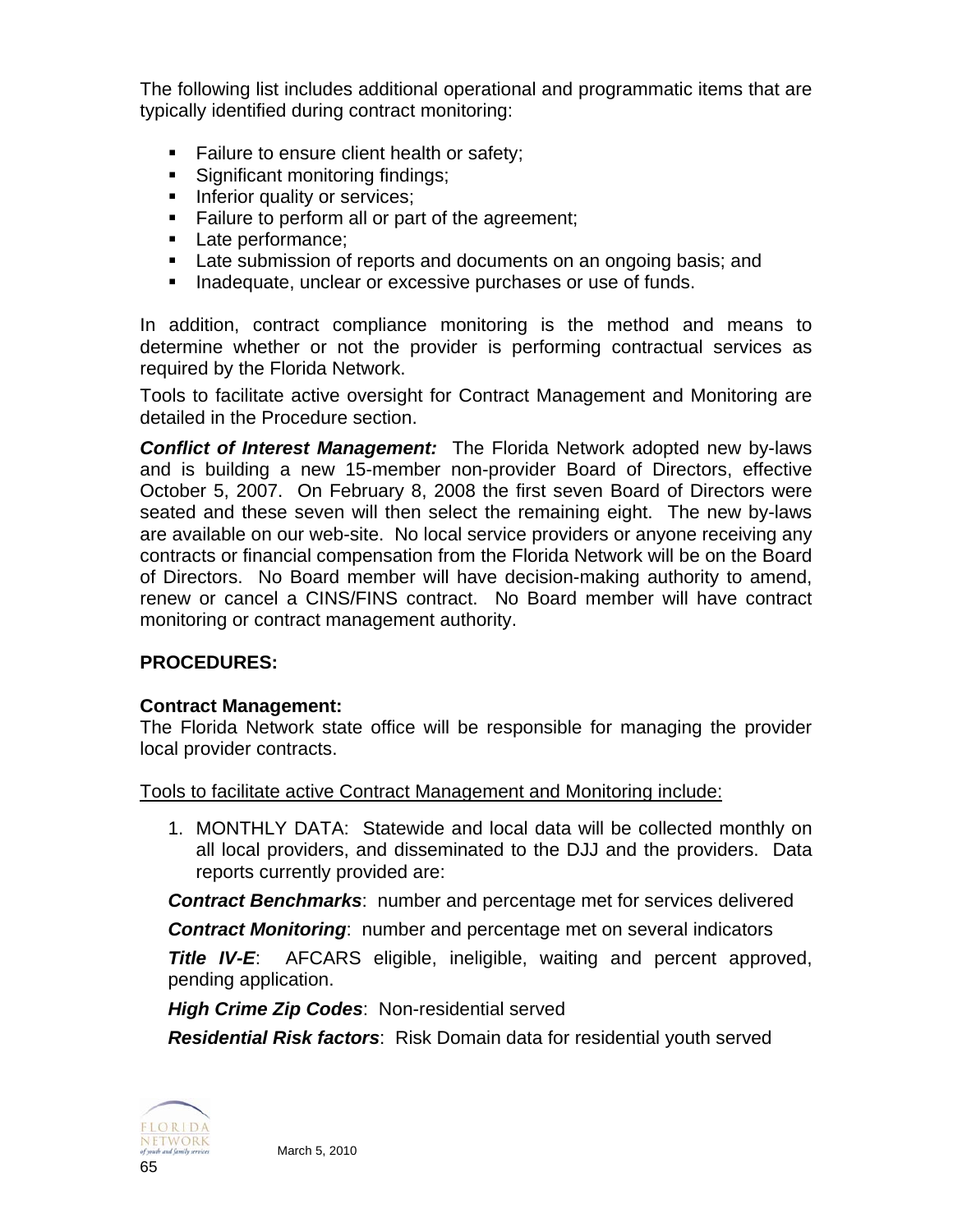*Non-Residential Risk factors*: Risk Domain data for non-residential youth served

- 2. CONTRACT MONITORING TOOL: The revised Contract Monitoring tool will be utilized by an independent contracted company(ies) during announced and unannounced visits to all local providers and follow up on quality improvement plans/corrective action plans. All aspects of the contracts are reflected in this tool, including fiscal management, new DJJ QA standards, the DJJ Background Screening compliance and reporting to the DJJ Central Communications Center (CCC).
- 3. FISCAL TRAINING AND TECHNICAL ASSISTANCE: A contracted independent Certified Public Accountant (CPA) will coordinate with the DFS, the DJJ and the Florida Network to provide training and technical assistance to all local providers.
- 4. MONTHLY TRACKING: Tracking and follow up as needed will occur of all monthly reports as referenced above and all performance measures.
- 5. QUARTERLY DESK AUDIT: A desk audit will be conducted quarterly by the Florida Network for each local provider. The audit measures the service deliverables, risk factors and other data points and results will be provided to the DJJ and the local service provider simultaneously within 20 days following the end of each quarter. Outreach plans and Staffing will also be examined.
- 6. ANNUAL EVALUATION: An annual evaluation process, coordinated with the DJJ, will be in place. Local providers scoring below criteria during this process will fall under competitive procurement.
- 7. INCIDENT REPORTING: Incidents will be reported into the database and incident reports completed and faxed to the Florida Network office, even when the DJJ CCC does not take the report. These incident reports will be reviewed each day and followed up on as needed. If the CCC determines the report is of a substantial nature, the Florida Network will follow up and ensure that all proper procedures were followed, reporting this back to the DJJ Contract Manager. Also, training occurs at the QIC (see below) a minimum of once per year on the CCC reporting guidelines. This is done in conjunction with the DJJ CCC personnel.
- 8. SATISFACTION SURVEY: An anonymous questionnaire will be presented for completion to all youth and parents receiving services through local providers. Data from completed surveys will be provided to the local providers twice a year for management purposes.
- 9. CURRENT LICENSE(S): All local shelter providers must have a current child-caring or child-placing license with the Department of Children and Families.
- 10. QUALITY IMPROVEMENT COMMITTEE (QIC): The QIC has been a valuable tool, allowing the Florida Network to provide and receive information from local providers regarding ways to improve contract performance and CINS/FINS services. All local providers are mandated to

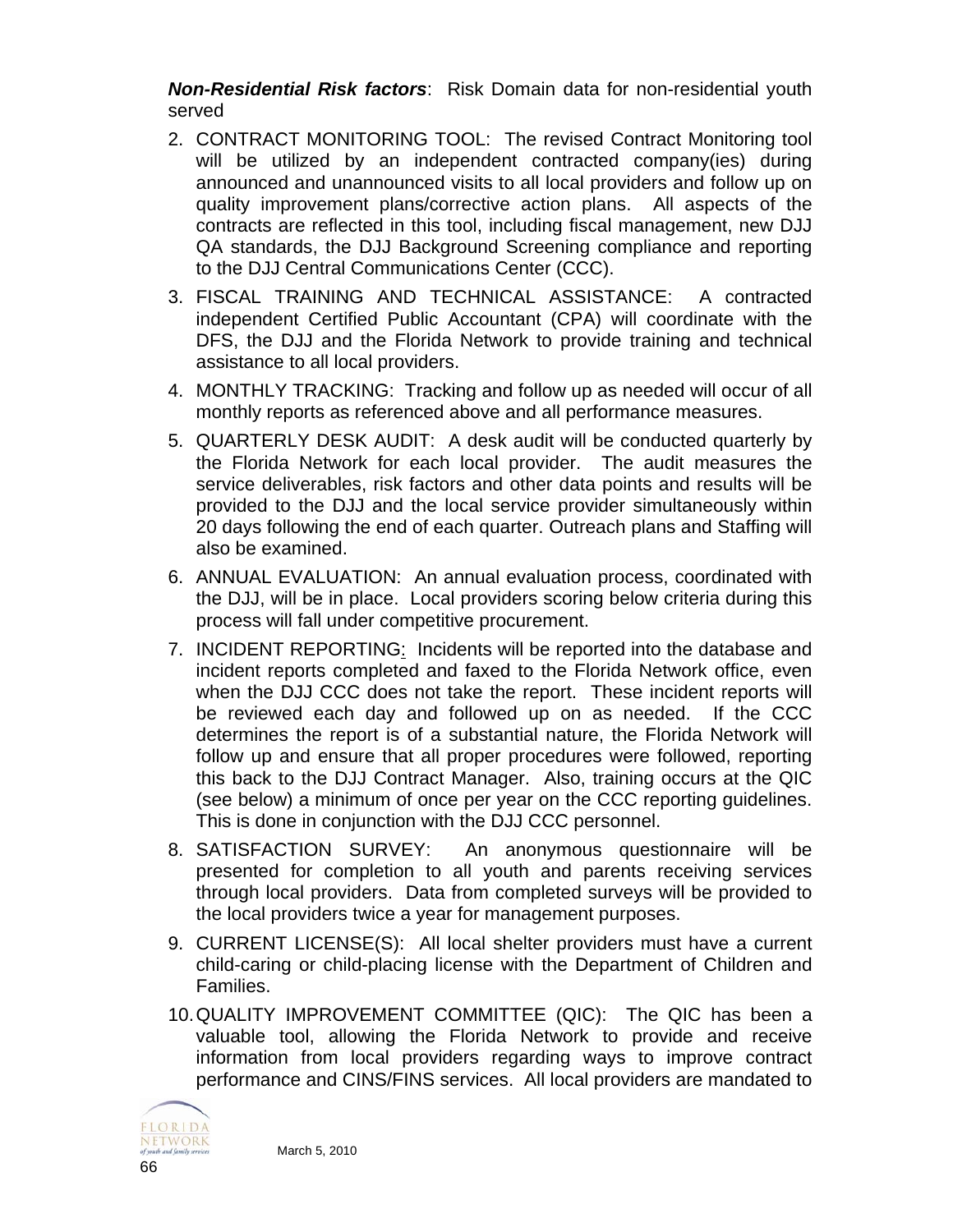attend two of the three annual meetings - which consist of information dissemination (e.g., new DJJ QA standards or CCC procedures), training on topics such as MRSA, and other programmatic discussions. Currently the four subcommittees to QIC are Quality Improvement, Program Development, Public Information & Outreach, and Data. These subcommittees work to address specific issues related to their specific areas. Examples of past areas of improvement resulting from QIC include: Hurricane preparedness and placement of children during any catastrophe, forms to capture essential data, Title IV-E implementation, targeting zip codes as well as D and F schools, the Policy and Procedure Manual, suicide protocol and the use of TeenScreen, domestic violence policy paper and recommendations to the DJJ for rules and standards, annual training by the DJJ CCC and Background Screening Unit staff.

- 11. TITLE IV-E APPLICATION APPROVAL CHECKLIST: A checklist exists to improve the accuracy in processing IV-E applications. (See Policy 1.24)
- 12. PROGRAMMATIC & ADMINISTRATIVE TECHNICAL ASSISTANCE AND DATA ANALYSIS: Assistance will be provided through independently contracted services of a program trainer, Certified Public Accountant, human resources attorney, the Florida Network staff and others as needed.
- 13. CONDUIT FOR COMMUNICATION: Communication will be facilitated between the DJJ, local providers, independent contractors and the Florida Network. Past examples: local providers gathered staff turnover and salary data, number of youth on medication, and hurricane reports. The Florida Network and the DJJ were able to jointly advocate for additional funding for nurses in the shelters and Youth Care Worker salaries were increased.

# **Contract Monitoring:**

*Fiscal, Programmatic and Administrative On-Site Monitoring***:** As is shown in the schematic below, Florida Network local providers undergo extensive and numerous monitoring events throughout the year. The *Florida Network* monitors the local providers by utilizing the various tools listed above for monitoring as well as managing. In order to add an additional layer to the Florida Network's contract monitoring an *independent contractor* will be retained to provide contract monitoring and reporting. This service will be competitively procured in the event that the Florida Network is awarded this contract. Payment for services will be made after the deliverables have been provided. *The DJJ CINS/FINS Contract Manager* monitors all programs throughout the year, utilizing an independent monitoring tool. *The DJJ Quality Assurance* conducts annual, unannounced site monitoring. An independent contractor retained by the DJJ, *21st Century,*  monitors the local providers through quarterly site visits regarding performance on zip codes. *The Department of Children and Family Services* conducts annual licensing. Council on Accreditation (COA) has accredited 23 of the local

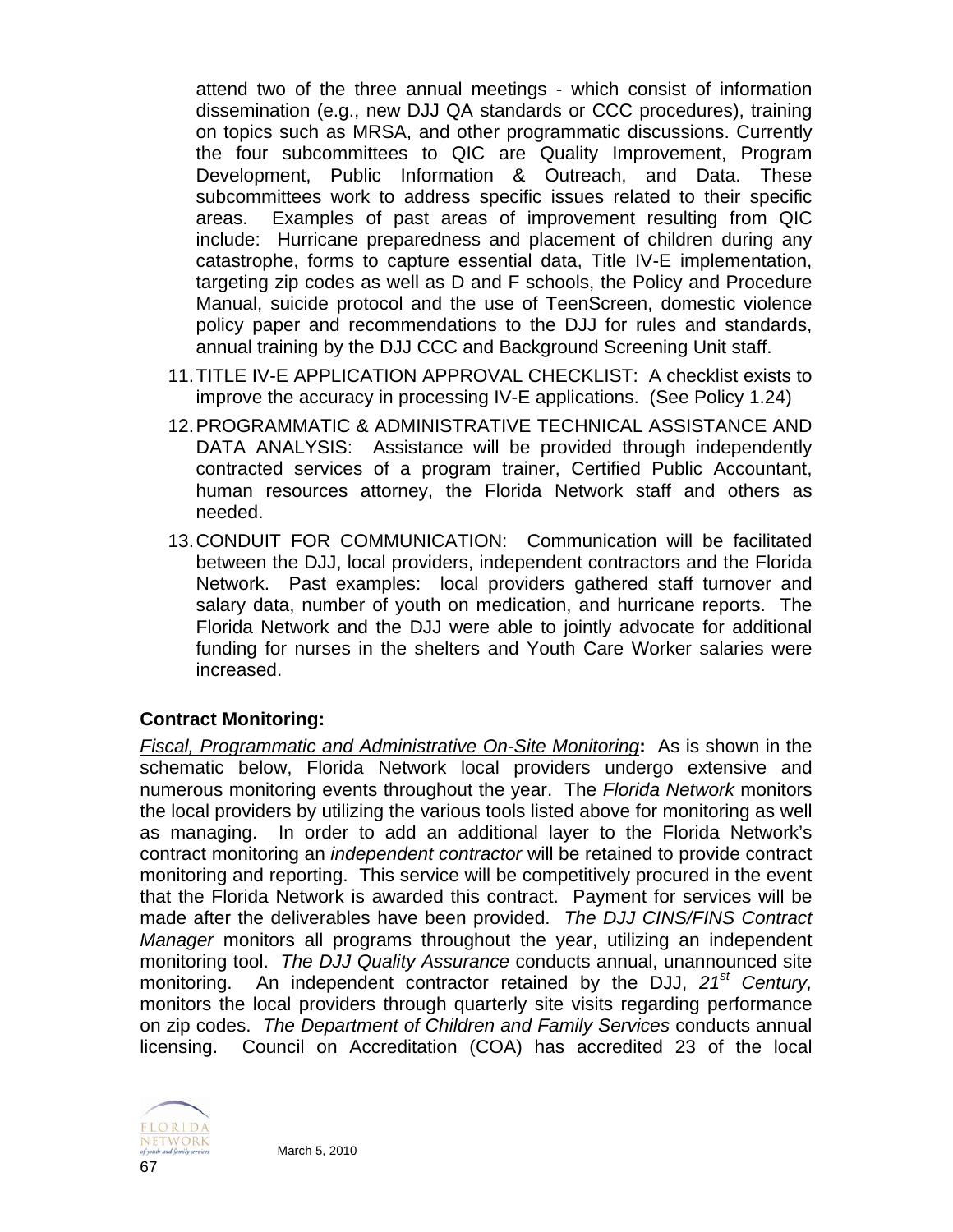providers and their monitoring is on a three year cycle. All local providers must complete an annual fiscal audit conducted by a *CPA firm* of their choosing.



The *Independent Contractor* (Subcontractor On-site Contract Management Compliance on the schematic) retained by the Florida Network will conduct contract and programmatic monitoring and reporting which will include visits to all local providers. If issues of child, staff or public safety are surfaced during a contract monitoring visit, the Florida Network and the DJJ Contract Manager will receive immediate notification. An attempt will be made to coordinate the announced visits with DCF licensing visits, COA reviews, QA reviews, financial audits, etc. Subsequent to site visits, the independent contractor will complete reports within 15 business days. These reports will be in PDF format and emailed to the DJJ contract manager, the Florida Network, and the visited local provider simultaneously. An annual statewide schedule detailing the frequency of visits will be completed based upon each local provider's DJJ QA score as soon as that score is available. For local providers with an Exceptional or Commendable, one on-site unannounced visit will be conducted. For local providers with an Acceptable score, one announced and one unannounced visit will occur. For the local providers with a minimal score and/or those on Conditional status with the DJJ, a minimum of two announced and one unannounced visit will occur during the year.

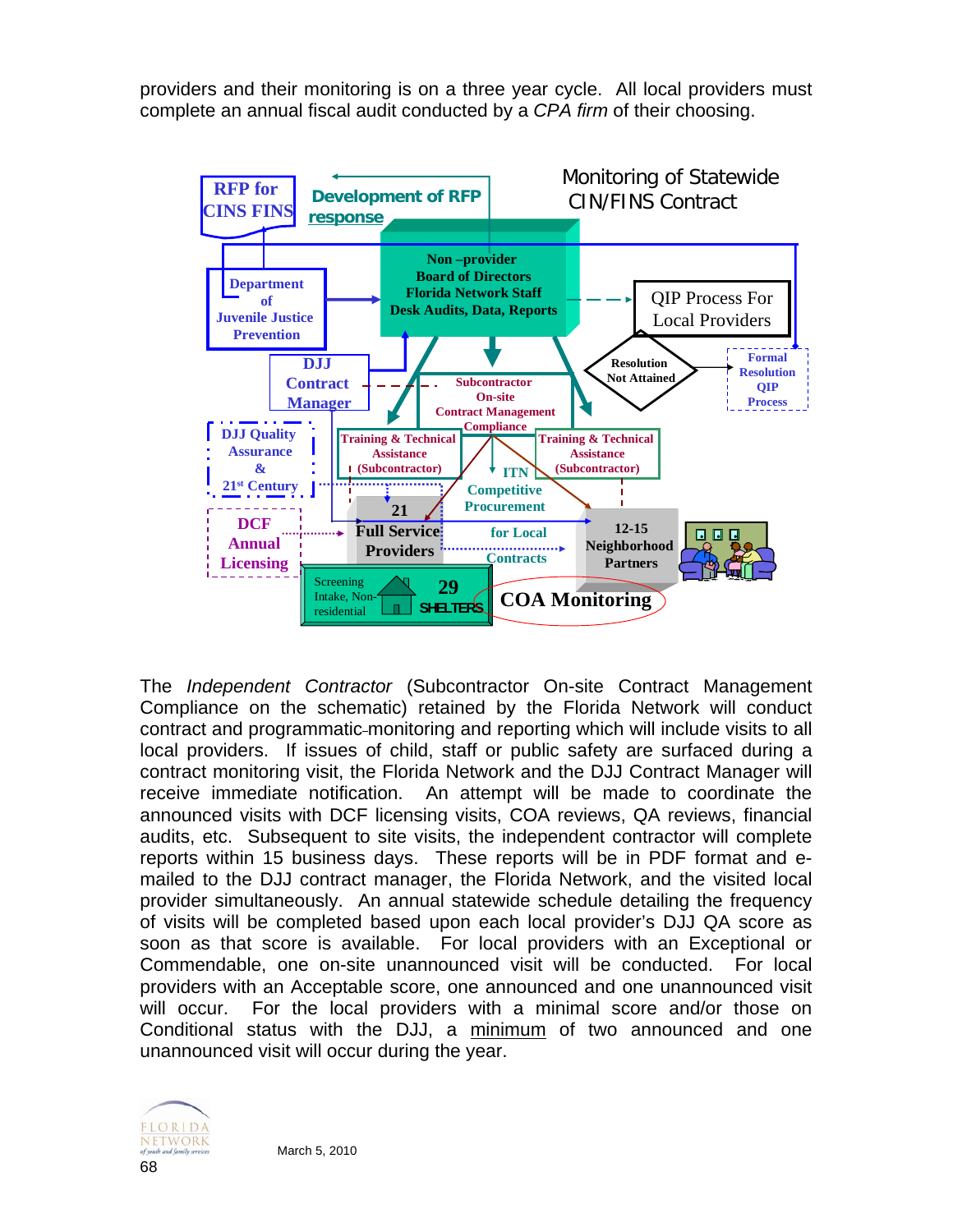# **Reporting**

The Independent Contractor shall prepare a written report no later than (30) thirty days after conducting the on site visit. The written report will be submitted electronically to the Executive Director or designee at the Florida Network State Office the CEO, President or Executive Director of the Provider that was visited and DJJ simultaneously. Independent Contractors utilize methods and practices that identify and detect administrative and programmatic problems and report these findings in an accurate and expeditious manner. If the Independent Contractors determines that the provider is not in compliance, then the Independent Contractors shall include the corrective action item(s) in the report and request that the corrective action item(s) be corrected within 14 business days.

# **Corrective Action Process**

All major problems identified by the Independent Contractors shall be conferred with the Florida Network before taking steps to resolve. When a significant noncompliance, which threatens the health or well being of youth, has occurred the Independent Contractors shall immediately verbally notify the Executive Director or designee at the Florida Network State Office. Subsequent to the verbal notification a written report to the Florida Network State Office shall be prepared within 48 hours highlighting the areas of concern and describing the corrective action plan required from the provider.

The provider must submit a corrective action plan to address any and all items cited in the corresponding sections of this report. The provider's Corrective Action Plan should address the issues, corrective action items cited, time frames and staff responsible. Responses to items cited for corrective action are due to the Florida Network and the Independent Contractors within 14 working days of receipt of this report (See Florida Network Site for the Service Provider Corrective Action Form). The Independent Contractors will then review the response to the corrective action(s) to determine if the response adequately addresses the problem identified in the report within 3 days. Upon approval the provider will then implement the approved measure to address the item(s) cited in the report. If the corrective action is successful in resolving the items cited in the report the contract monitor will notify the Provider in writing that the desired resolution has been achieved. Log on to the Florida Network ([www.floridanetwork.org\)](http://www.floridanetwork.org/) website forms section and download the Service Provider Corrective Action Tracking Form. Recommendations are suggestions regarding general program and operations issues observed during the review. Although these areas have been cited as needing attention, these items do not necessarily require a written response.

Quality Improvement Process: As depicted in the schematic below, there are 12 triggers that initiate the Quality Improvement process. Timelines are also

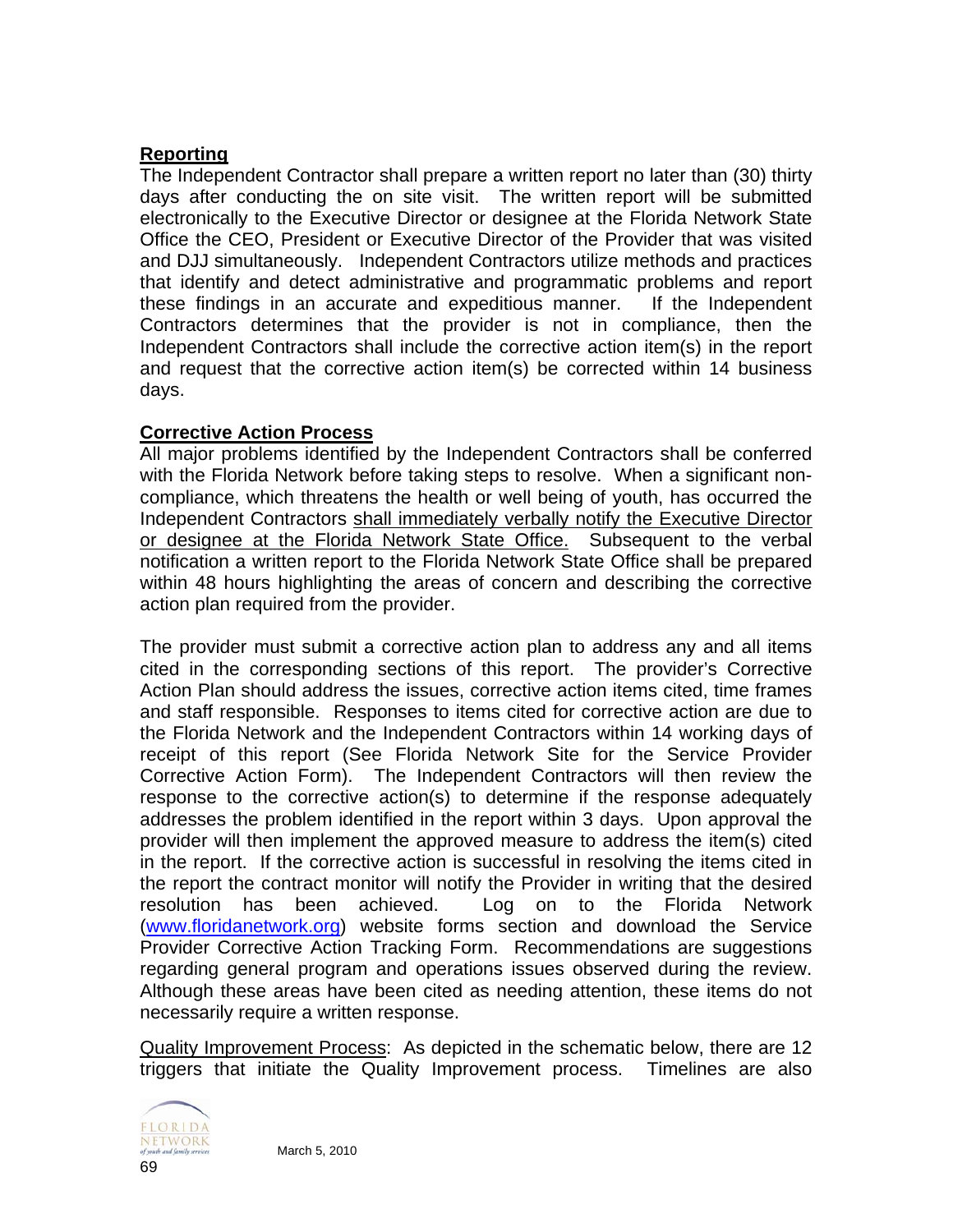embedded in this schematic. In the event that the Quality Improvement process does not adequately resolve the issues identified, sanctions will be imposed upon the local provider and the Florida Network will work with the DJJ for final decision and further action.

# **PROCESS FOR QUALITY IMPROVEMENT AND CONFLICT RESOLUTION**

TRIGGERS FOR IMMEDIATE ACTION Quality Improvement Response or Plan

- 1. Safety and Security issues reported from any source
- 2. CCC report of a serious nature
- 3. Call from a customer (parent, youth, law enforcement, school, etc.)
- 4. Call from any government official—all branches
- 5. Call from DJJ contract manager position or higher
- 6. Monthly report data looking out of the norm

TRIGGERS FOR A CORRECTIVE ACTION PLAN (CAP) MEASURED QUARTERLY

- 1. Quarterly Desk Audits
	- Below 90% for contracted outputs/units of service
	- Average time of data entry longer than 10 days
	- % of population w/ risk factors & zip codes below standard by more than 5%
- 2. DJJ QA Score on any standard below Acceptable
- 3. On-site contract compliance report with Corrective Action Plan recommended
- 4. Annual Financial Audit not submitted by 180 days after end of contract period
- 5. Employee background screening not in personnel file within time frame
- 5. Employee background screening not in personner lile within time frame<br>6. More than 6 Critical Incident Reports per quarter: CCC and/or those received through NetMIS



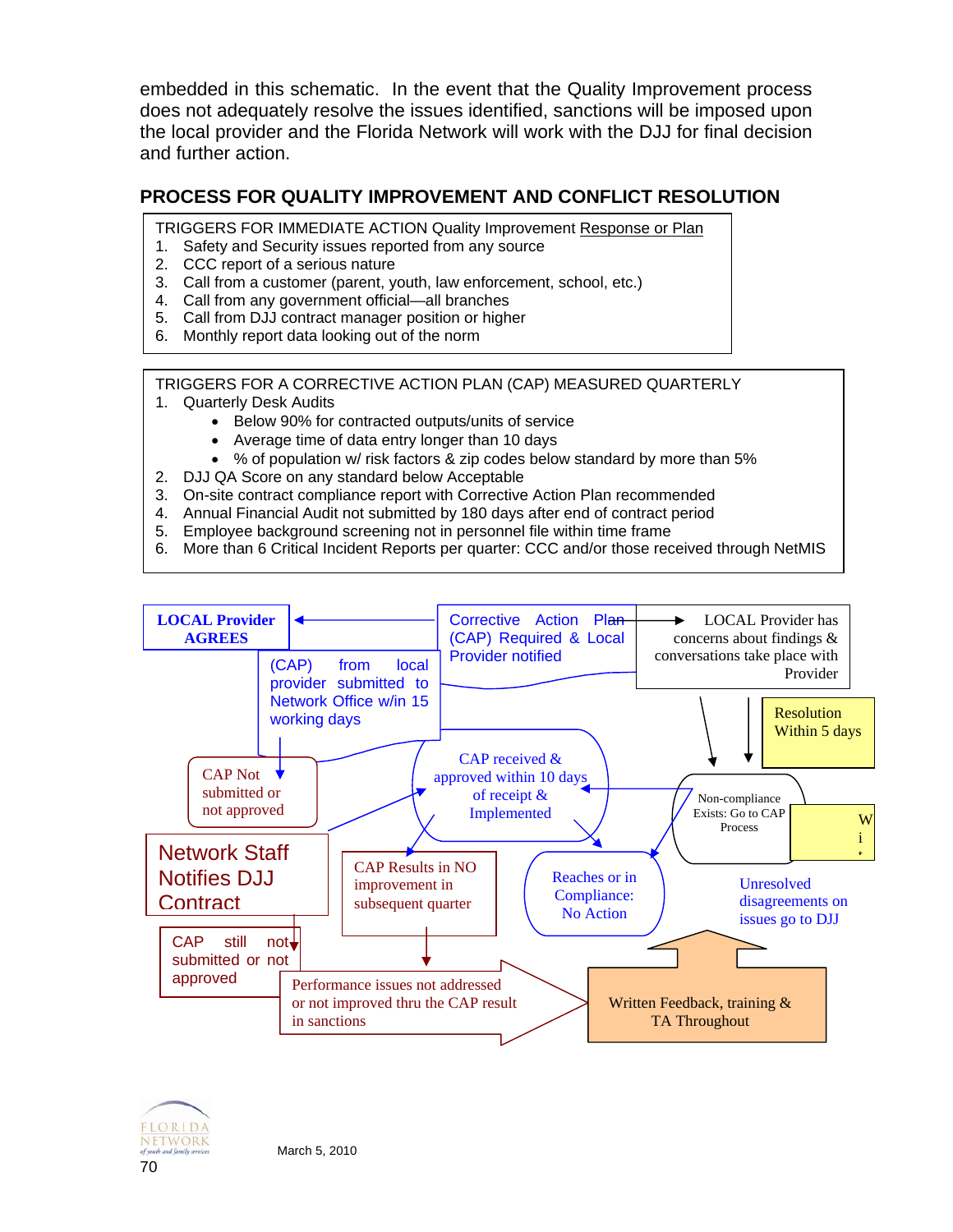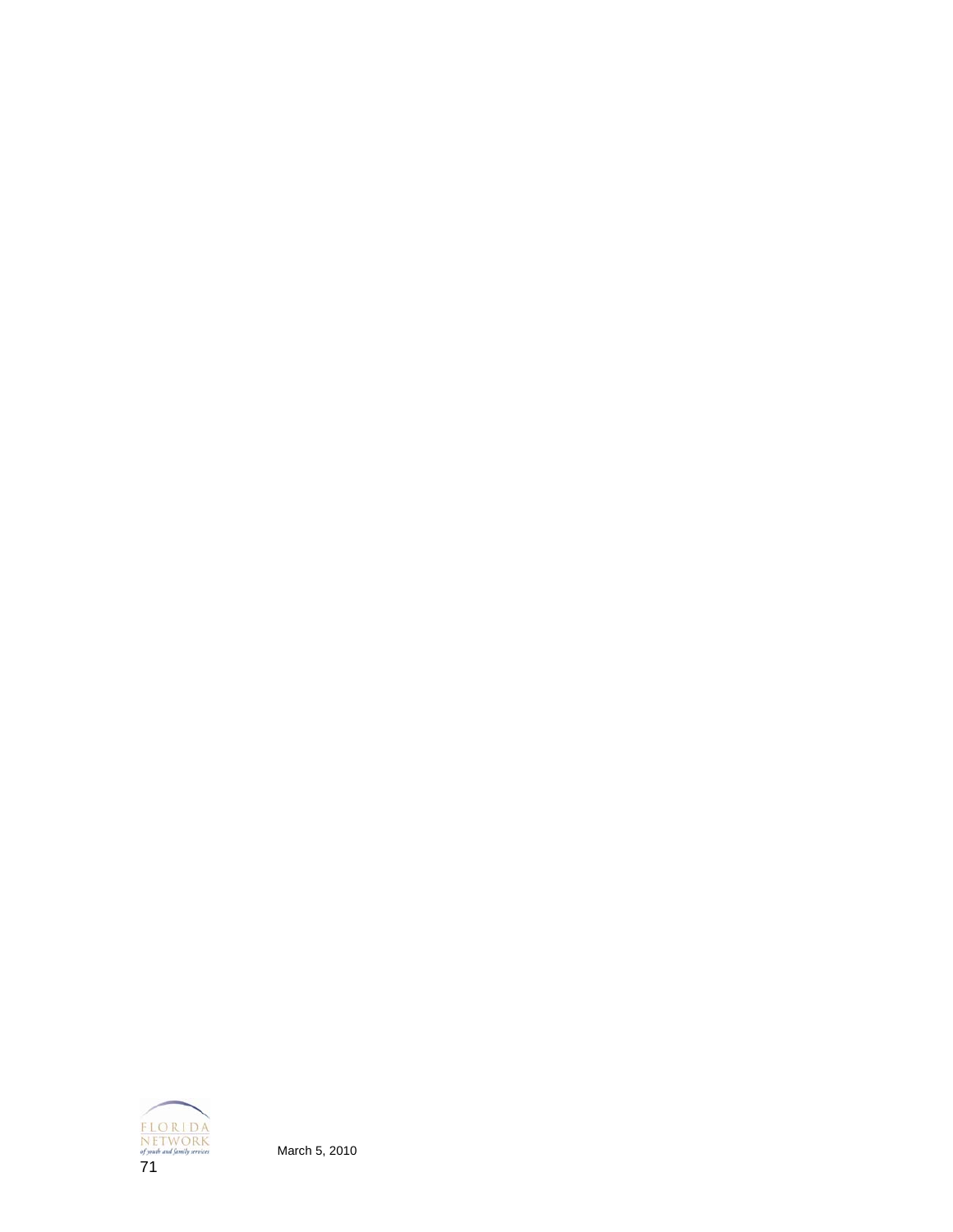#### Policy Title: **TRAINING** Policy #6.04 **Revision Date: 03/05/10 Supersedes 1-10-2006 Operations Manual**

**POLICY:** Training and professional development are key components of continuous quality improvement. In addition, training is a requirement of all major funding sources, the federal government (OSHA) and national accreditation organizations (COA)*.* These requirements set specific goals for staff training in terms of the number of hours and specific topics required for each employee. Employees must meet these requirements to satisfy funding source, contractual or other local, state and federal guidelines. All direct care CINS/FINS staff shall have a minimum of 40 hours of training for each full year of employment.

**PURPOSE:**To enhance local provider services and improve program operations by teaching employees the necessary and essential skills required to provide CINS/FINS services and perform specific job functions; to increase individual staff performance levels; to support continuous quality improvement initiatives.

**PROCEDURES:** Training services are scheduled throughout the year and may be provided by the Florida Network, local community resources and various local provider personnel approved or certified to deliver training services. Below is a partial list of some of the required training topics:

- **Local provider Orientation Training**
- **CINS/FINS Core Training**
- **Crisis Intervention Skills (verbal)**
- **Personal Safety and Self Defense**
- **Suicide Prevention**
- Sign and Symptoms of Mental Health and Substance Abuse
- **CPR and First Aid**
- **Emergency Response**
- **Universal Precautions**
- Cultural Competency

Each CINS/FINS local provider is required to maintain an individual employeetraining file *(See DJJ CINS/FINS QA standards)* for each employee. Each employee training file should include an annual employee training hours tracking form and related training documentation such as training certificates, sign-in sheets and agendas for each training attended.

In some cases, local providers may require their employees to maintain their employee-training file and to ensure that they are meeting local provider training requirements outlined in the local provider's personnel policies and procedures manual. Quarterly reviews may be conducted to ensure compliance. In addition, many local providers tie annual performance evaluations and salary increases to

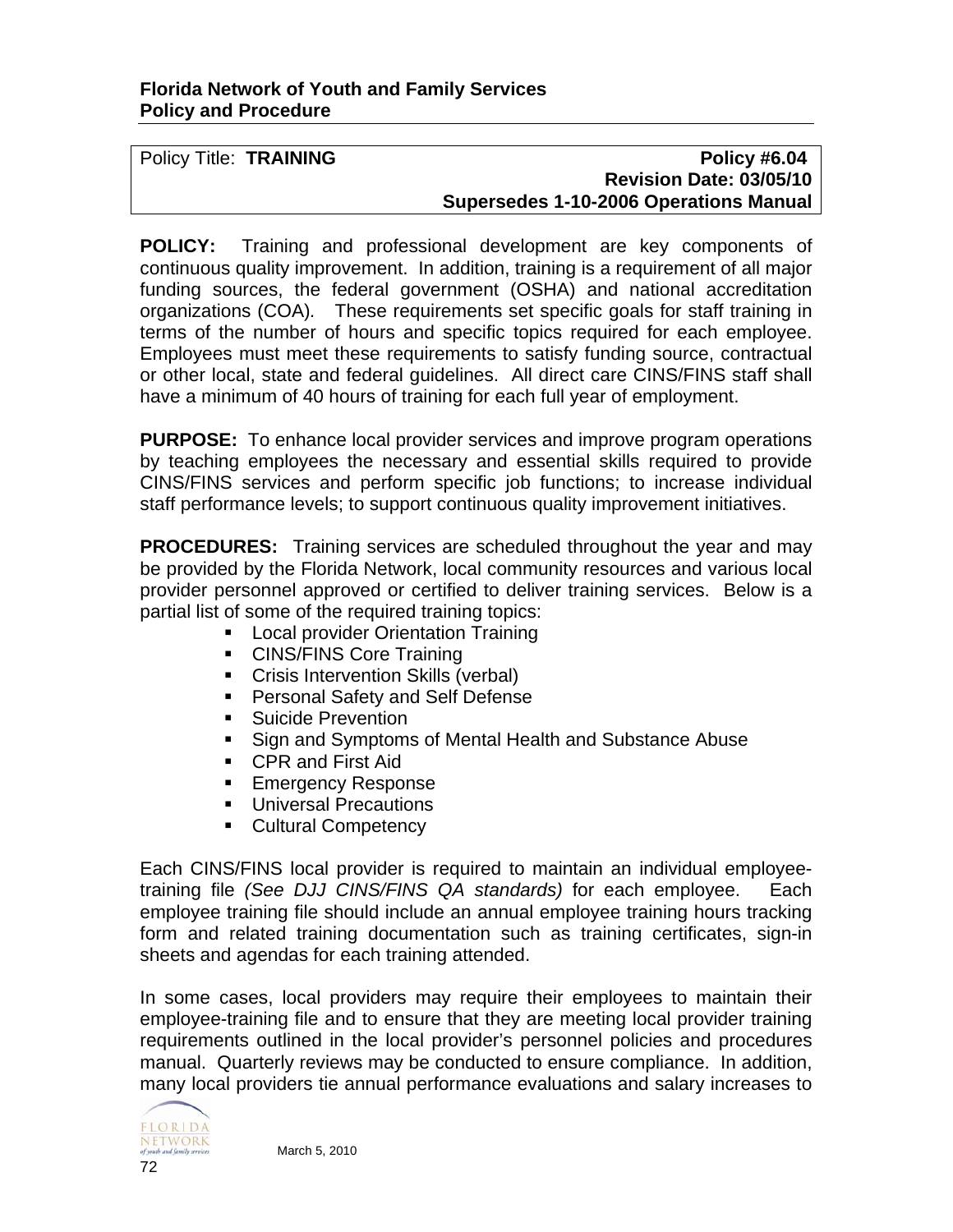employee training performance, emphasizing the importance of meeting the training requirements.

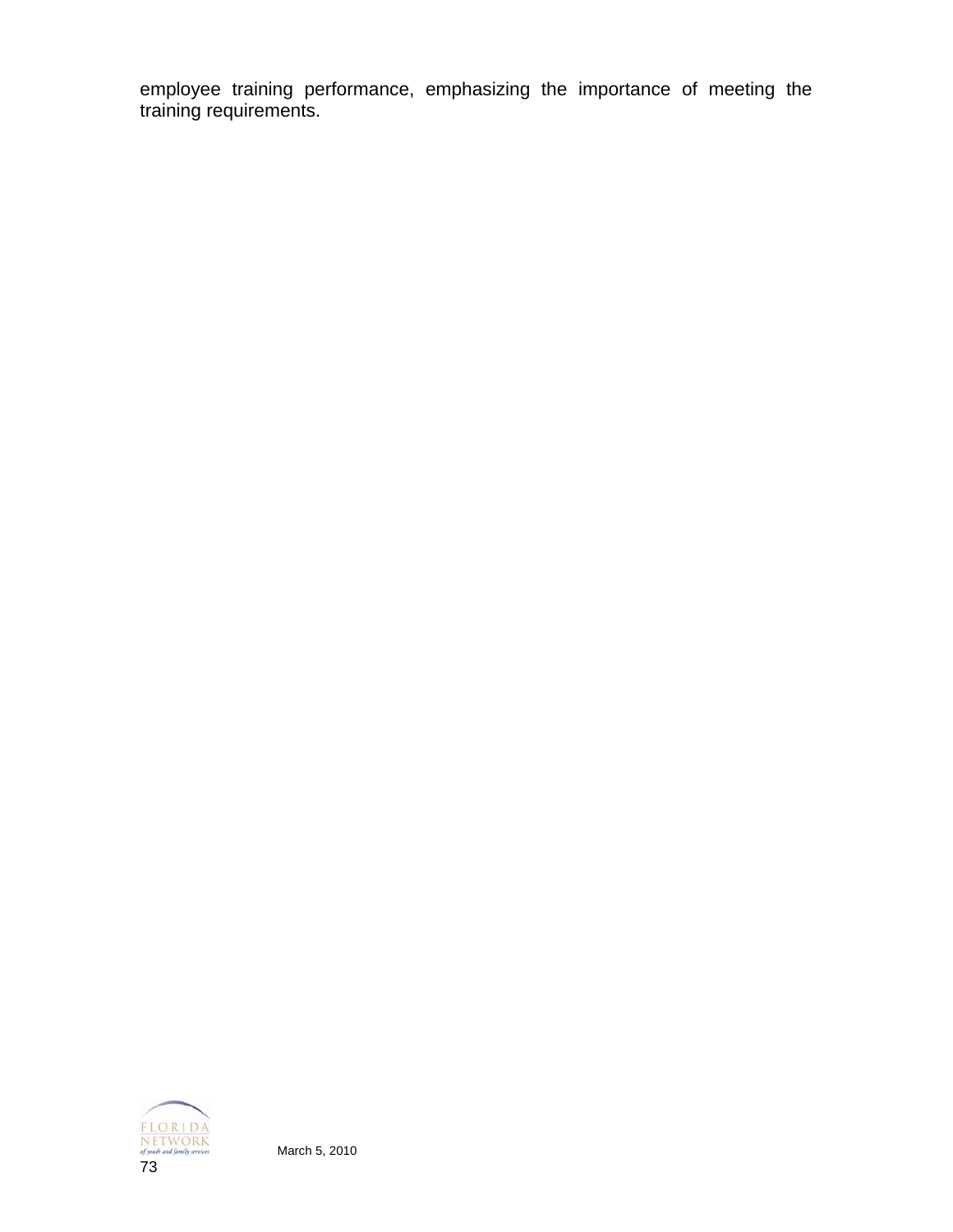## Policy Title: **LINKAGES TO LOCAL COMMUNITY SERVICES Policy #6.05 Revision Date: 01/30/2009 Supersedes 1-10-2006 Operations Manual**

**POLICY:** Each local CINS/FINS provider will build strong community partnerships and collaborations to ensure youth and their families being served receive medical, educational, therapeutic and other supports that are identified in the service plan. For voluntary placements of more than three days, continuing needs, and the community resources to meet them, will be identified with the youth and family at the time of discharge.

**PROCEDURES:** Each local provider will submit to the Florida Network a list of community partners as evidenced by written agreements/Memoranda of Understanding that address the services to be provided and the referral process. Some examples are: emergency medical care with local hospitals, county health services, pro bono physicians and dentists, Kid Care, mental health and substance abuse provider local providers, and school-based services. Local service providers must maintain copies of the community-based agreements at their facility. A letter from the CINS/FINS local provider can also be submitted to describe the less formalized supports to youth and families, such as, birthday celebrations for youth, educational tutoring, staff or youth training on topics of interest, clothing, signing children up for, etc. These can be with civic organizations, other social service providers, government offices, faith-based groups, and other volunteer groups. All linkages must be well-defined, mutually beneficial, with a means for sharing resources, and accountable for success in achieving positive outcomes for children and families in need of services.